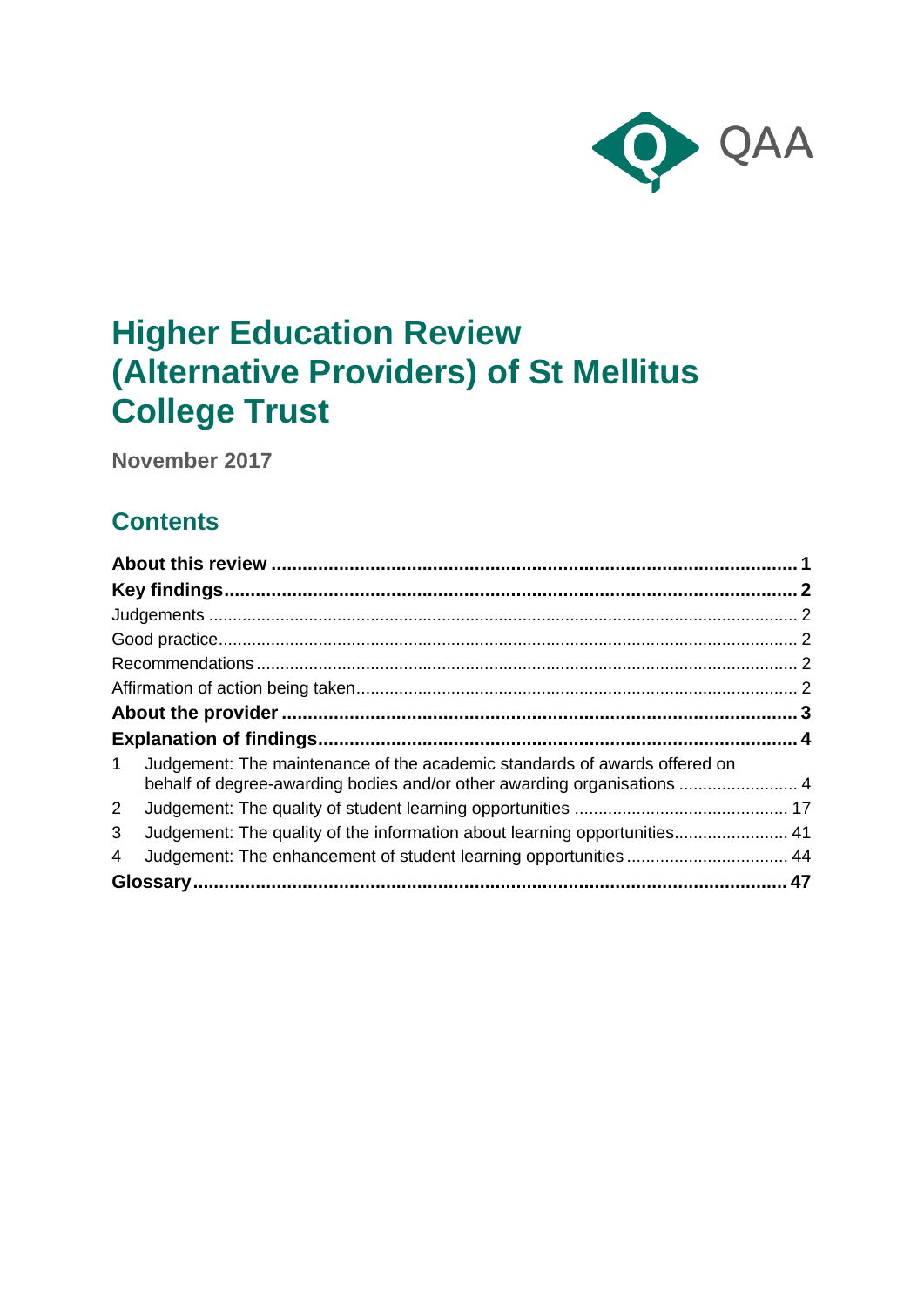## <span id="page-1-0"></span>**About this review**

This is a report of a Higher Education Review (Alternative Providers) conducted by the Quality Assurance Agency for Higher Education (QAA) at the St Mellitus College Trust. The review took place from 14 to 16 November 2017 and was conducted by a team of three reviewers, as follows:

- Professor Ann Holmes
- Professor Jethro Newton
- Mr Rhys Jenkins (student reviewer).

The main purpose of the review was to investigate the higher education provision and to make judgements as to whether or not academic standards and quality meet UK expectations. These expectations are the statements in the [UK Quality Code for Higher](http://www.qaa.ac.uk/assuring-standards-and-quality/the-quality-code)  [Education](http://www.qaa.ac.uk/assuring-standards-and-quality/the-quality-code) (the Quality Code)<sup>1</sup> setting out what all UK higher education providers expect of themselves and of each other, and what the general public can therefore expect of them.

In Higher Education Review (Alternative Providers) the QAA review team:

- makes judgements on
	- the setting and maintenance of academic standards
	- the quality of student learning opportunities
	- the information provided about higher education provision
	- the enhancement of student learning opportunities
- makes recommendations
- identifies features of good practice
- affirms action that the provider is taking or plans to take.

The QAA website gives more information [about QAA](http://www.qaa.ac.uk/)<sup>2</sup> and explains the method for [Higher Education Review \(Alternative Providers\).](http://www.qaa.ac.uk/reviews-and-reports/how-we-review-higher-education)<sup>3</sup> For an explanation of terms see the glossary at the end of this report.

<sup>2</sup> QAA website: [www.qaa.ac.uk.](http://www.qaa.ac.uk/)

1

<sup>&</sup>lt;sup>1</sup> The UK Quality Code for Higher Education is published at: [www.qaa.ac.uk/quality-code.](http://www.qaa.ac.uk/quality-code)

<sup>3</sup> Higher Education Review (Alternative Providers):

[www.qaa.ac.uk/reviews-and-reports/how-we-review-higher-education.](http://www.qaa.ac.uk/reviews-and-reports/how-we-review-higher-education)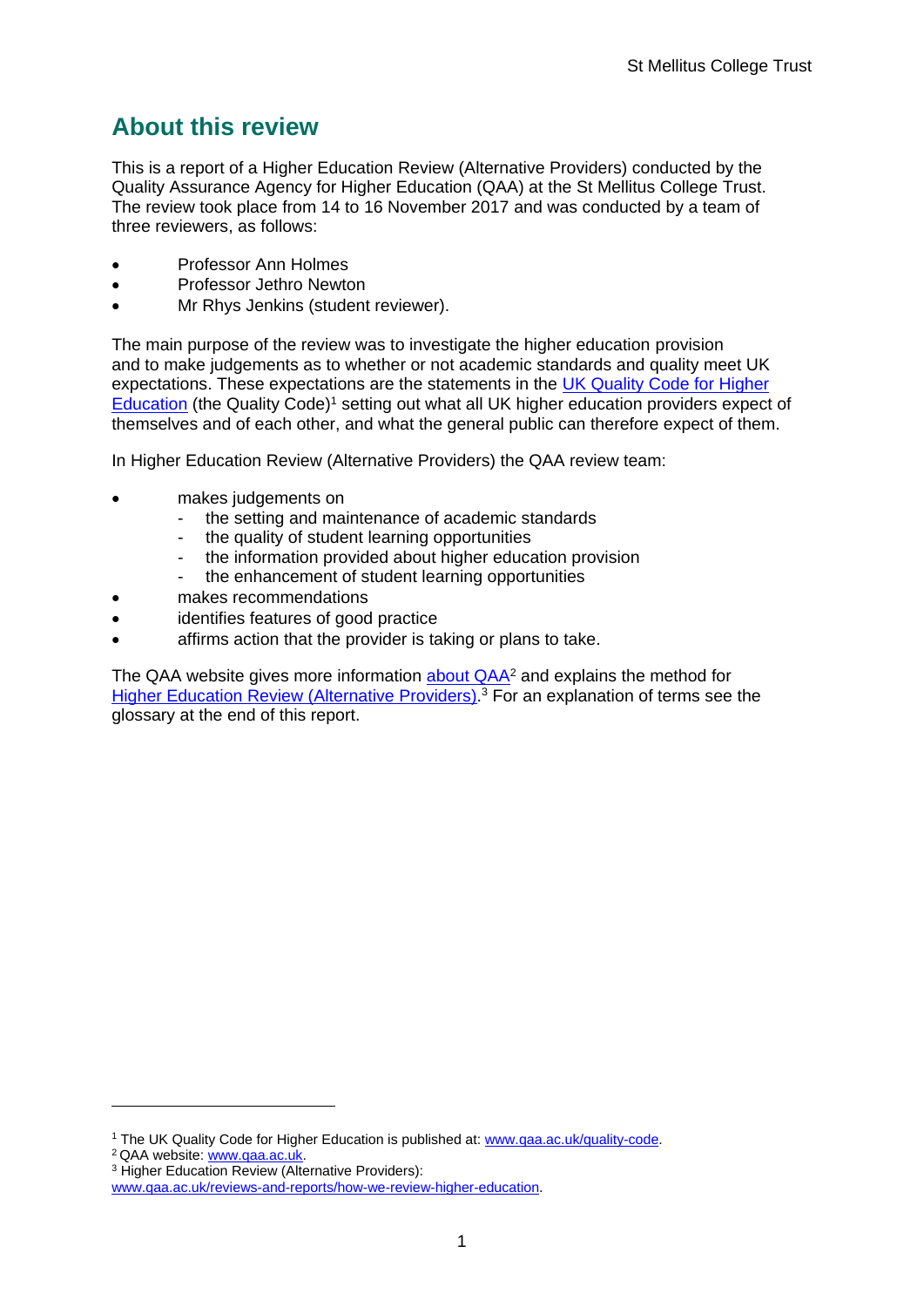## <span id="page-2-0"></span>**Key findings**

## <span id="page-2-1"></span>**Judgements**

The QAA review team formed the following judgements about the higher education provision.

- The maintenance of the academic standards of the awards offered on behalf of degree-awarding bodies **meets** UK expectations.
- The quality of student learning opportunities **meets** UK expectations.
- The quality of the information about learning opportunities is **commended**.
- The enhancement of student learning opportunities **meets** UK expectations.

## <span id="page-2-2"></span>**Good practice**

The QAA review team identified the following features of **good practice**.

- The comprehensive arrangements for personal, academic and professional support provided to students through the Formation Group system, which is integral to the College's ethos (Expectation B4).
- The tiered approach to the provision of study skills, which supports effective student transition and development (Expectation B4).
- The comprehensive and systematic use made of the virtual learning environment to ensure highly effective College-wide access to institutional information (Expectation C).

## <span id="page-2-3"></span>**Recommendations**

The QAA review team makes the following **recommendations**.

By June 2018:

- put in place mechanisms and measurable targets, with timescales, to facilitate implementation of the recently developed College Learning and Teaching Strategy (Expectation B3)
- implement a robust system for the recording of student complaints to ensure transparency for all stakeholders (Expectation B9).

By September 2018:

• develop further a more strategic and deliberate approach to enhancement through clearly articulated links to initiatives in support of student learning opportunities (Enhancement).

## <span id="page-2-4"></span>**Affirmation of action being taken**

The QAA review team **affirms** the following actions already being taken to make academic standards secure and/or improve the educational provision offered to students:

• the measures being taken by the College to ensure consistency in the marking and moderation process and to improve the timing and effectiveness of feedback (Expectation B6)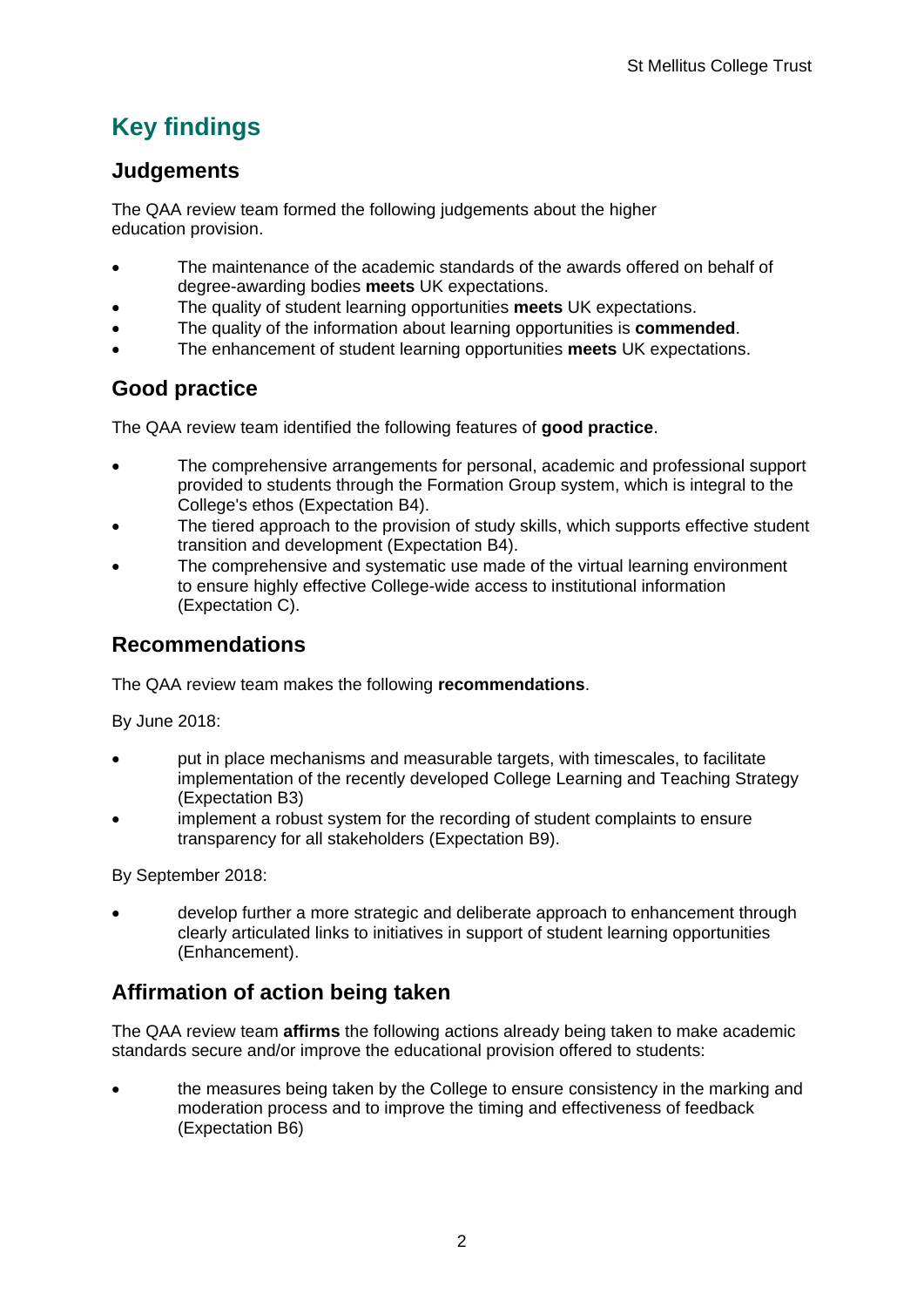• the steps being taken to implement the revised arrangements for the management of youth ministry placements and the support provided to students and supervisors (Expectation B10).

## <span id="page-3-0"></span>**About the provider**

St Mellitus College (the College) is the operating arm of the St Mellitus College Trust, which is a charitable company limited by guarantee. The College was established in 2007, and was named after the first Bishop of London. Its vision is to resource and revitalise the mission of the church in the UK through the provision of training in theology and ministry. It was formed from the merger of the North Thames Ministerial Training Course and St Paul's Theological Centre, and delivers non-residential part-time and full-time training in theology and ministry, preparing students for ordained, Reader (LLM) and lay ministries in the Church of England, and for leadership in other churches.

The College is the largest of the Church of England's Theological Educational Institutions, training approximately 20 per cent of its clergy. It currently has over 250 ordinands in training and over 150 additional undergraduate and postgraduate students on accredited programmes. The College currently delivers theological education and ministry training across four teaching centres in London, Chelmsford, Liverpool and Plymouth.

The College established its main centre at a dedicated site in a converted church in Collingham Road, in central London, in 2012; this was a significant development in its recruitment of students, enabling them to travel from across the country for weekly teaching. The College is a partner institution of Middlesex University, which validates the BA in Theology and Youth Ministry and the MA in Christian Leadership. Following a major review of curriculum in 2014, the College moved to Common Awards in partnership with Durham University, which now validates the Certificate, Diploma, BA and MA in Theology, Mission and Ministry. The College is also subject to the Church of England Formation Criteria for ordained Ministry and Selection and Formation Guidelines for Readers.

The College was reviewed by QAA in November 2013, as a result of which the team considered that confidence can be placed in how the College manages its responsibilities for academic standards, and for the quality and enhancement of the learning opportunities offered, and that reliance can be placed on the information that the College produces for its intended audiences. The review team identified good practice in student support, the effective integration of placement supervisors in enhancing student learning opportunities, and the wide range of communication mechanisms employed between the College and its stakeholders, which underpins the whole student experience.

The review in 2013 also identified six recommendations related to: reviewing the terms of reference for committees; engaging staff in the development and use of the Quality Code; developing a formal policy for approving and monitoring public information; fully implementing the peer review and staff appraisal process; reviewing the College website to fully reflect the relationship with the awarding body; and to negotiate with the University to make external examiner reports available to all students. The College was visited by QAA for monitoring visits in March 2015 and March 2016, and it was concluded that the College had maintained the three areas of good practice and demonstrated good progress with the recommendations, with further work to do in some areas. The review team examined the continued progress on these recommendations and concludes that the College has fully addressed them.

There have been several major changes since the last review, which include a restructure of the senior management, the growth in student numbers, the launch of a new centre in the South West, and the move to the Common Awards validated by Durham University. All of these have been managed effectively by the College.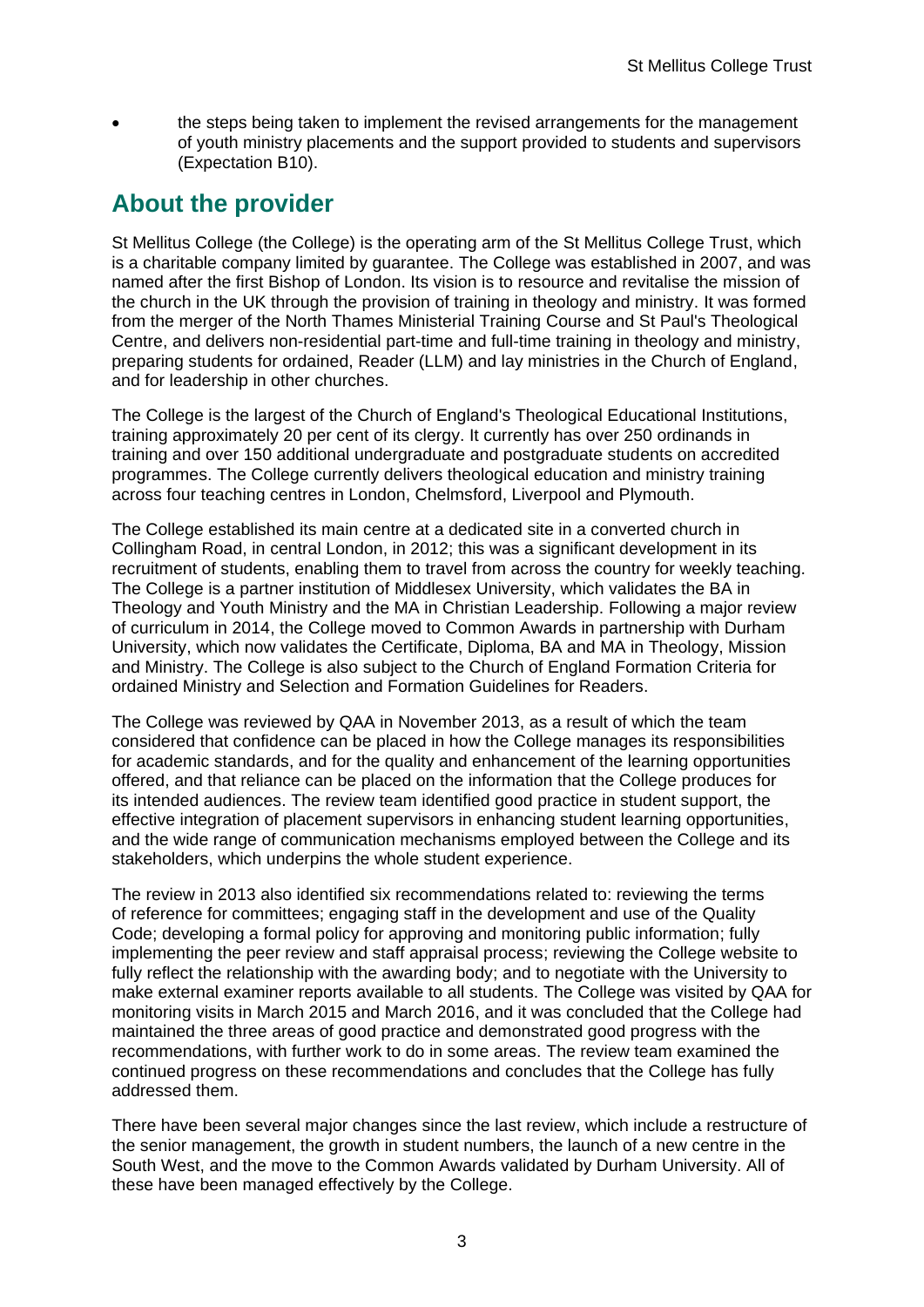## <span id="page-4-0"></span>**Explanation of findings**

This section explains the review findings in greater detail.

## <span id="page-4-1"></span>**1 Judgement: The maintenance of the academic standards of awards offered on behalf of degree-awarding bodies and/or other awarding organisations**

**Expectation (A1): In order to secure threshold academic standards, degree-awarding bodies:**

**a) ensure that the requirements of** *The Framework for Higher Education Qualifications in England, Wales and Northern Ireland* **(FHEQ) are met by:**

- **positioning their qualifications at the appropriate level of the relevant framework for higher education qualifications**
- **ensuring that programme learning outcomes align with the relevant qualification descriptor in the relevant framework for higher education qualifications**
- **naming qualifications in accordance with the titling conventions specified in the frameworks for higher education qualifications**
- **awarding qualifications to mark the achievement of positively defined programme learning outcomes**

**b) consider and take account of QAA's guidance on qualification characteristics** 

**c) where they award UK credit, assign credit values and design programmes that align with the specifications of the relevant national credit framework** 

**d) consider and take account of relevant Subject Benchmark Statements.**

### **Quality Code,** *Chapter A1: UK and European Reference Points for Academic Standards*

## **Findings**

1.1 All awards are made in accordance with the regulations of, and agreements with, the College's university partners. The academic partnership link with Durham University is through the Common Awards scheme, organised in conjunction with the Ministry Division of the Church of England, a body that serves as the equivalent of a professional, statutory and regulatory body (PSRB) for the purposes of ensuring alignment with requirements for theological training. The partner awarding bodies are responsible for the naming and titling of qualifications, and for securing alignment of awards and qualifications with the FHEQ and the relevant Subject Benchmark Statements. This is achieved through the validation, revalidation and periodic review processes of these awarding institutions. The College has in place its own internal arrangements at a senior level for securing oversight of regulatory matters and academic standards. These include the role of the Academic Director, supported by the Academic Coordinator, who manage regulatory and academic policy matters and act as the main focal point for liaison with university partners.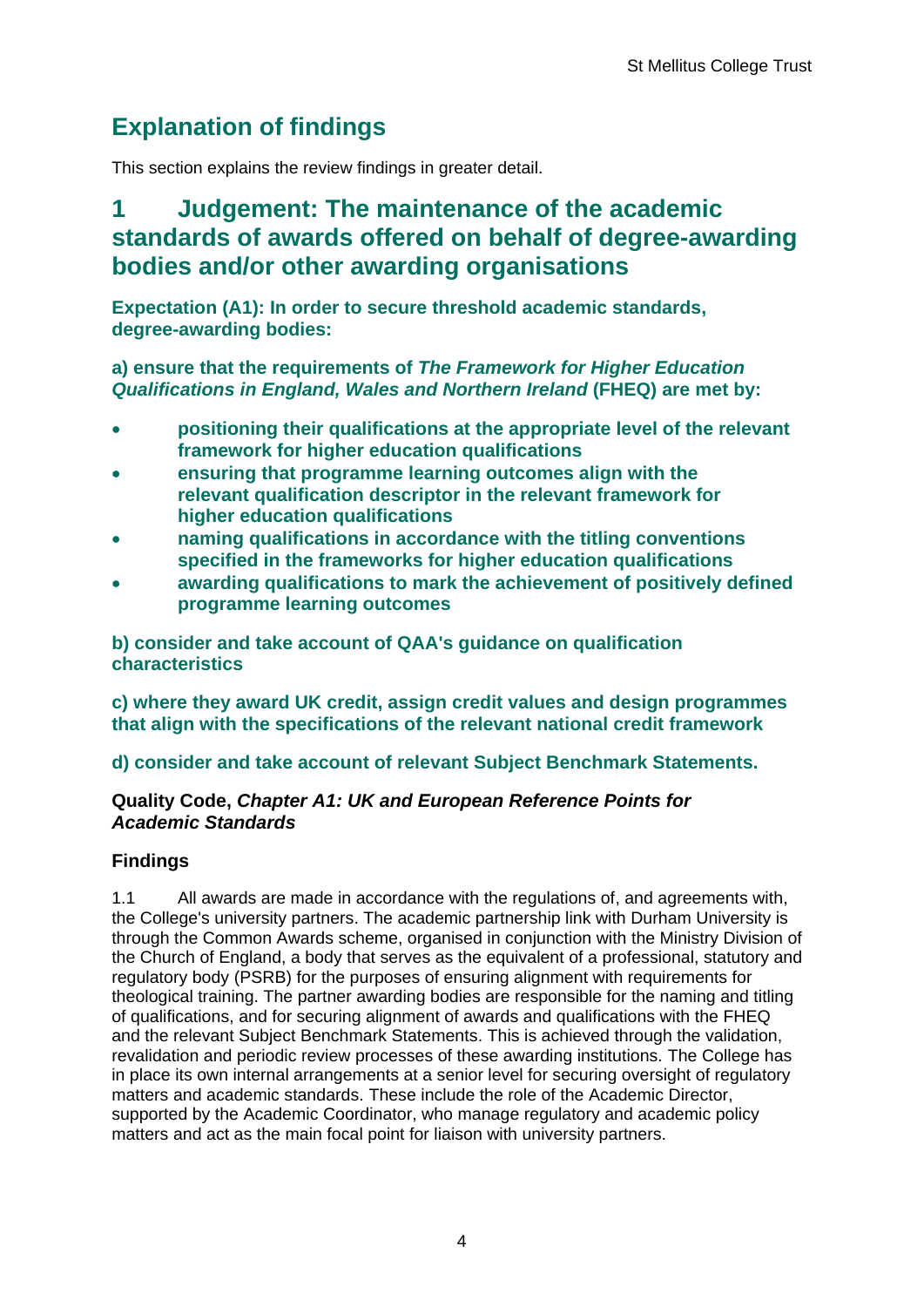1.2 The College uses the regulatory guidance provided by its awarding bodies, together with established validation and review procedures. These ensure that programmes are positioned at the appropriate level of the FHEQ, that credit values are assigned correctly, and that programme learning outcomes align with the relevant qualification descriptor. These arrangements and processes would enable Expectation A1 to be met.

1.3 The review team examined a range of documentation to test the use made by the College of the regulatory guidance provided by its awarding bodies. To assist their enquiries, the team met senior staff, teaching and support staff, and representatives from the awarding bodies.

1.4 Steps have been taken to address a recommendation from the 2013 review, which focused on the need to engage staff with the Quality Code and to strengthen the use made of the Code in the context of College policies and procedures. The team confirms that senior level appointments have since been made to secure improved oversight of academic standards and quality assurance; additionally, a comprehensive process has been completed to review College policy and practice in relation to each chapter and section of the Quality Code. The team notes that this review process secured the involvement of a wide range of College staff.

1.5 The College staff confirm their understanding of arrangements for regulatory oversight as exercised both by the awarding bodies through their liaison officers and internally at the College by the Academic Director and other senior and academic administrative staff. Staff understand the procedures for engaging with the Ministry Division of the Church of England in the context of meeting the regulatory requirements for ordinand training. External assessors are appointed for validation and revalidation events, at which consideration is given to programme learning outcomes and FHEQ levels, and qualification descriptors at the design and development stage. This was illustrated for the team through the recent revalidation of an MA programme by Middlesex University. For Durham-approved Common Awards, equivalent scrutiny is undertaken under the awarding body's processes for the validation of all awards made available to Theological Education Institutions (TEIs) such as the College. Staff are aware of both Durham University's Common Award requirements and the regulatory requirements of Middlesex University.

1.6 For Durham University Common Awards, programme specifications for programmes delivered by the College are prepared by the Ministry Division and approved by the University. For Middlesex University validated programmes, the College uses the University's template, and the Link Tutor verifies that relevant external reference points have been addressed. Staff understand the processes through which reference is made to external reference points and benchmarks in the design, validation and revalidation of awards, and the use they are required to make of the learning outcomes that are contained in validation documentation such as programme specifications.

1.7 Established processes are in place to ensure that programmes are designed in accordance with the academic regulations of the awarding bodies. The College makes rigorous use of the regulatory guidance provided by its awarding bodies, thereby ensuring that programmes are positioned at the appropriate level of the FHEQ, and that programme learning outcomes align with the relevant qualification descriptor. The review team concludes that the Expectation is met and the associated level of risk is low.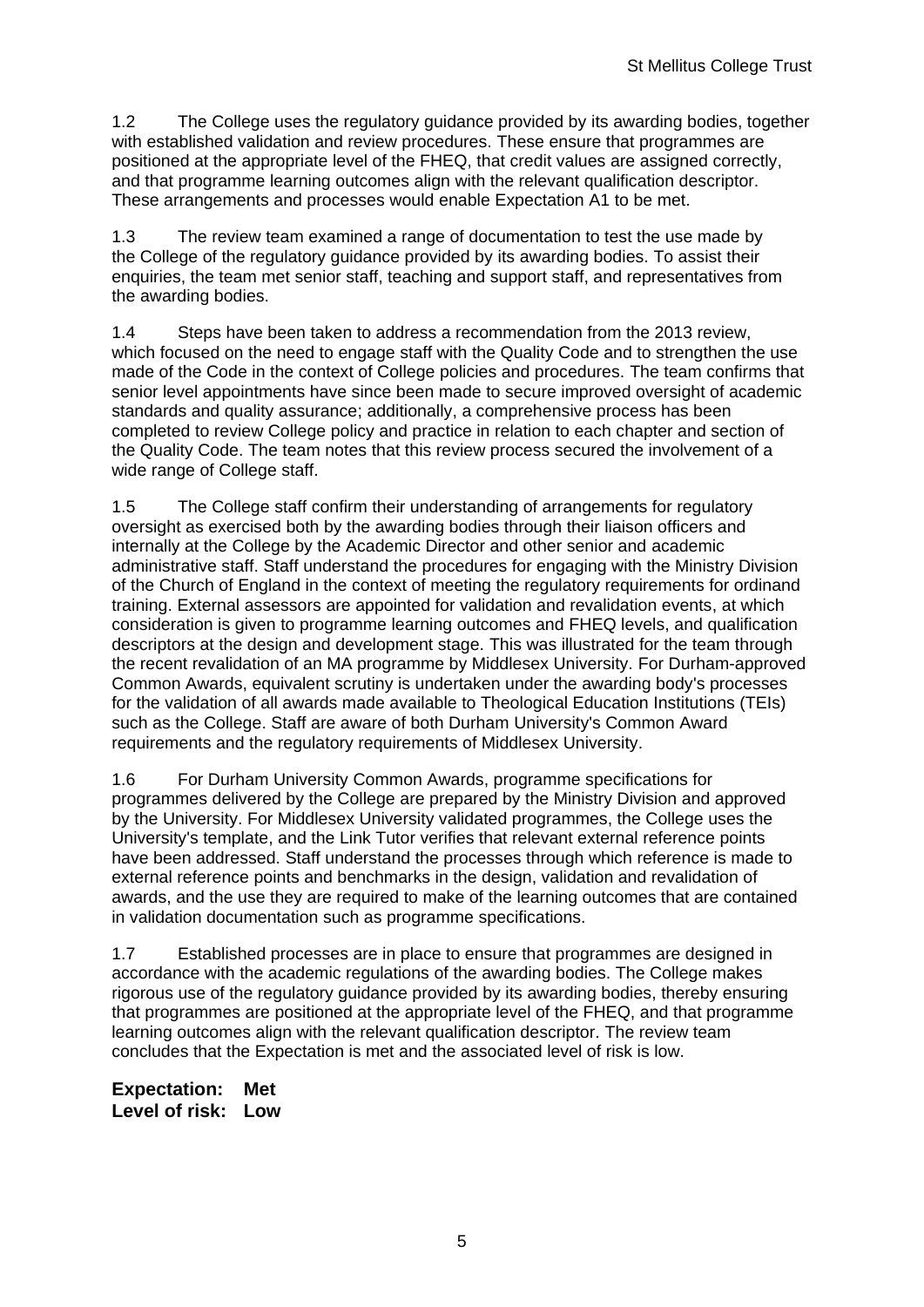**Expectation (A2.1): In order to secure their academic standards, degree-awarding bodies establish transparent and comprehensive academic frameworks and regulations to govern how they award academic credit and qualifications.**

#### **Quality Code,** *Chapter A2: Degree-Awarding Bodies' Reference Points for Academic Standards*

## **Findings**

1.8 The regulatory frameworks for each of the awarding bodies are publicly available on the websites of each university. These academic regulations provide the College with regulatory frameworks and guidance on the award of academic credit and qualifications. Academic governance arrangements and regulations are set out in agreements with the College's partner universities. Academic governance at the College is exercised through student-staff consultative committees established by each awarding body, which report to the management team and relevant Working Groups and are ultimately accountable to the Board of the College. For Middlesex provision, this role is exercised by the Board of Studies, while for Durham programmes the Management Committee exercises this responsibility. Terms of reference indicate that each of these bodies considers matters relating to academic standards and the quality of learning, such as programme development, external examiner reports, and learning resources. Each awarding body appoints a senior academic, who provides oversight of regulatory and governance matters. Alongside these deliberative bodies, for executive management purposes, the College has a management structure that is overseen by the Dean and that includes a management team, which meets on a regular basis.

1.9 The College uses the clearly documented and transparent academic frameworks and regulations that govern the awards of its awarding body partners, which would enable the Expectation to be met.

1.10 The review team examined a range of documentation to test the use made by the College of awarding body academic frameworks and regulations that govern the award of credit and qualifications, and also the effectiveness of academic governance arrangements. The team also met senior staff, teaching and support staff, awarding body link and liaison persons, and students.

1.11 The Academic Director has responsibility for oversight of the maintenance of academic standards, academic policy and regulatory links with awarding bodies, including link officers, and is supported in this by the Academic Coordinator, who oversees administrative aspects of university links, including external examining and validation planning. These arrangements are supported by awarding body link officers, who serve to ensure that the College is complying with the relevant regulations. They attend examination and assessment boards and meetings of the Board of Studies and Management Committee and are in regular contact with staff of the College. The review team confirms that these arrangements are well embedded, are understood by College staff, and work effectively.

1.12 Staff and students confirm that the regulations of both awarding institutions are available and readily accessible on the College's virtual learning environment (VLE) and on the websites of the respective university. They are also introduced to new students and new members of staff during induction events.

1.13 Staff understand the regulatory frameworks applicable to the programmes and awards with which they are associated, and students are aware of the regulations applicable to their programme of study and either know how to access them or where to seek advice if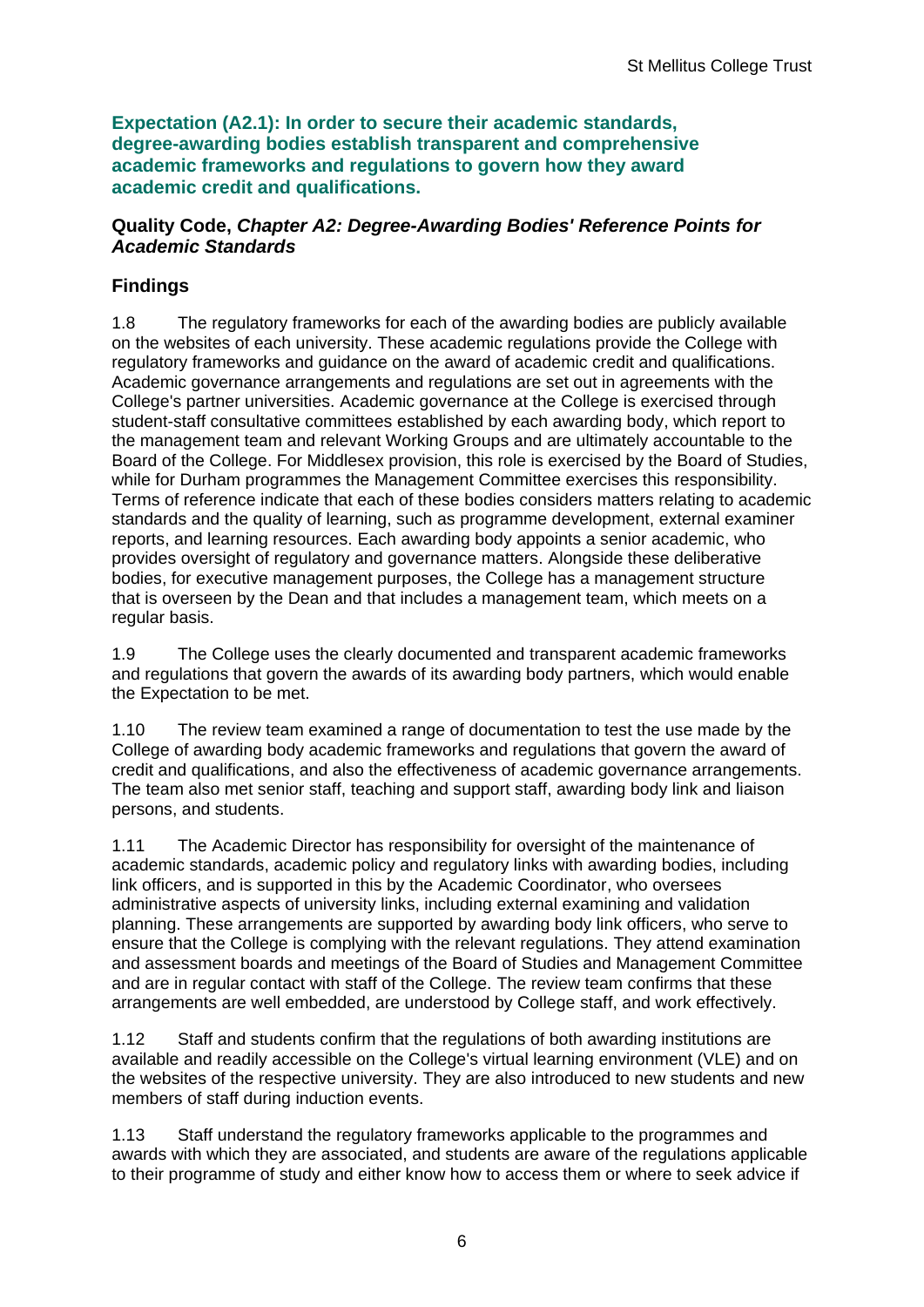necessary. Staff also understand how academic credit is awarded.

1.14 Some regulatory matters have been harmonised into internal College policies. The main consideration is in the area of academic assessment, where an individual member of staff is aware of which programme students are following and which regulations apply. The Lead Tutor for Assessment provides advice as necessary. Regulatory differences are understood by staff and are managed effectively. Consistent application of regulations is also ensured through the involvement of university liaison and link officers in the respective examination boards and College academic committees.

1.15 As part of follow up to the 2013 review and more recent senior management restructure, the Academic Working Group and Centres Working Group, designed to both support the work of the College's management team and to improve communication across the College, have been put in place. Regular national staff meetings are also held, which bring together staff from all College locations. These arrangements are understood by staff and are working well. In addition to strengthening lines of communication on operational and organisational development matters, staff confirmed to the team that they are now better informed on regulatory, policy and procedural matters. This was supported by extensive documentary evidence.

1.16 The College makes effective use of the academic frameworks and regulations that govern the awards of its awarding body partners; this is supported by effective internal academic structures and communication mechanisms. The review team concludes that the Expectation is met and the associated level of risk is low.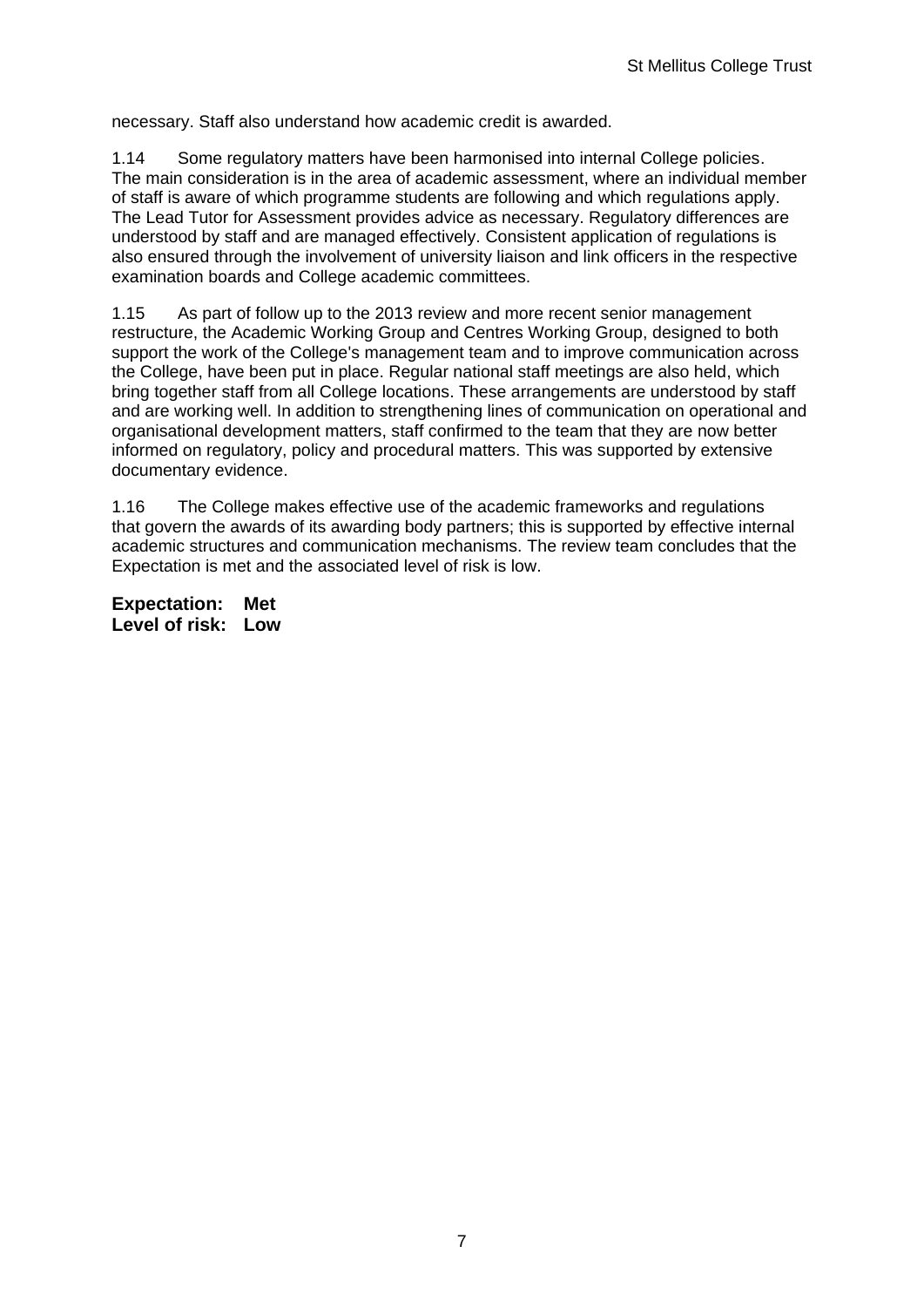**Expectation (A2.2): Degree-awarding bodies maintain a definitive record of each programme and qualification that they approve (and of subsequent changes to it) which constitutes the reference point for delivery and assessment of the programme, its monitoring and review, and for the provision of records of study to students and alumni.** 

#### **Quality Code,** *Chapter A2: Degree-Awarding Bodies' Reference Points for Academic Standards*

## **Findings**

1.17 The College relies on the approval processes and regulations of both Durham and Middlesex University as the awarding bodies.

1.18 The College holds a definitive record of each programme, which is composed through the combination of approval processes. For Durham University awards, the programme is made up from a selection of Common Award modules, which are selected by the College and offered on a programme subject to validation by Durham University. For Middlesex awards, the College uses a module template produced by Middlesex University and then adds the specific module content. The module template is then sent to Middlesex University, along with the programme specifications for validation or revalidation. The definitive record is held on the relevant page on the VLE.

1.19 The module leader has responsibility for ensuring that teaching and assessment on the module gives students the opportunity to meet the learning outcomes, according to the definitive record. The external examiners use the definitive record as a reference for their report. As part of the peer review process, a teacher is reviewed on whether the learning outcomes in the lesson have been mapped against the module guide.

1.20 The definitive record is used in the process of annual programme review. Interim transcripts for alumni are held on the College SharePoint site and are produced by the College from the students' record of study, which is held on the VLE. The processes described would enable the Expectation to be met.

1.21 The review team scrutinised minutes of meetings, programme and module specifications, and the VLE, as well as discussing the systems and processes with the College and awarding body staff.

1.22 The Link Tutor for Middlesex University holds a watching briefing on any subsequent changes to the definitive record. If a minor change is made it is sent to Middlesex University's quality committee and is usually approved by the Chair's action. If it is a major change, it triggers a revalidation. A major change is either a change of 25 per cent of the programme or altering the learning outcomes for a module. As a result, the Link Tutor provides a significant amount of oversight in ensuring the maintenance of the definitive record and its use as a reference point. As programmes validated by Durham form part of the Common Awards structure at Durham University, it is not possible for the College to modify the modules or programmes without recourse to the awarding body. As a result, the definitive records for those programmes are robust.

1.23 The staff are aware of the definitive record and use it when referring to learning outcomes for teaching purposes. The staff are also aware that mapping against learning outcomes forms part of the peer review process.

1.24 The evidence demonstrates that processes for the development and maintenance of definitive records of programmes are working and used effectively. The definitive record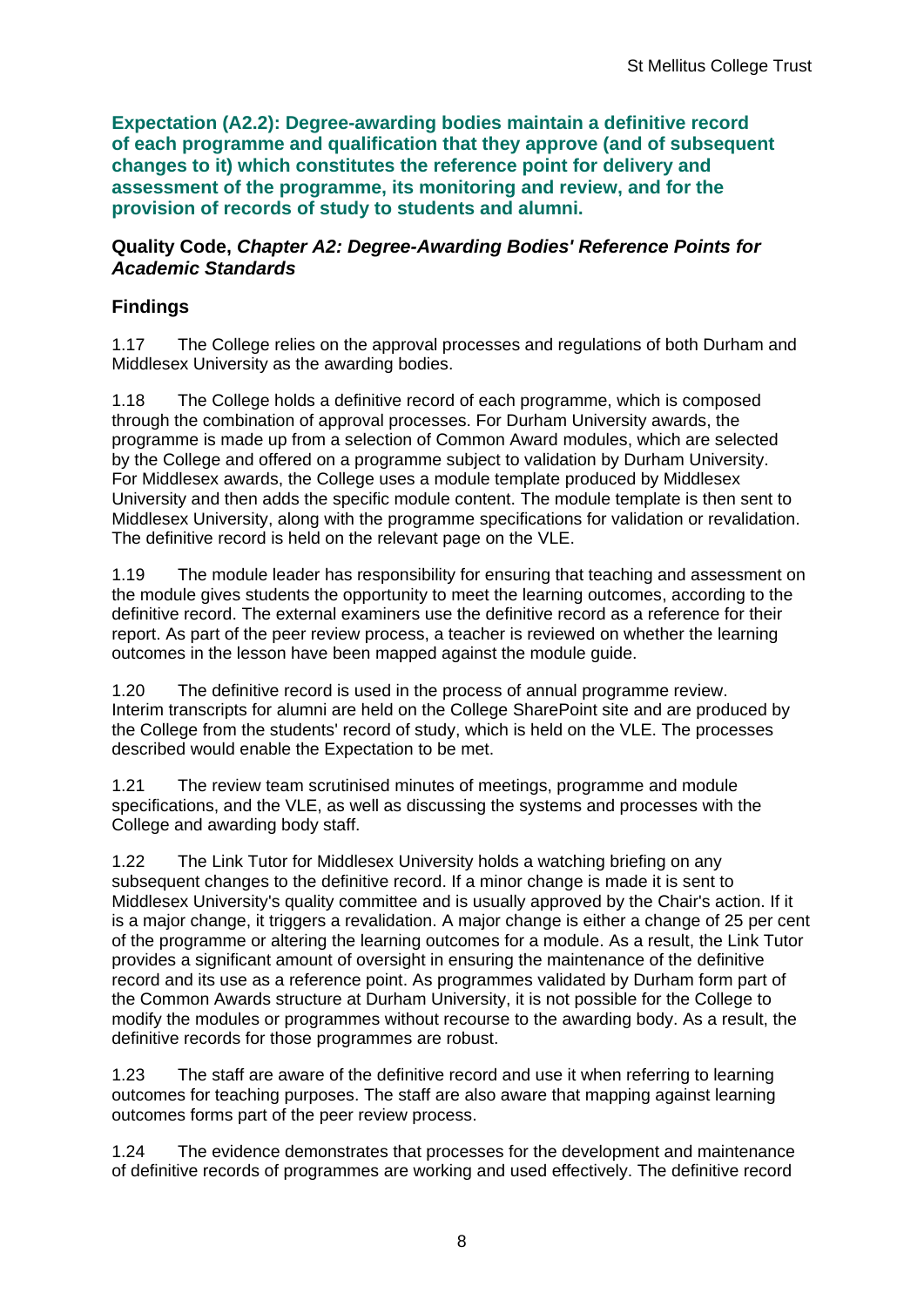for each programme constitutes the reference point for delivery and assessment of the programme, its monitoring and review, and for the provision of records of study to students and alumni. The review team concludes that the Expectation is met and the associated level of risk is low.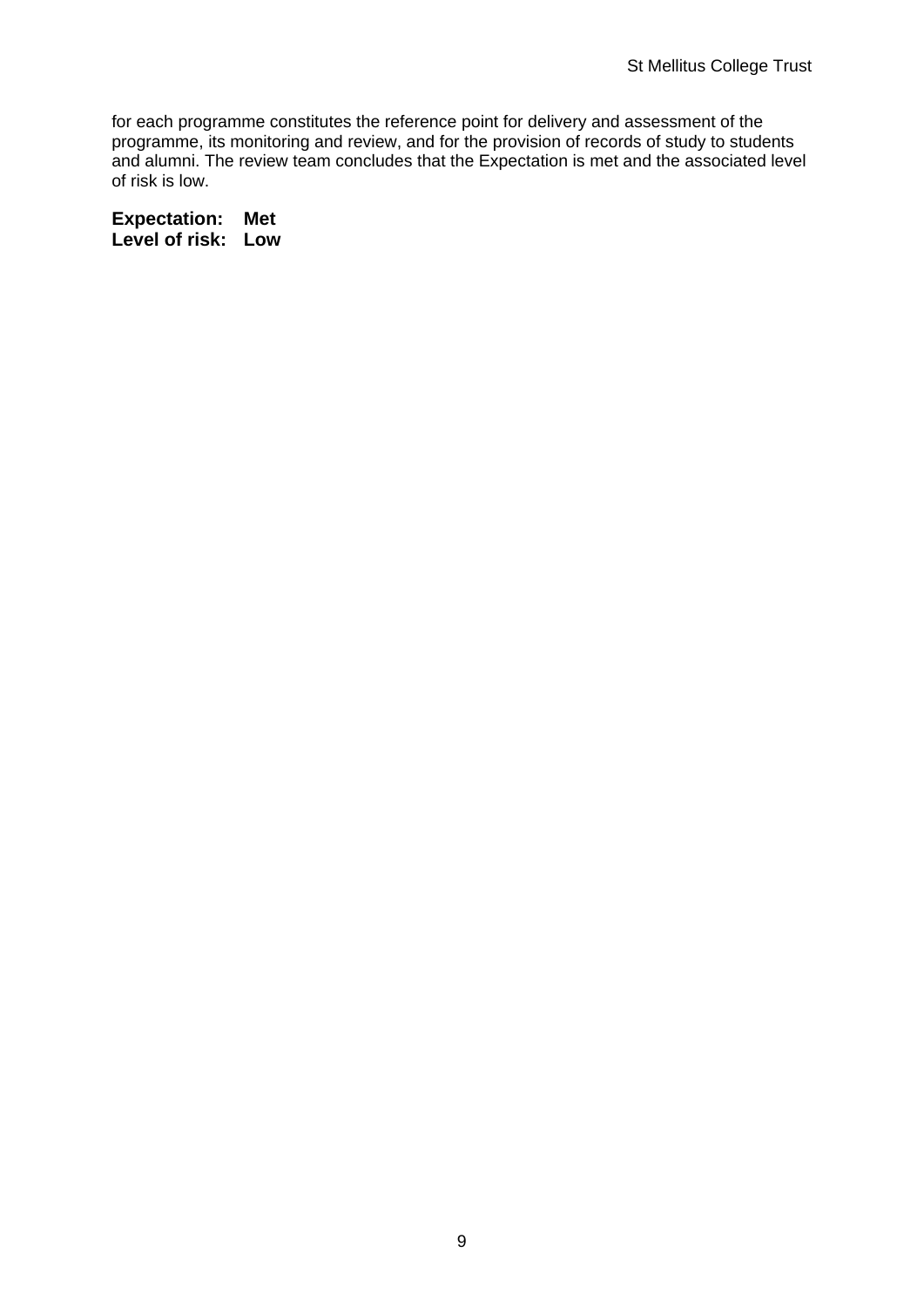**Expectation (A3.1): Degree-awarding bodies establish and consistently implement processes for the approval of taught programmes and research degrees that ensure that academic standards are set at a level which meets the UK threshold standard for the qualification and are in accordance with their own academic frameworks and regulations.**

#### **Quality Code,** *Chapter A3: Securing Academic Standards and an Outcomes-Based Approach to Academic Awards*

## **Findings**

1.25 The College follows the policy and practice for programme approval of its degree-awarding bodies. The Common Awards validated by Durham University were designed by the Ministry Division of the Church of England in collaboration with the University. Within this process, programmes are mapped against Subject Benchmark Statements in Theology and Religious Studies and are positioned at the appropriate level of the FHEQ for undergraduate and postgraduate programmes.

1.26 The programmes are reviewed and revalidated by the respective degree-awarding body. The programmes validated by Middlesex University were revalidated in 2017. The Common Awards validated by Durham University are subject to a six-year review process, which also involves the Ministry Division of the Church of England. These processes would enable the Expectation to be met.

1.27 The review team reviewed a range of documentation, including the initial approval documentation of the awards with its validating partners. The team held meetings with staff to gain further understanding of the programme approval process as applied to the College.

1.28 The BA Theology and Youth Ministry and the MA Christian Leadership were subject to Middlesex University's programme validation process. The College devised its own programmes, which were subject to scrutiny by a review panel, including an external assessor in line with Middlesex's policies as laid down in its Learning and Quality Enhancement Handbook. As part of this process, there is alignment with Subject Benchmark Statements and the FHEQ. There is also confirmation that standards are set at an appropriate level within the awarding bodies' academic framework.

1.29 The College not only applies the policies and processes of its awarding bodies in the programme approval process, but also follows and applies the academic regulations of these bodies. The regulations are available on the VLE with links to the awarding bodies' websites.

1.30 The policies for the approval of taught programmes of the awarding bodies, and their implementation by the College, ensure that academic standards are set at an appropriate level. The review team concludes that the Expectation is met and the associated level of risk is low.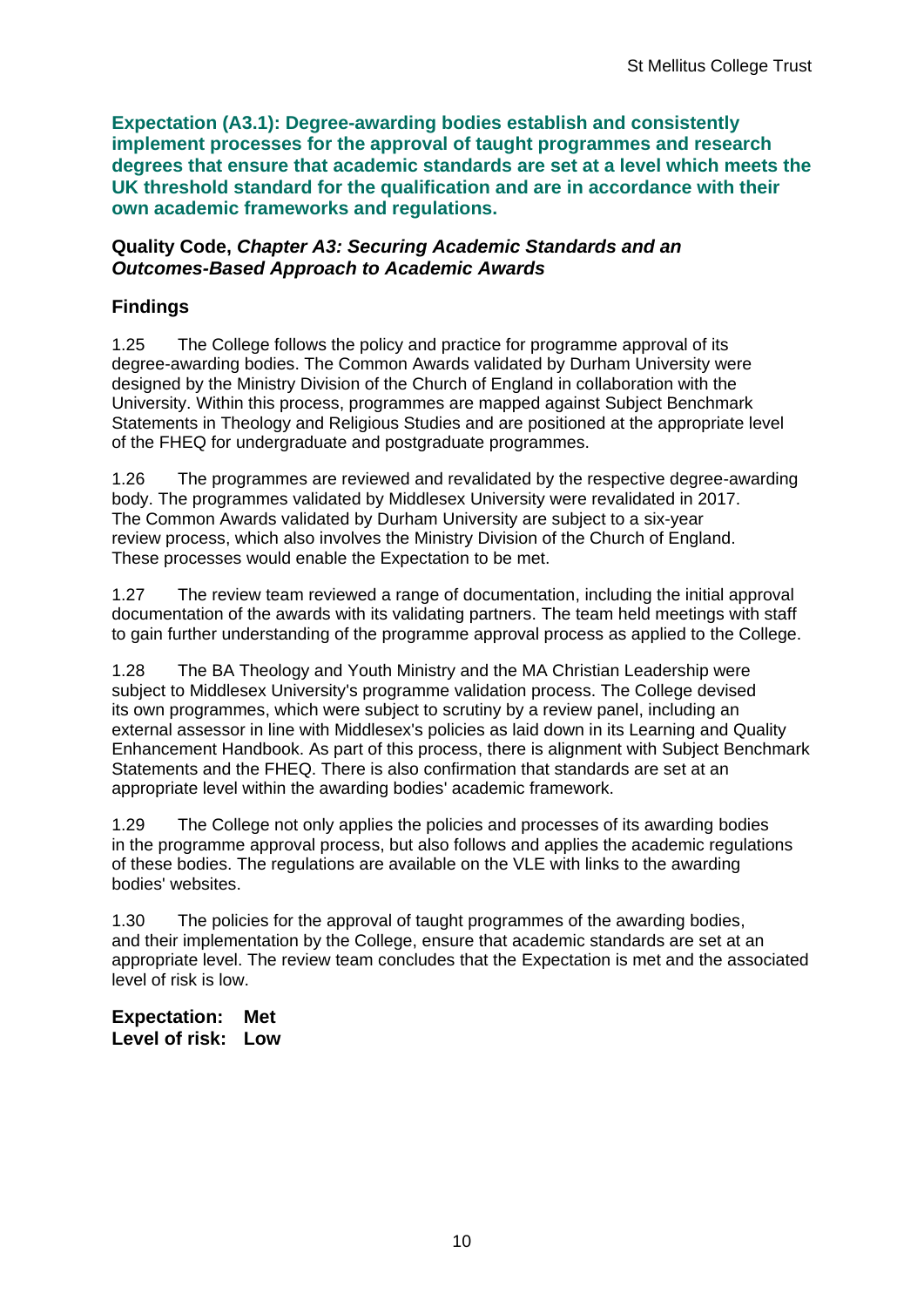**Expectation (A3.2): Degree-awarding bodies ensure that credit and qualifications are awarded only where:**

- **the achievement of relevant learning outcomes (module learning outcomes in the case of credit and programme outcomes in the case of qualifications) has been demonstrated through assessment**
- **both UK threshold standards and their own academic standards have been satisfied.**

### **Quality Code,** *Chapter A3: Securing Academic Standards and an Outcomes-Based Approach to Academic Awards*

## **Findings**

1.31 The programme and module learning outcomes are approved as part of the validation process. The programmes are subject to the respective academic regulations of the awarding bodies. The regulations of both validating bodies permit compensation of failed modules. In the case of Middlesex University, all learning outcomes have been mapped to ensure that the award of credit and qualifications cannot take place unless the learning outcomes have been met. For Durham University Common Awards, the TEI handbook has a link to Durham's regulations, which permit 20 credits to be compensated as long as the average mark is 40 per cent or above.

1.32 The learning outcomes are tested through the assessment process. The forms of assessment are determined at the point of programme and module approval, although there is a process for modifying modules. For the Common Awards, the TEI can choose the assessment methods for each module in line with the assessment guidance published by Durham University. Responsibility rests with module leaders to ensure assessment is appropriate to assess the learning outcomes.

1.33 External examiners approve assessments, attend boards and have responsibility for ensuring that the regulations are applied appropriately. External examiners, as part of the reporting process, confirm that academic standards are appropriate and comparable to other similar institutions. These arrangements would allow the Expectation to be met.

1.34 The review team reviewed a range of documentation, including the academic regulations of its validating partners, the assessment board minutes and external examiner reports. The team held meetings with staff to gain further understanding of the award of credit and the operation of the assessment process.

1.35 The College adheres to the academic regulations of its awarding bodies. Both awarding bodies maintain oversight through the role of the Link Tutor (Middlesex) and University Liaison Officer (Durham), who attend the respective assessment boards held at the College. This ensures that the award of credit and qualifications are in line with the awarding bodies' academic regulations. Staff who met the review team confirmed that the awarding bodies determine the award of credit or qualifications in the application of their regulations and that there is no deviation from the academic regulations on the part of the College.

1.36 External examiners confirm that the assessment process is rigorous and that the academic regulations are applied correctly. External examiners also confirm that the marking and moderation process has been carried out satisfactorily. External examiner reports seen by the review team were highly satisfied with the academic standards at the College and confirm that the process for the award of credit and qualifications is robust.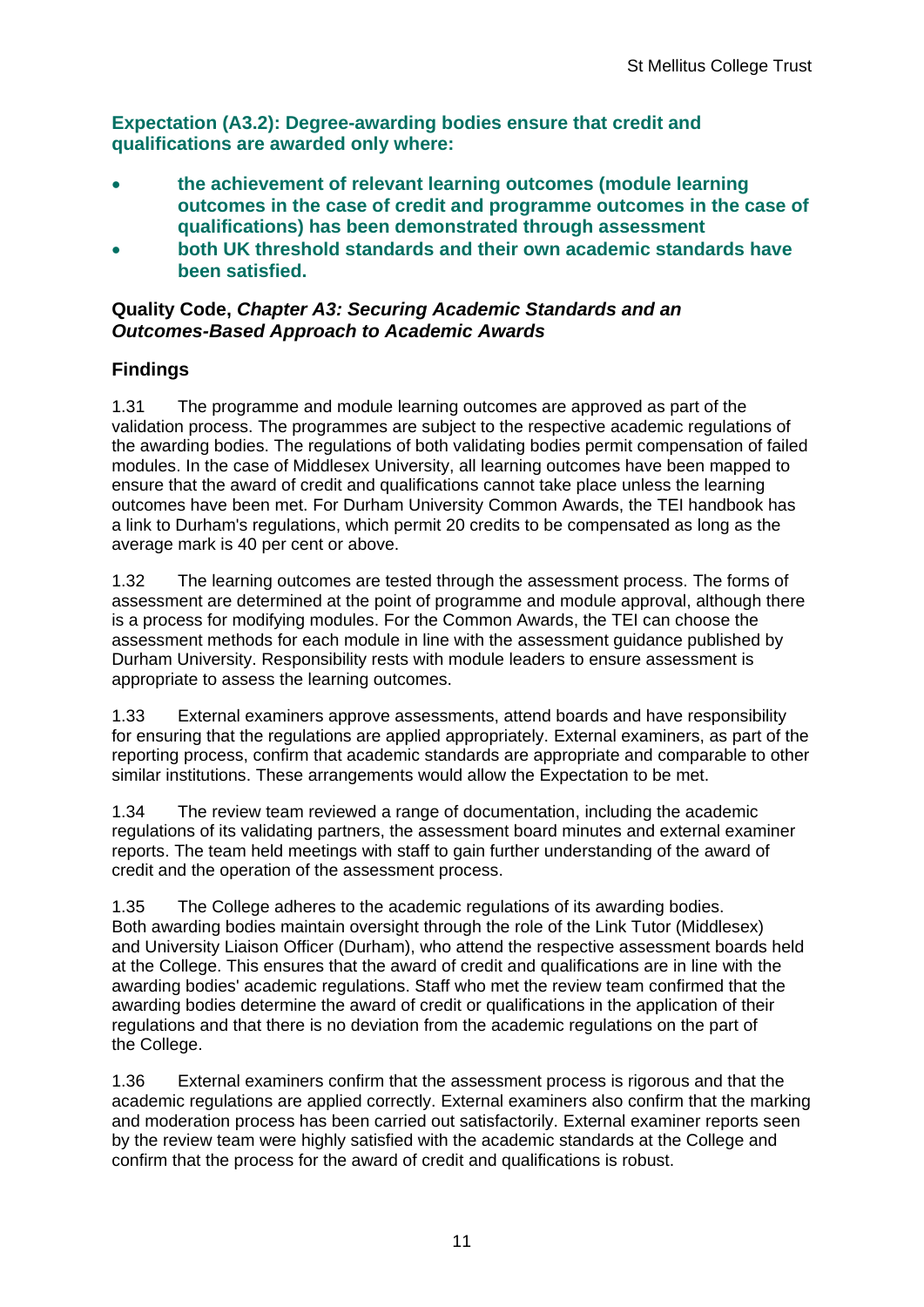1.37 The College's assessment framework and processes are aligned with those of its awarding bodies. The academic regulations of its awarding bodies are applied in a robust and consistent manner and this is verified by its external examiners. The review team concludes that the Expectation is met and the associated level of risk is low.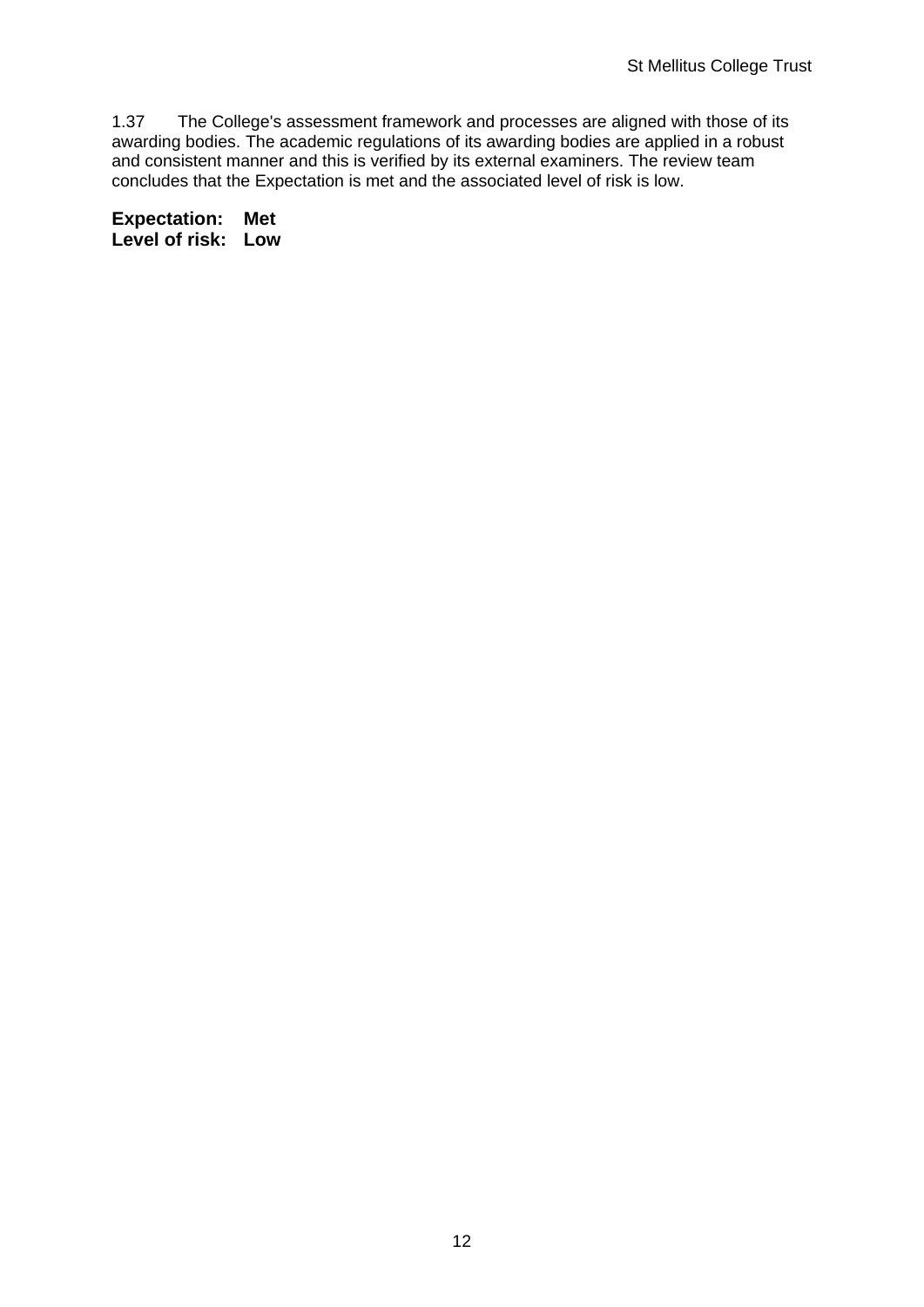**Expectation (A3.3): Degree-awarding bodies ensure that processes for the monitoring and review of programmes are implemented which explicitly address whether the UK threshold academic standards are achieved and whether the academic standards required by the individual degree-awarding body are being maintained.**

#### **Quality Code,** *Chapter A3: Securing Academic Standards and an Outcomes-Based Approach to Academic Awards*

## **Findings**

1.38 The College follows the policy and process of the respective degree awarding body as they relate to annual monitoring and periodic review of its programmes. Although there is some variation in approach taken by Durham and Middlesex, annual monitoring is informed principally by student feedback, module review and external examiner reports. External examiner reports confirm that academic standards are appropriate and are being achieved. The annual monitoring process leads to a College action plan. Actions are discussed by the Management Committee and Board of Studies respectively and monitored by the management team and relevant Working Groups. Details of the process and guidance for institutions are available in the TEI handbook (Durham) and the Learning and Quality Enhancement Handbook (Middlesex). These processes would enable the Expectation to be met.

1.39 The review team reviewed a range of documentation, including the annual monitoring reports submitted to its validating partners, action plans, student feedback and external examiner reports. The team held meetings with staff to gain further understanding of the annual monitoring and review process.

1.40 The College is required to submit annual monitoring reports to both of its awarding bodies. It is required to complete a set template and action plan, which is then considered within the committee structure of the College before submission to the respective partners. The reports seen by the review team were informed by student feedback, external examiner reports, and data on student performance. They were supported by a review of the previous years' actions and new action plans arising out of the reports. The link and liaison tutors from the universities support the College through this process.

1.41 Programmes are subject to the periodic review process of the awarding bodies. This process is informed by annual monitoring reports, student surveys, external examiner reports, and student evaluation of modules, with programmes being validated for six years.

1.42 The review team noted that the review due to be undertaken by Middlesex University had now taken place. The College provided its self-critical evaluation with proposal for changes to its Middlesex programmes as part of the review process. The draft report from the review was provided to the team. The College is currently preparing for the joint review by the Church of England and Durham University, which is due to take place shortly.

1.43 The processes for the monitoring and review of awarding bodies as implemented by the College ensure that academic standards are being achieved and maintained. The review team concludes that the Expectation is met and the associated level of risk is low.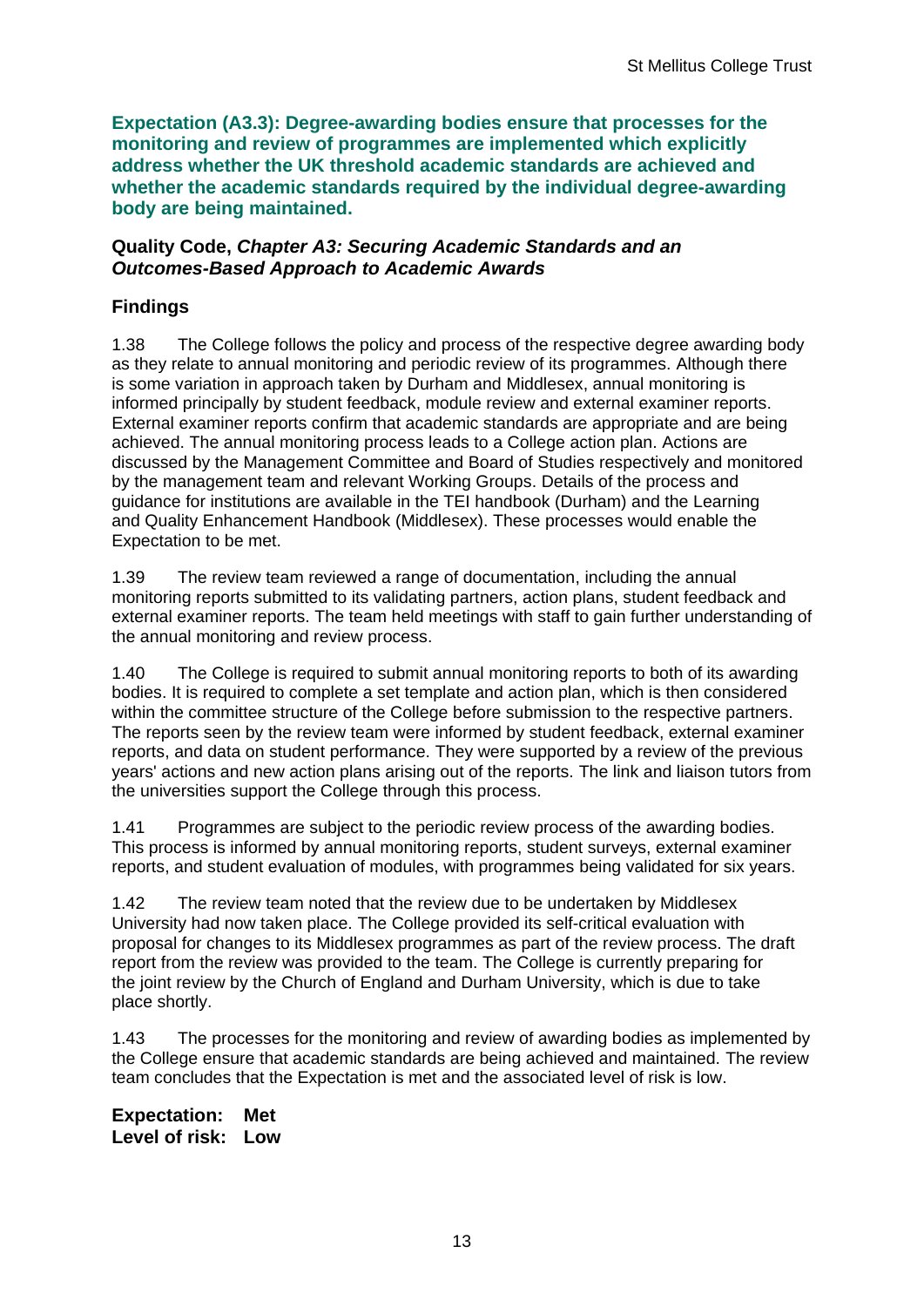**Expectation (A3.4): In order to be transparent and publicly accountable, degree-awarding bodies use external and independent expertise at key stages of setting and maintaining academic standards to advise on whether:**

- **UK threshold academic standards are set, delivered and achieved**
- **the academic standards of the degree-awarding body are appropriately set and maintained.**

#### **Quality Code,** *Chapter A3: Securing Academic Standards and an Outcomes-Based Approach to Academic Awards*

### **Findings**

1.44 Arrangements are in place for independent and external participation in the oversight and the management and monitoring of academic standards. These arrangements for the appointment and participation of external academics in review and approval processes, and in the proceedings of assessment boards, and for ensuring their reports are responded to, are clearly defined. Guidance is provided to external members of approval and review panels, who are contracted by the awarding bodies to inform the content of the programmes they award and to ensure the consideration of learning outcomes, FHEQ levels, and the relevant Subject Benchmark Statement. This enables awarding bodies to ensure that the relevant requirements are met in the design and approval of programmes. Further, for Durham University Common Awards, the Church of England Ministry Division provides external input into approval and review processes, acting as a PSRB equivalent for ensuring that Church of England training requirements are being met.

1.45 External examiners are central to the evaluation and maintenance of academic standards. External examiners are appointed and trained by each awarding body, with additional induction being provided by the College. They have a role in commenting on whether the curriculum as delivered, and the associated assessment, enables learning outcomes to be achieved and to confirm alignment with external reference points. Each awarding body also appoints an academic to act as a link with the College for regulatory oversight and advisory purposes. The Durham University Liaison Officer and the Middlesex University Link Tutor sit on relevant College boards and panels.

1.46 The validation, approval and review processes in place, which make use of external and independent expertise at key stages of setting and maintaining academic standards, would enable the Expectation to be met.

1.47 The review team examined a range of documentation to test how the College uses and engages with external and independent expertise in the setting and maintenance of the academic standards of its provision. The team also met senior staff, academic and support staff of the College, and representatives of each awarding body.

1.48 External academics are used in approval, validation and review/revalidation procedures to advise on setting and maintenance of academic standards. The Church of England Ministry Division is involved in approval processes, as a PSRB equivalent, for the purpose of ensuring that its requirements for theological training are being met for both Durham awards and, where relevant, Middlesex University awards. The College complies with the Ministry Division's administrative procedures.

1.49 Academic staff understand the importance of externality in confirming academic standards and their being set and maintained at the appropriate level. Although there is no formal institutional requirement to do so, the College has made internal use of external academic assessors at the initial stages of designing some of its Middlesex-validated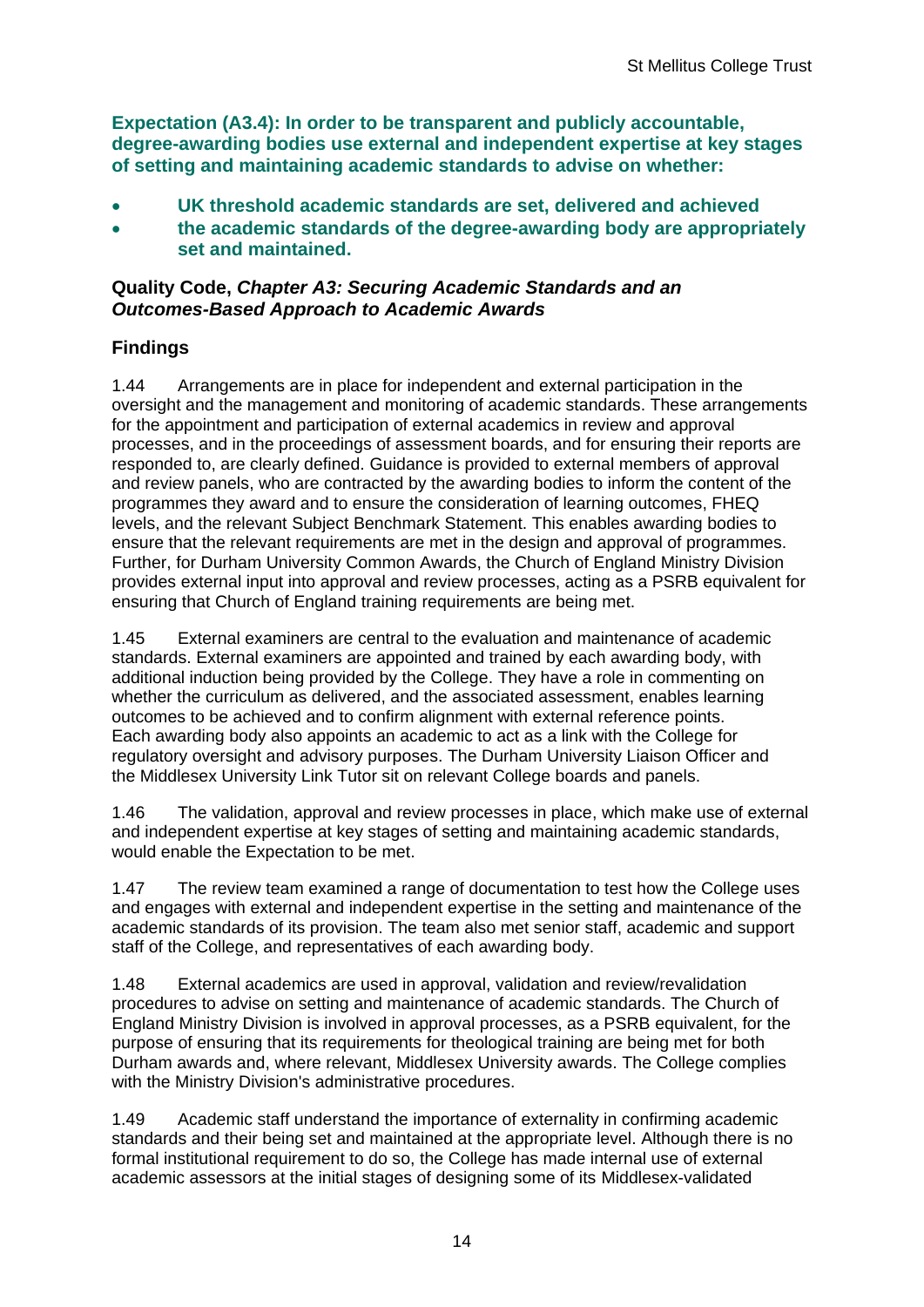provision. Some members of College staff are involved externally as external examiners or external advisers for validation or review at other institutions, thus enabling them to contribute to benchmarking of academic standards against other providers. The number, however, is quite low. Students also confirm that there are opportunities to provide input into revalidation processes at the programme design stage.

1.50 Awarding body Link Tutors attend examination and assessment boards, namely, the assessment board for Middlesex programmes and the TEI Board of Examiners for Common Awards. Together with the external examiners, the Link Tutors assist the College in ensuring that the appropriate standards are met and maintained through learning, teaching and assessment. The external examiner reports and comments, and their involvement in the proceedings of examination and assessment boards, confirm that UK threshold and awarding body academic standards are being met and that their reports are being used effectively for annual programme monitoring purposes.

1.51 The College engages fully and effectively with the processes in place whereby use is made of external and independent expertise at key stages of setting and maintaining academic standards. The review team concludes that the Expectation is met and the associated level of risk is low.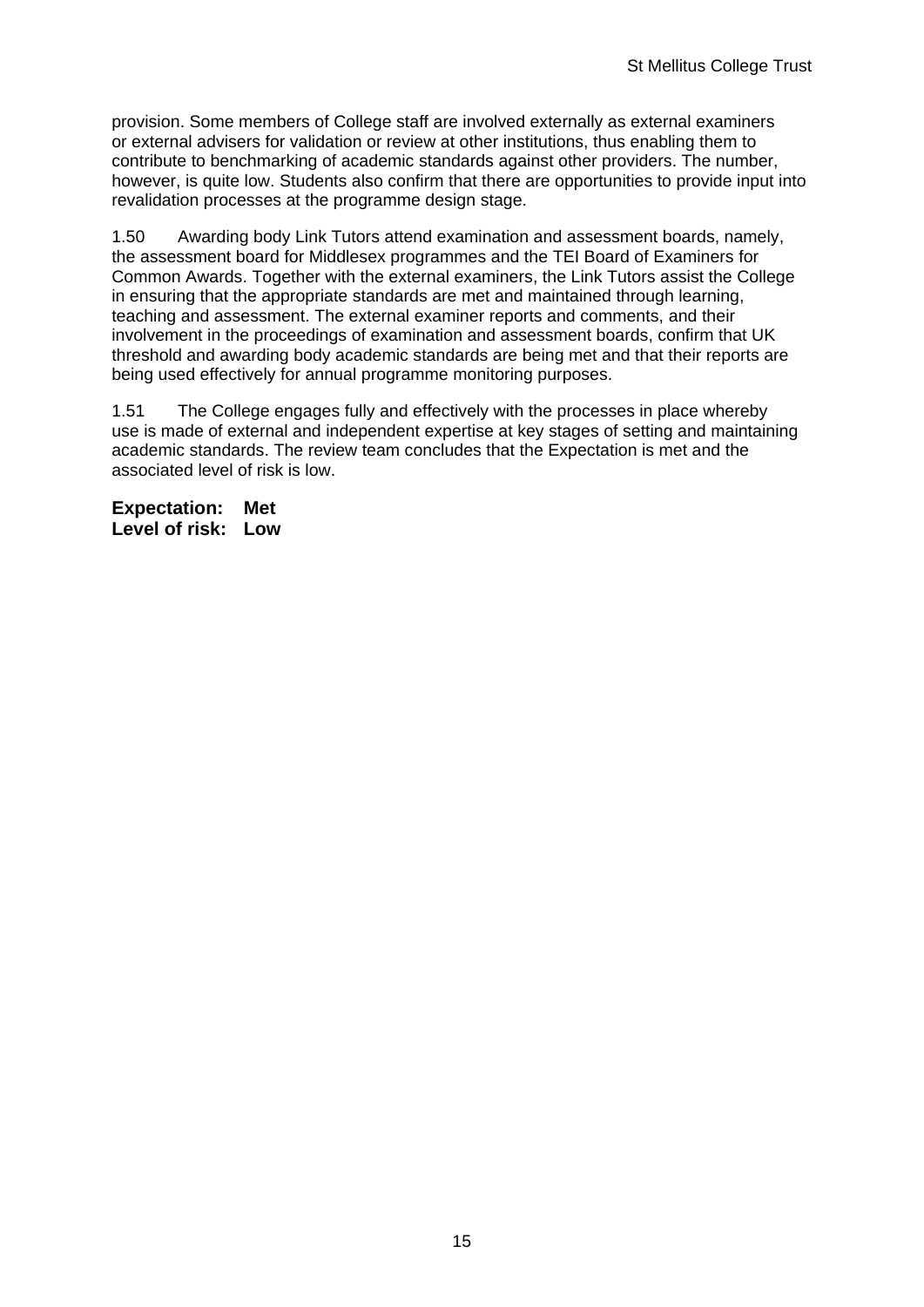## **The maintenance of the academic standards of awards offered on behalf of degree-awarding bodies and/or other awarding organisations: Summary of findings**

1.52 In reaching its positive judgement, the review team matched its findings against the criteria specified in Annex 2 of the published handbook.

1.53 All of the Expectations for this judgement area are met and the associated levels of risk are low. In all sections under academic standards the College is required to adhere to the procedures of its awarding bodies. There are no recommendations or affirmations in this section.

1.54 The review team concludes that the maintenance of the academic standards of awards offered on behalf of degree-awarding bodies at the College **meets** UK expectations.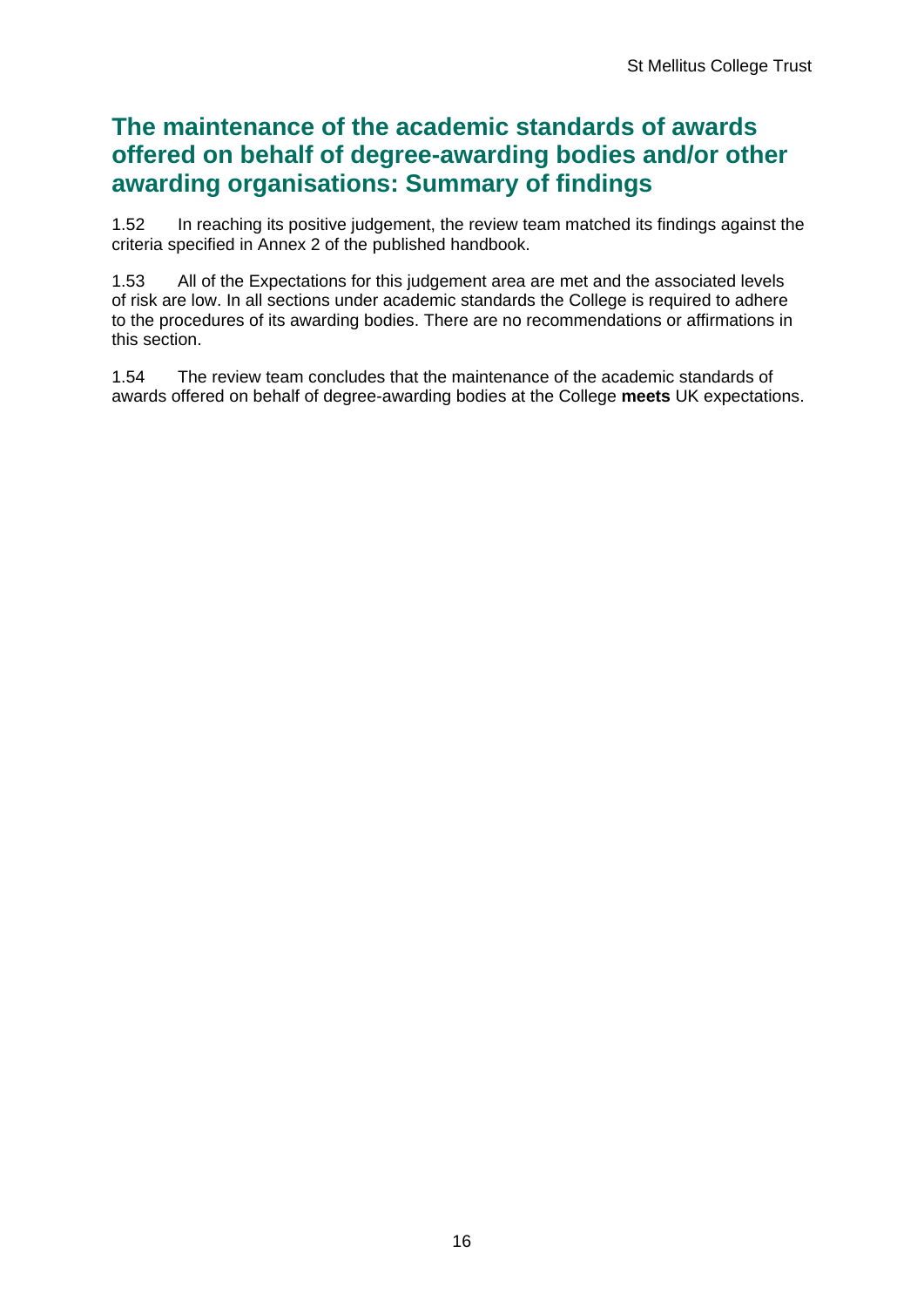## <span id="page-17-0"></span>**2 Judgement: The quality of student learning opportunities**

**Expectation (B1): Higher education providers, in discharging their responsibilities for setting and maintaining academic standards and assuring and enhancing the quality of learning opportunities, operate effective processes for the design, development and approval of programmes.**

### **Quality Code,** *Chapter B1: Programme Design, Development and Approval*

## **Findings**

2.1 The College applies the policy and processes of its validating universities for programme design, development and approval. These policies and process can be found on the respective university websites, in the quality handbook or equivalent, and via the link on the VLE. The Common Awards validated by Durham University were developed by the Ministry Division of the Church of England in conjunction with the University. Staff at the College had an input into the design of some modules through the membership of Working Groups and were also able to propose new modules for approval. The University has standard templates for programmes and modules on the Common Award programme, which can be found on its website.

2.2 As part of the development of the Common Awards, module learning outcomes are mapped onto the Common Award programme outcomes for approval by Durham University. The College selects the programme and modules from the pre-designed suite. However, as part of the programme regulations, College staff are able to select assessment type from a pre-determined list and develop the curriculum to reflect staff expertise. They are also able to determine the learning hours for the module, subject to University guidelines, monitoring and approval. The validation process at Durham for the Common Awards are subject to the standard University two-stage approval process that also included partner approval.

2.3 For the Middlesex University validated programmes, the College designed and developed the programme and modules for approval by the University. The process is laid out in the Learning and Quality Enhancement Handbook, which also contains extensive guidance for staff on the documentation required, producing a programme handbook, institutional approval and risk assessment. Externals form part of the approval panel. Any conditions or recommendations are responded to by the College and monitored by the College and the Link Tutor.

2.4 The College has undertaken its own review of its processes for programme and module development, including mapping against the Quality Code. This has led to changes to the module leadership role to ensure that the responsibilities are clearly defined. Students have an input into programme and module development and design through their membership of committees, such as the Board of Studies and Management Committee, focus groups, feedback and through student representatives. This includes changes to pathways on the Common Awards.

2.5 The programmes validated by Middlesex University were revalidated in 2017. This process involved changes to the postgraduate programme (see Expectation B8). The proposed changes have been informed by student feedback obtained through consultation and external examiner comments. The procedures outlined above would enable the Expectation to be met.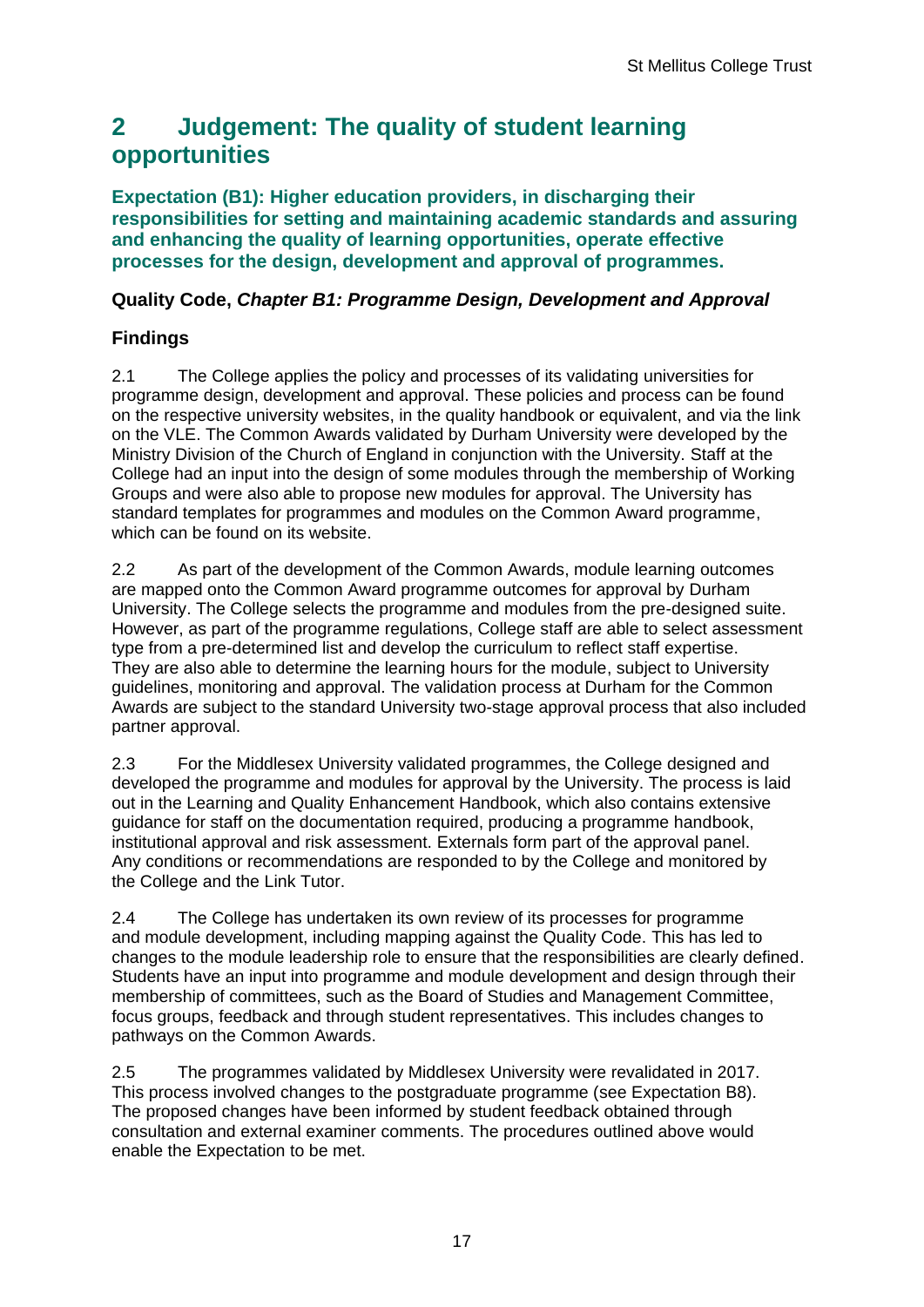2.6 The review team reviewed a range of documentation, including the initial approval documentation of the awards with its validating partners. The team held meetings with staff to gain further understanding of the programme approval process as applied to the College.

2.7 The initial validation of the respective awards by the validating bodies demonstrate that a robust process is followed, including the use of externals to sit on the validating panel recommended by the College to the respective partners. External representation is also used as part of the initial curriculum design, as the College is developing a new and innovative approach to training for the Ministry. However, there is no specific requirement to use externals in curriculum design. Module mapping to programme learning outcomes is part of the validation process.

2.8 The definitive course document is the programme specification, which in the case of Durham University is produced by Common Awards, and in the case of Middlesex University is approved at revalidation. The College adopts the academic regulations of its respective awarding bodies.

2.9 Following the initial approval of the programmes by Middlesex University, the College applied for the recognition of these programmes by the Ministry Division by setting out how the programme meets the requirements for ordinand training.

2.10 The College is permitted to submit modifications to programmes and modules. In so doing, it follows the policies and processes of the respective awarding bodies. The common awards are also delivered by other TEIs; modifications are not made, as this has implications for the other TEIs and would require their approval. However, staff may propose new modules for the Common Awards. The policy for modifying programmes and modules for the awards validated by Middlesex differentiate between major and minor modifications. Limits are placed on the amount of change. Proposed modifications are submitted to the awarding body's quality committee of the responsible faculty and to the Academic Provision Approval Committee for approval. Changes are tracked by Middlesex's quality office. At College level, oversight is undertaken by the Director of Studies and the Academic Working Group. Proposed changes to learning outcomes and assessment are approved by the external examiner. Staff understand the distinction between major and minor modifications to modules and programmes. They are familiar with the process, although in reality major change takes place as part of the revalidation process. Students are informed of changes to programmes and modules via the VLE; Student Voice Leaders; membership of the Board of Studies and Management Committee; and formation group tutors.

2.11 As part of the validation process the College completes a programme specification on a template provided by the validating body. Programme specifications are made available to students on the College's VLE, with links to the respective awarding bodies. Responsibility for ensuring that modules continue to be delivered in line with the programme specification rests with module leader. The Link Tutor and University Liaison Officer of the respective validating bodies play a supporting role in the approval of programmes at the College.

2.12 The review team concludes that the Expectation is met and the associated level of risk is low.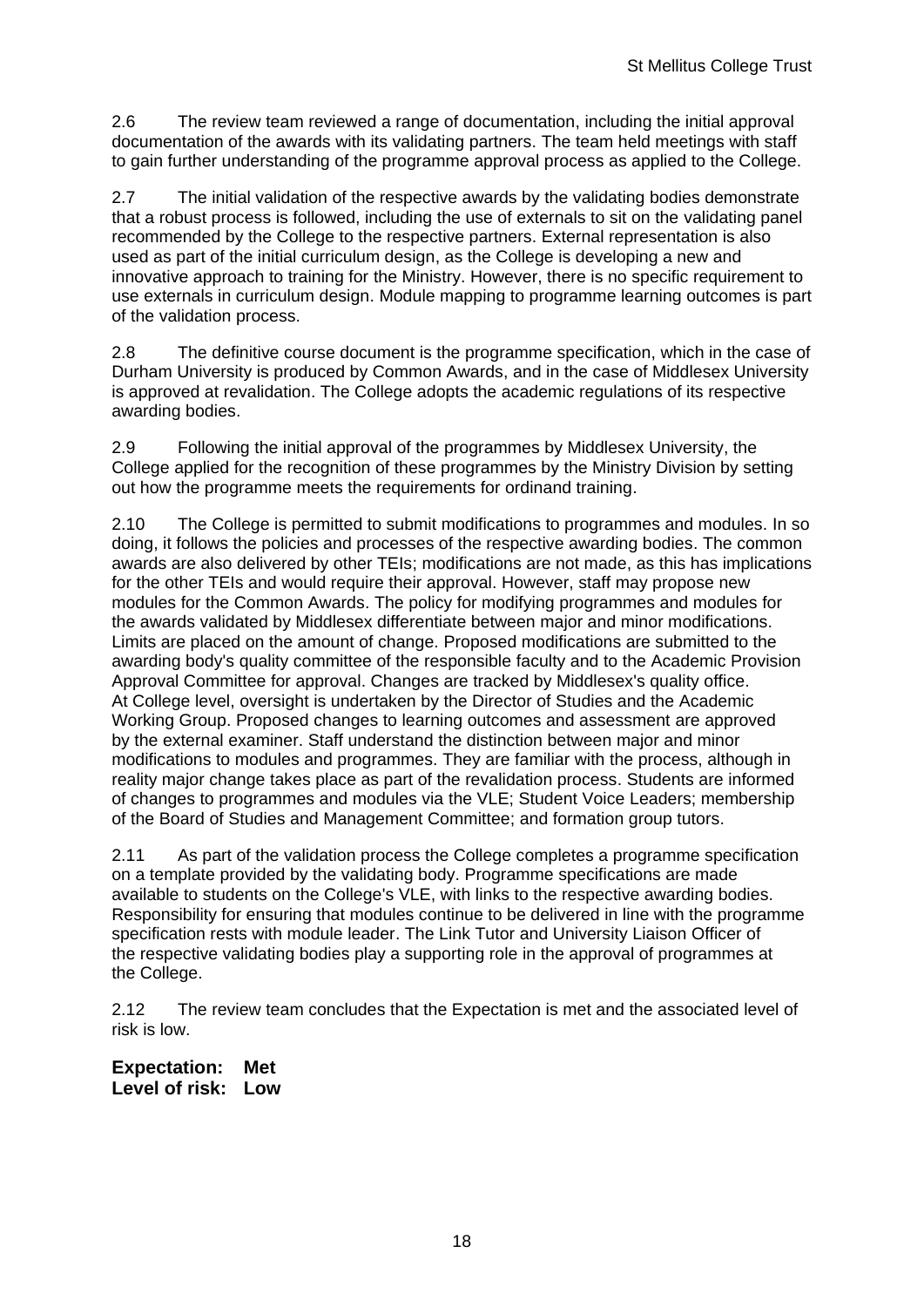**Expectation (B2): Recruitment, selection and admission policies and procedures adhere to the principles of fair admission. They are transparent, reliable, valid, inclusive and underpinned by appropriate organisational structures and processes. They support higher education providers in the selection of students who are able to complete their programme.**

#### **Quality Code,** *Chapter B2: Recruitment, Selection and Admission to Higher Education*

## **Findings**

2.13 The College has an Admissions Strategy, which informs the Admissions Policy. The Admissions Policy identifies individuals who have decision-making responsibilities with regard to admissions, and outlines the process for admissions and the process for complaints regarding the admissions process. The Admissions Officer has overall oversight of the admissions process and is the point of contact for staff and students. Prospective students can apply online, after which an automated email is sent acknowledging their application. If a candidate meets admission criteria they are invited for interview. Queries are dealt with by an Assistant Dean, and if not suitable for the programme they have applied for the candidate is invited to apply for a lower level programme. Decisions after interview are made collegiately in a debrief meeting consisting of the interviewer, other interviewers, and the Admissions Officer. The College provides information about the admissions process on the website, in the prospectus and at open days.

2.14 The procedure for complaints is set out in the admission policy, which is available on the website. The procedure sets out a timetable for dealing with complaints and the process for escalating a complaint. This complaints procedure follows the Durham University regulations and is in the process of being approved by Middlesex University as part of the revalidation process. The procedure and policies described above would enable the Expectation to be met.

2.15 The review team tested the expectation by scrutinising the admissions policies and procedures and associated documentation. The team also spoke with staff and students about the process and their experience of it.

2.16 At a strategic level, admissions are monitored through a review meeting and at staff meetings through the use of key performance indicators. Staff interviewing applicants are given an interview pack. An admissions flow chart enables all staff to understand the process of admissions. Staff who take part in interviews state that they were sufficiently trained and support for interviewing purposes. The debriefing meeting helps to ensure consistency and fairness in the admissions process and provides a forum for less experienced staff to gain the opinion of more experienced interviewers. Staff undergo an induction process before interviewing. This consists of being taken through the paperwork provided to staff for the purposes of interviewing and sitting in on interviews undertaken by other staff members.

2.17 Information for prospective students includes the website, at open days, and in the prospectus. The website sets out the process and the entry requirements, as well as providing a link to the Admissions Policy, which also sets out the necessary requirements for the different types of students and programmes. The College maintains a comprehensive list of what information is sent to which students, including a Welcome and Induction Pack providing information about the College and programme they are studying. Students also report that during the interview stage of admissions applicants have the opportunity to discuss their application and chosen course with course tutors to resolve any queries.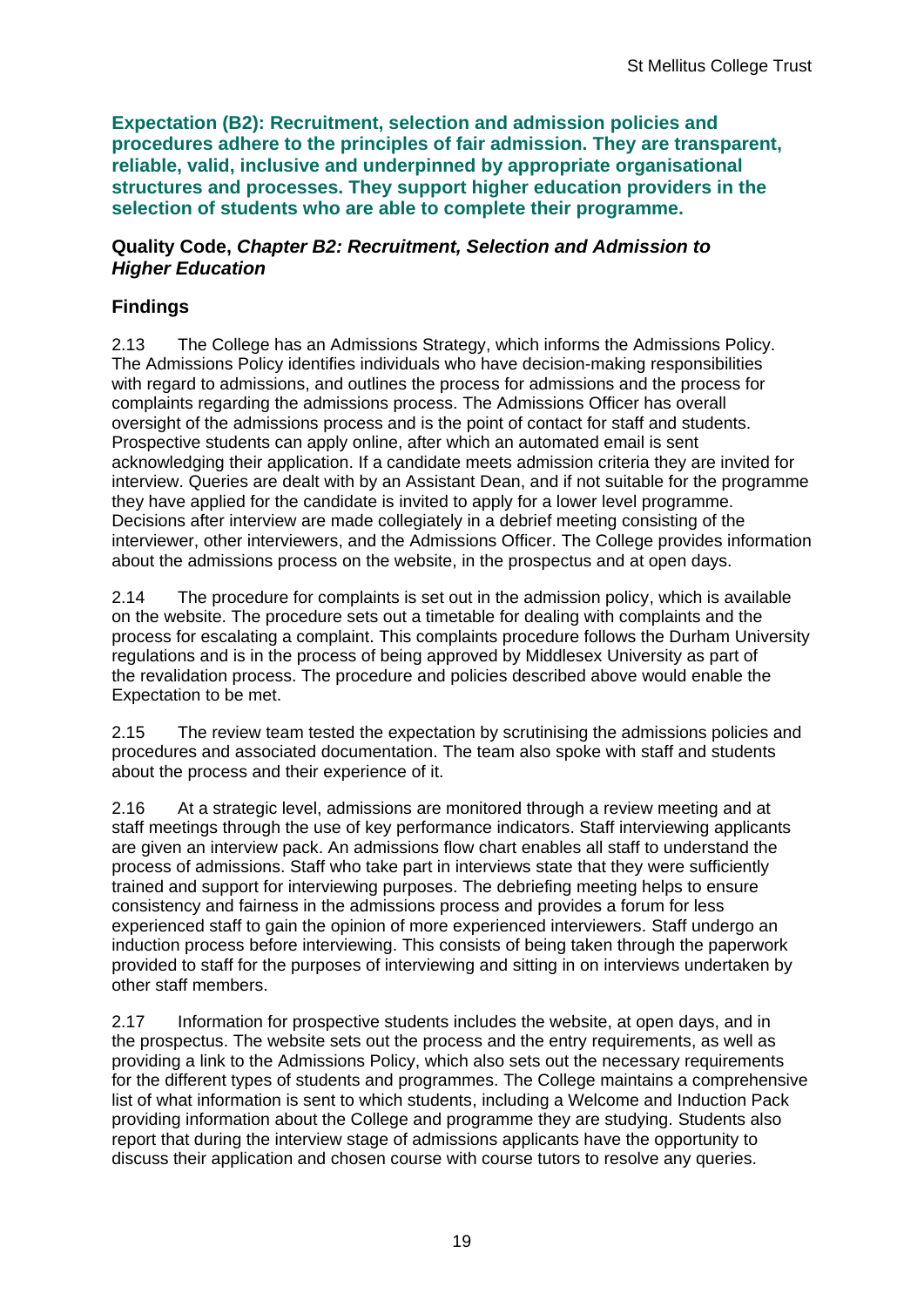2.18 Students report that information around admission requirements, programmes and applications is sufficient and consistent. Students confirm that if they have any issues they would be able to speak to someone at the College.

2.19 The College's Chelmsford Centre has been working with the Diocese of Chelmsford to provide assistance in widening access to theological training through the provision of teaching and skills sessions, to assist those who do not have the standard entry qualifications. The Admissions Policy clearly sets out how the College recognises prior learning. The College is also working with the Ministry Division of the Church of England to explore ways to encourage applications from a wider and more diverse range of applicants. Collectively, this demonstrates that the College takes widening access and diversity seriously and is taking a proactive approach.

2.20 The admissions complaints procedure is aligned with Durham University's regulations and procedures, and therefore provides assurance that it is appropriate and robust. The awarding bodies' respective link and liaison tutors have oversight of these regulations providing further assurance.

2.21 The College's approach is robust, effective and results in a fair admissions process. The relevant policies are detailed, transparent, and supported by appropriate organisational structures. The review team concludes that the Expectation is met and the associated level of risk is low.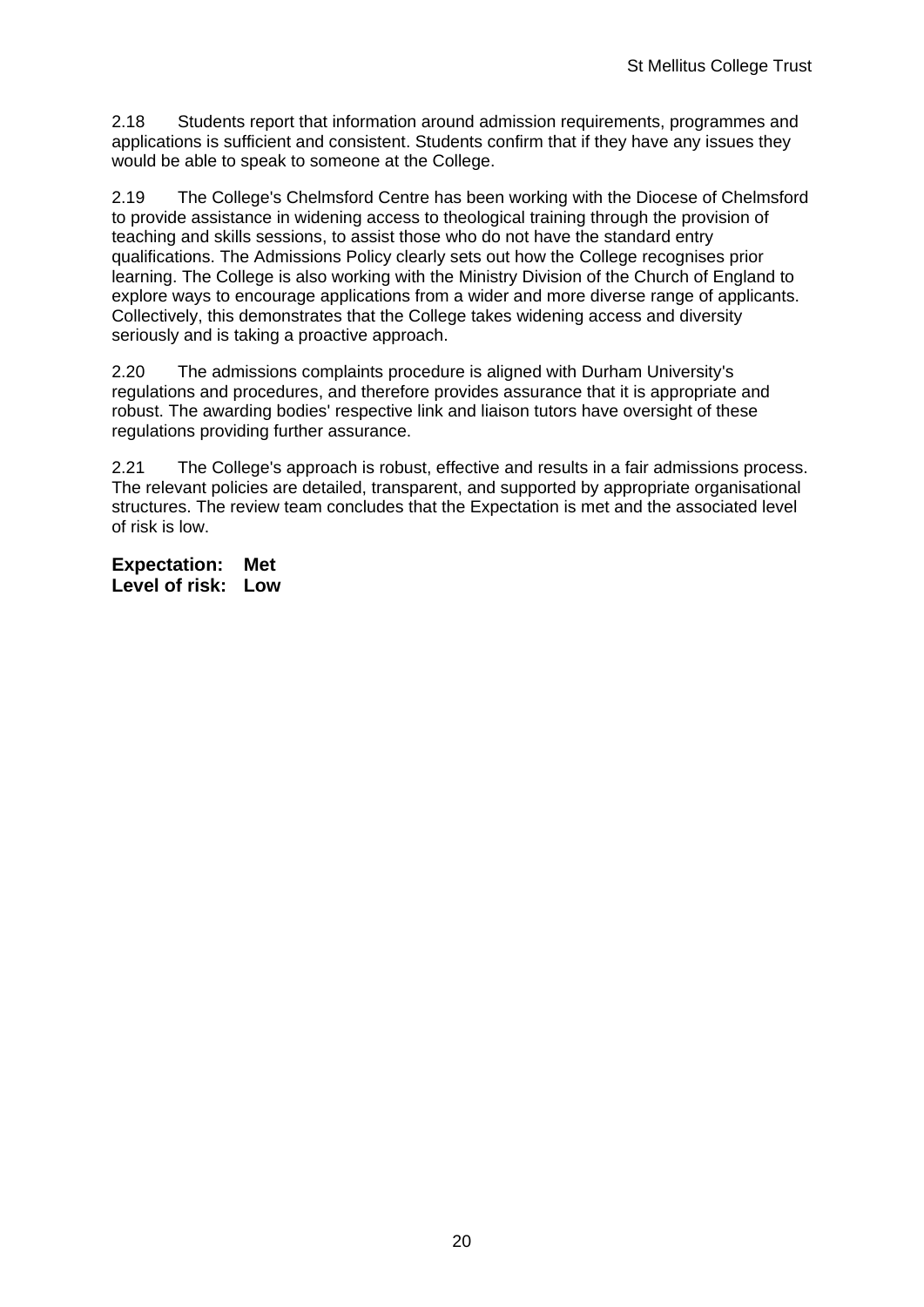**Expectation (B3): Higher education providers, working with their staff, students and other stakeholders, articulate and systematically review and enhance the provision of learning opportunities and teaching practices, so that every student is enabled to develop as an independent learner, study their chosen subject(s) in depth and enhance their capacity for analytical, critical and creative thinking.**

### **Quality Code,** *Chapter B3: Learning and Teaching*

## **Findings**

2.22 The College Vision and Strategy 2016-20 identifies values, aims and objectives that inform the College's learning and teaching priorities as set out in the institutional Learning and Teaching Strategy. The latter includes arrangements for the delivery of student learning opportunities and encouragement of independent learning. Staff who deliver programmes are required by the College's awarding bodies to be appropriately qualified. A senior academic holds overall management responsibility for learning and teaching matters and is supported in this by staff holding posts of responsibility for learning, teaching and assessment. All students have a personal tutor, which is arranged through the College's Formation Group system. Activities are in place to facilitate the development of staff and to enhance teaching practice, for example an induction programme for new staff, and support for research and scholarship. Substantial use is made of placements for the purpose of student development and the enhancement of student learning.

2.23 The College has systems and policies in place to ensure the institutional oversight and review of the delivery of student learning opportunities and of support for learning and teaching practices. Institutional processes enable students to develop as independent learners and for staff to share good practice. These systems, policies and processes would enable the Expectation to be met.

2.24 The review team examined documentation to test how the College works with staff and students to review and enhance the provision of learning opportunities and teaching practices. The team also held meetings with senior staff, teaching and support staff; staff with specific responsibilities for learning, teaching and assessment; and learning resources, and with students.

2.25 Management oversight is the responsibility of the Academic Director, with support from the Director of Education and the Director of Studies, the Lead Tutor for Assessment, and Lead Tutors for Undergraduate and Graduate Studies. These arrangements are clearly defined, and are understood by the wider academic community. In the College's committee structure, oversight is exercised by the Academic Working Group (AWG), which is chaired by the Director of Education and meets monthly. The AWG makes decisions on learning and teaching matters and reports to the College's management team on strategic issues. Members of the AWG take responsibility for finalising the College's Learning and Teaching Strategy, which was completed at the commencement of the 2017-18 academic year, and which followed an internal review of learning and teaching matters undertaken in July 2016. The Strategy builds on previous undocumented strategies and the Digital Resources Strategy. When approved by the management team, the newly developed Strategy was circulated to all staff by email communication. The College has now codified its strategic priorities for learning and teaching in a formal institutional document, but the Strategy document does not identify either an implementation plan or measurable targets against which progress in implementing the Strategy can be monitored. The review team **recommends** that the College put in place mechanisms and measurable targets, with timescales, to facilitate implementation of the recently developed College Learning and Teaching Strategy.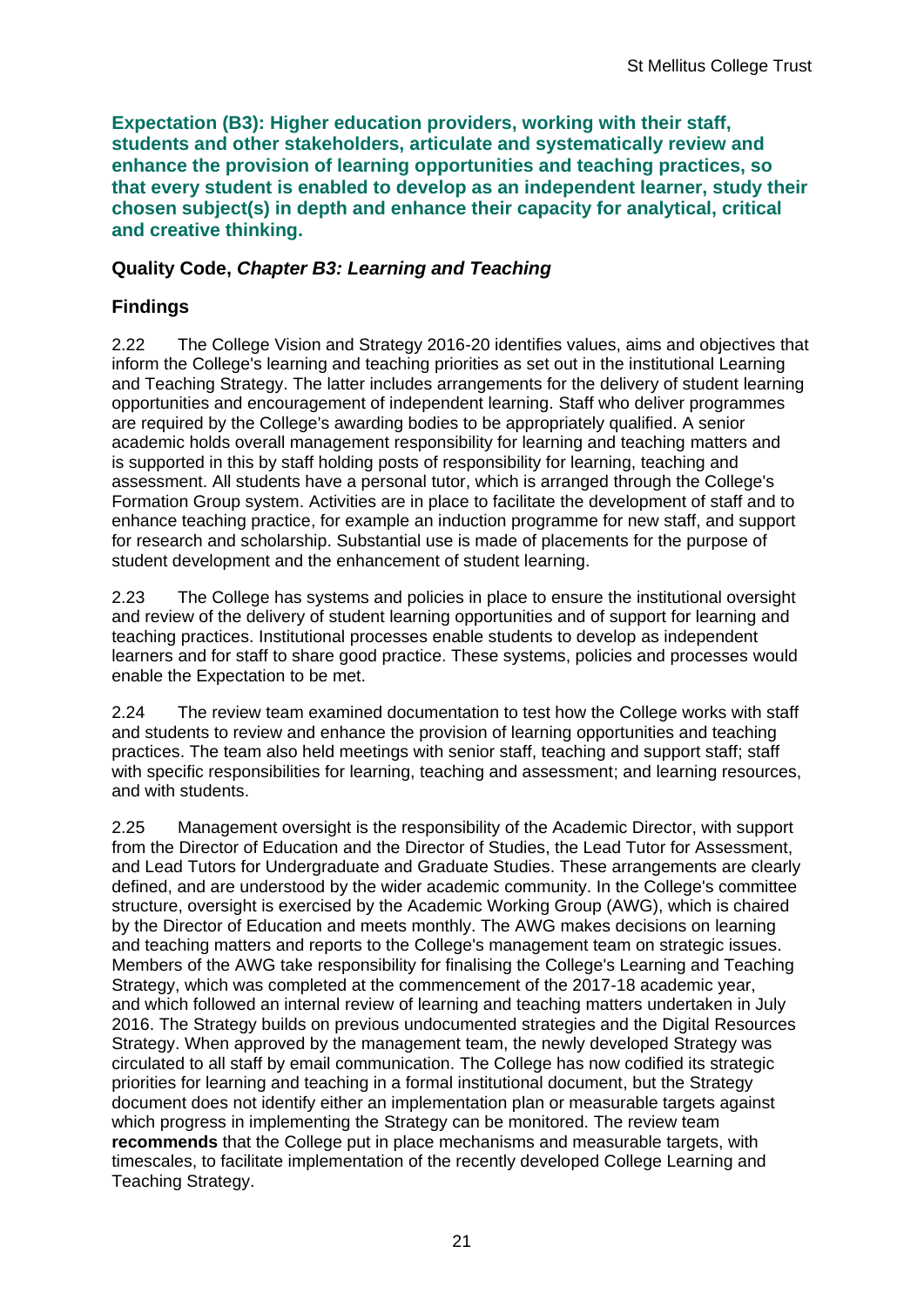2.26 The College self-evaluation document states that teaching is of high quality and the review team saw evidence from students and external examiners to support this claim. The quality of learning opportunities and the availability of learning resources is monitored through the College's annual monitoring process. Students are positive about their experience of Fellowship Groups and the personal tutor support, from which they benefit through the Formation Group Tutor system. The comprehensive arrangements for personal, academic and professional development provided through this system contributes to the good practice identified under Expectation B4.

2.27 The College's self-evaluation document states that effort is made across all four sites to ensure equal delivery of learning opportunities, with teachers teaching to the same learning outcomes. Students from different College locations have no concerns on this. While the overall teaching environment is complex in view of the multiple locations, and the challenges this presents in terms of learning and teaching and learning resources, staff and students are positive about their experience of their teaching and learning environment. Documentation from a recent revalidation event conducted by a university partner states that facilities are deemed by staff to be comparable across all sites. Information on learning opportunities and learning support is viewed by students as being clear and accessible. Increasing emphasis is being placed on the uses of digital resources and learning materials for all programmes of study and on digital forms of communication on academic matters generally. This is being well received by students and arrangements are in place for staff training. In view of the strategic emphasis placed on partnership with the Church of England Ministry Division, extensive use is made of placement environments and the involvement of placement supervisors in the delivery of learning opportunities, particularly in respect of students' professional development (see also Expectation B10).

2.28 The College's arrangements for appointing qualified teaching staff are quality assured by the validating universities, which take part in the appointments process and ensure scrutiny of staff curriculum vitae at the point of programme validation. Staff are approved by the respective awarding body prior to commencing delivery on a programme of study. Durham University has a contractual agreement entitling it to representation on appointment panels. These arrangements for ensuring that teaching staff are appropriately qualified work well. Newly appointed staff are able to access the College's induction programme designed for new staff. The review team confirms that this programme is comprehensive in its coverage of learning and teaching and is viewed positively by recently appointed teaching staff.

2.29 Oversight of staff development is exercised by the College's management team. There are activities to facilitate the development of staff and to enhance teaching practice, for example, training is undertaken in pedagogic matters such as academic assessment. Staff training days and retreats for reflection purposes play an important part in contributing to the wider College ethos for learning and teaching and for formational purposes. There is also extensive staff attendance at the annual programme review event. Such activities provide opportunities for identifying and sharing good practice. Some continuing professional development provision is also made available to staff through the Durham University Learning and Teaching Award (DULTA) programme, which is accredited by the Higher Education Academy as a qualification for teaching in higher education and on which a number of College staff are currently enrolled. College staff are also able to access the national Theological Education Institution Forum and are supported in attending other external conferences relevant to their subject or professional specialism. Support is also provided for staff scholarship and research. This is allowed for in both weekly timetabling and as study leave, for which an application may be submitted every four years through the line management system. The College has a supportive approach to staff development enabling staff to access training in pedagogic and professional practice.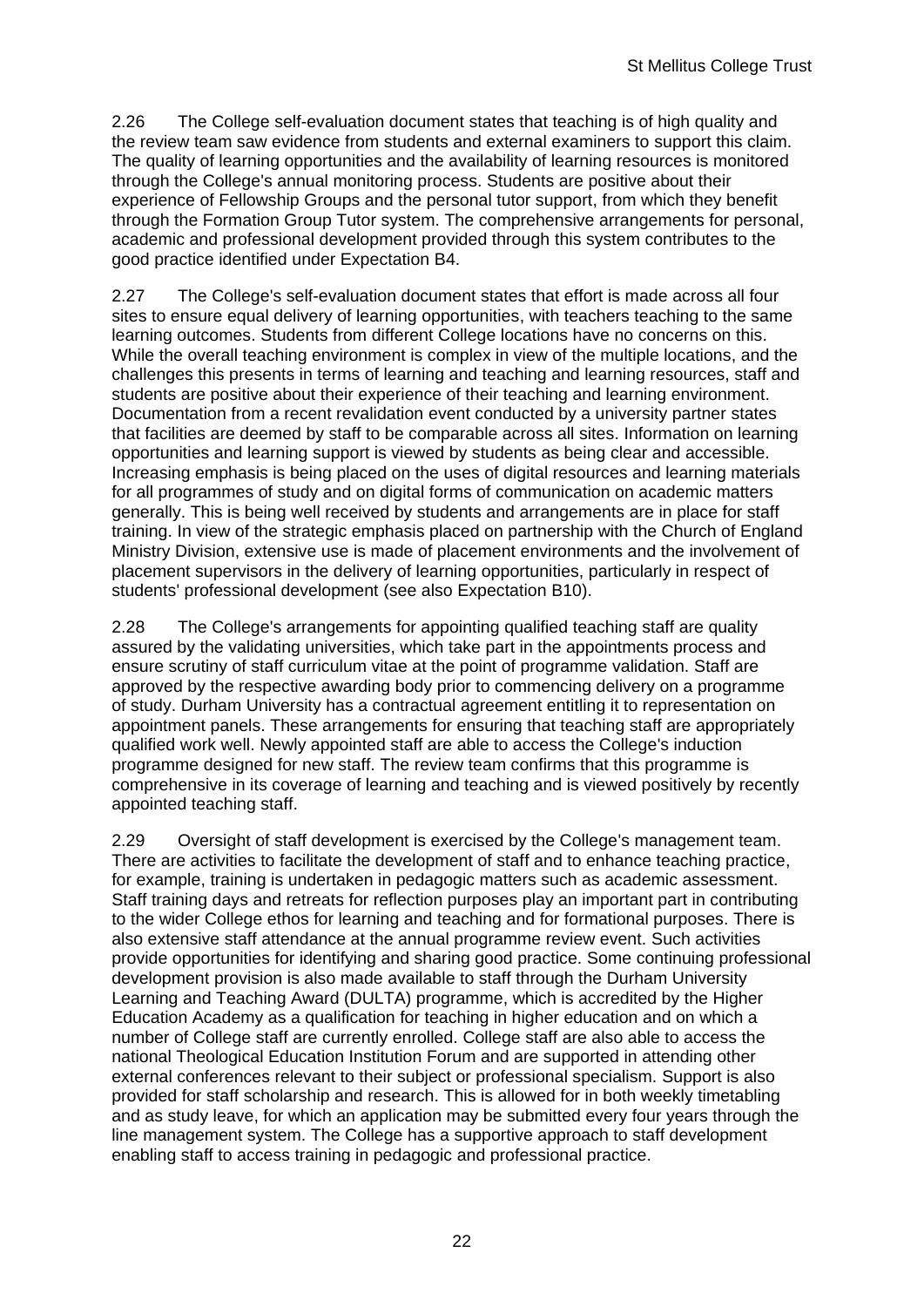2.30 The College operates a peer review of teaching scheme. This scheme is linked to the institutional staff appraisal process. Under the peer review scheme, each member of teaching staff is observed by an academic colleague and the agreed outcomes are recorded on a common pro forma. Forms are submitted to the Academic Coordinator, who oversees the scheme, and to the appropriate line manager. The former also completes a summary report to identify good practice. Line managers make use of the peer review reports for staff appraisal and staff development purposes. The review team confirms that these arrangements for review and appraisal, which are based on principles of individual and professional development, are fully implemented and are understood by staff at all levels of the College.

2.31 Although the recently developed Learning and Teaching Strategy would benefit from a clear implementation plan, the College has systems and policies in place for the institutional oversight and review of the delivery of student learning opportunities, and support for learning and teaching practices. These processes enable students to develop as independent learners and for staff to share good practice. The review team concludes that the Expectation is met and the associated level of risk is low.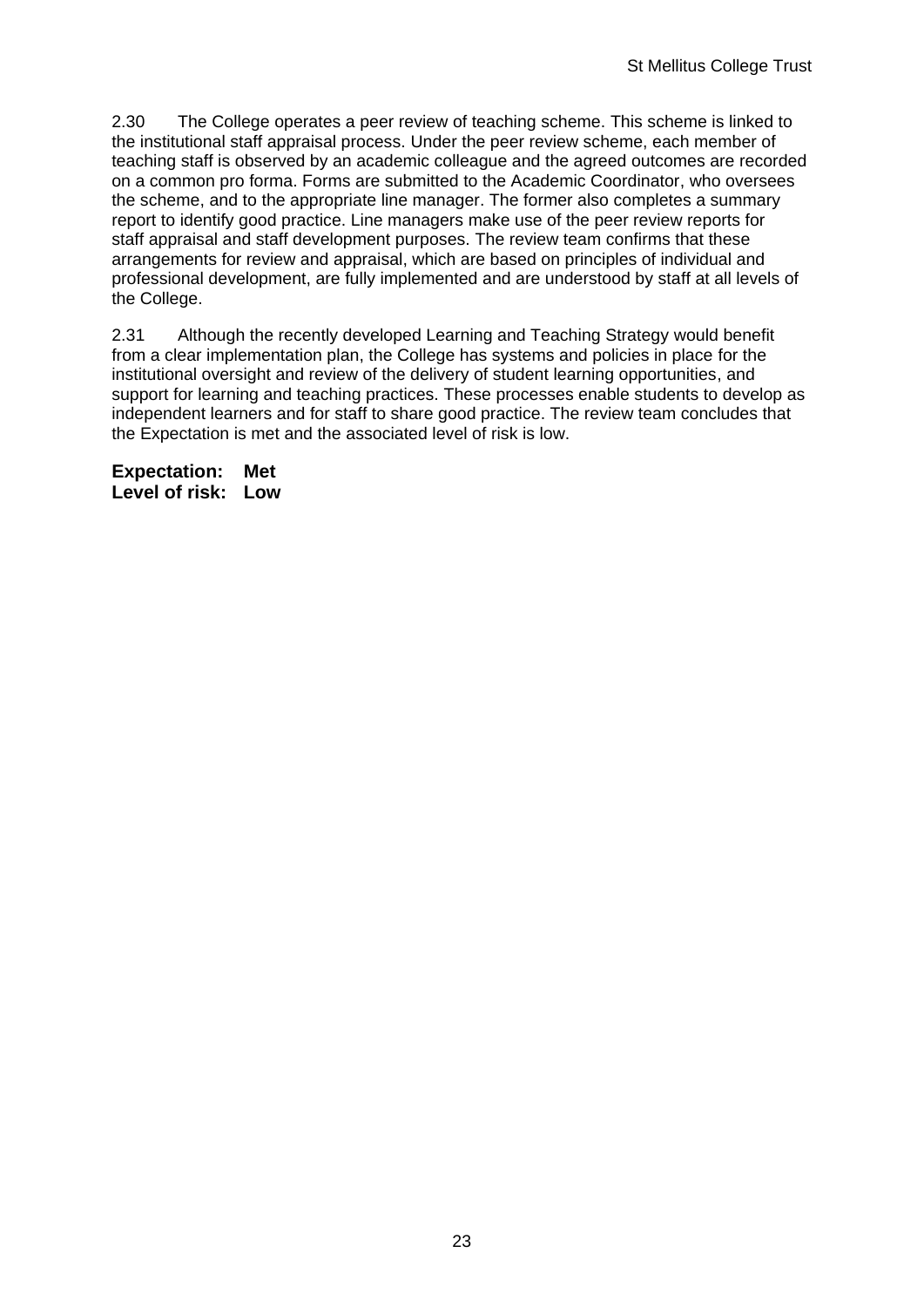**Expectation (B4): Higher education providers have in place, monitor and evaluate arrangements and resources which enable students to develop their academic, personal and professional potential.**

### **Quality Code,** *Chapter B4: Enabling Student Development and Achievement*

### **Findings**

2.32 The recently developed Learning and Teaching Strategy identifies several priorities that support student achievement and development. These include the provision of learning resources that serve a dispersed learning community; encouraging independent learning; student support; and student employability. In addition to the Assistant Deans and Centre Directors, several tutors hold key posts of responsibility for assuring and enhancing the achievement and development of designated sets of students. The Graduate Tutor, Lead Tutor for Undergraduates, and the Tutor for Theology and Youth Ministry each holds responsibility for the development of their respective student cohorts. These post-holders liaise closely with Formation Group Tutors. Further oversight of matters relating to student development and achievement, such as learning resources, is exercised by the Academic Working Group in consultation with the Board of Studies for Middlesex-validated provision, and by the Management Committee for Durham University Common Awards. Other arrangements and structures designed to enable student achievement and development include recognition of student diversity, a College Dyslexia Policy, provision of study skills support, a Formation Group Tutor system, a student induction programme, diversity policy, enhancements to library provision, investment in digital resources, and an emphasis on self-reflection by learners. Student achievement and development, and the arrangements in place to facilitate this, are subject to monitoring and evaluation under the Colleges annual programme review process.

2.33 The College has in place arrangements, practices, and resources to enable students to develop their academic, personal, and professional potential, and this is subject to monitoring and evaluation. This would enable the Expectation to be met.

2.34 The review team examined a range of documentation to test the College's arrangements for supporting student development and achievement. To assist their enquiries the team also met senior managers, teaching and support staff, students, and placement providers.

2.35 The approach to student development and achievement is enabled by a 'culture of academic support', which includes key posts of responsibility at delivery centre level and at the level of specific student cohorts. The College also implements a Formation Group Tutor system. The College's comprehensive arrangements for student support was commended in the 2013 review and these have since been enhanced, particularly through strengthening the focus on formation for all students. Through the Formation Group system all students have a personal tutor. The Formation Group approach is explained in student-facing documentation, which incorporates an emphasis on self-reflection and development, enabling each student to monitor their progress, through feedback, and by engaging in dialogue with their tutor. This enables students to shape their own learning and this is reinforced through the optionality built into programmes and modules. The student submission to this review, together with views expressed by students, endorsed the review team's view that these arrangements are an important focal point for the enhancement of student development and learning opportunities. In addition to the work of Formation Group Tutors in assisting students to appreciate levelness and progression in academic assessment, tutors also work closely with students' placement supervisors.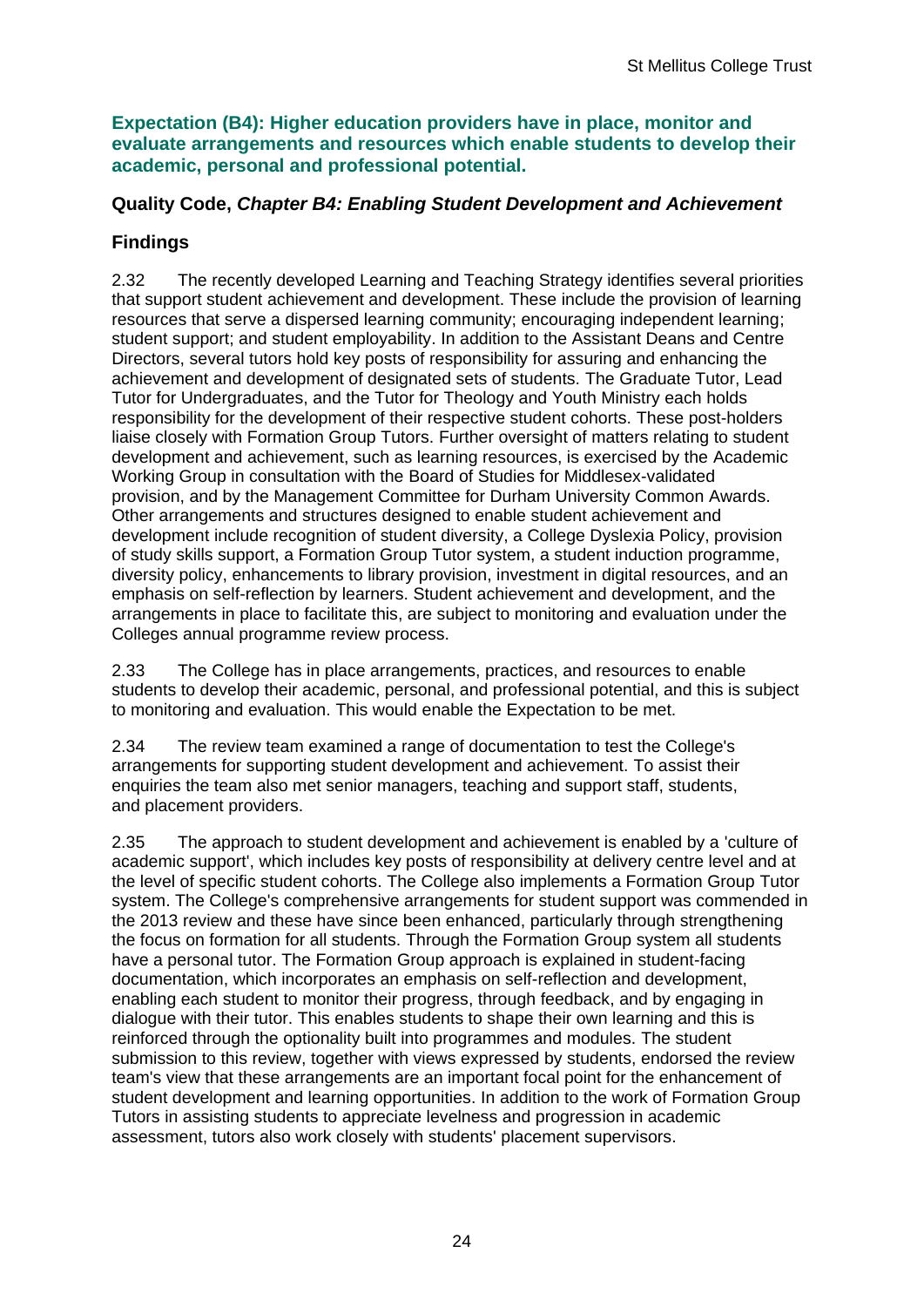2.36 Documentation made available to all students, together with information provided at induction and at the commencement of each academic year, is designed to assist in ensuring parity in the student experience and expectations of the Formation Group system. The Formation Group Tutor system is a core element of the College's approach to education, learning and student development, and is integral to the learning environment that supports the student experience. The comprehensive arrangements for personal, academic and professional support provided to students through the Formation Group system, which is integral to the College's ethos, is **good practice**. This is reinforced by the commentary under Expectation B3.

2.37 Documentation and other sources of evidence indicate how programme and module design take account of academic, personal and professional dimensions, and that in addition to progression between levels, emphasis is placed on independent work and autonomous learning, such as project-based empirical work at level 5 and dissertation study at level 6, which demand a higher level of independent learning and preparation for employment. Students are complimentary about arrangements for supporting progression between levels, including guidance on more challenging assessment tasks and this issue had been recognised and responded to in the College's annual programme review process. Career progression arrangements are robust but there is more work to do during 2017-18 on career progression for independent undergraduate students. The Undergraduate Lead Tutor is taking steps to address this matter, including drawing lessons from the review of Youth Ministry placements undertaken by the Lead Tutor for Youth Ministry, which contributes to the affirmation under Expectation B10.

2.38 Students are supported by welcome and induction arrangements, which include induction on learning resources, a student handbook, various residential events, and ongoing communication such as Dean's emails. Student feedback is obtained for improvement purposes. Study skills sessions are provided to all new students, and the Formation Group Tutor system is used to reinforce this. The Lead Tutor for Academic Development plays a key role in ensuring parity of provision and access to study skills resources across all sites and that a cohesive programme is available, including support for academic writing and assessment and for dyslexia. In support of this, resources developed at St Mellitus College North West have been disseminated and shared across the entire College. Study skills tutors are available at all College locations and arrangements are reviewed annually. The College has a differentiated approach to learning manifested in arrangements for study skills support, and the tiered approach adopted in providing support that reflected differentiated skill needs as between undergraduate and postgraduate levels. The effectiveness of these arrangements is reflected in the student submission to this review, in which study skills support is identified as an area of strength. The tiered approach to the provision of study skills, which supports effective student transition and development, is **good practice**.

2.39 The services available to students for pastoral and welfare purposes are highly valued and access to services such as counselling and Chaplaincy services, including for part-time students, is available at all College locations. Arrangements are in place to address the learning and development needs of all its students. This is reflected in a comprehensive programme and provision for study skills support, a Dyslexia Policy, dyslexia training for staff, and reasonable adjustments for learners who require them.

2.40 Appropriate learning resources are available irrespective of teaching centre; the use of digital resources for its dispersed community is a strategic priority, and this is endorsed in the student submission to this review. The College is implementing a strategic decision to invest both in more conventional learning resources, such as library provision and books, but also in digital resources, and to make these available through its VLE. Use is made of digital cataloguing to enable student access at all centres, and the College is increasing its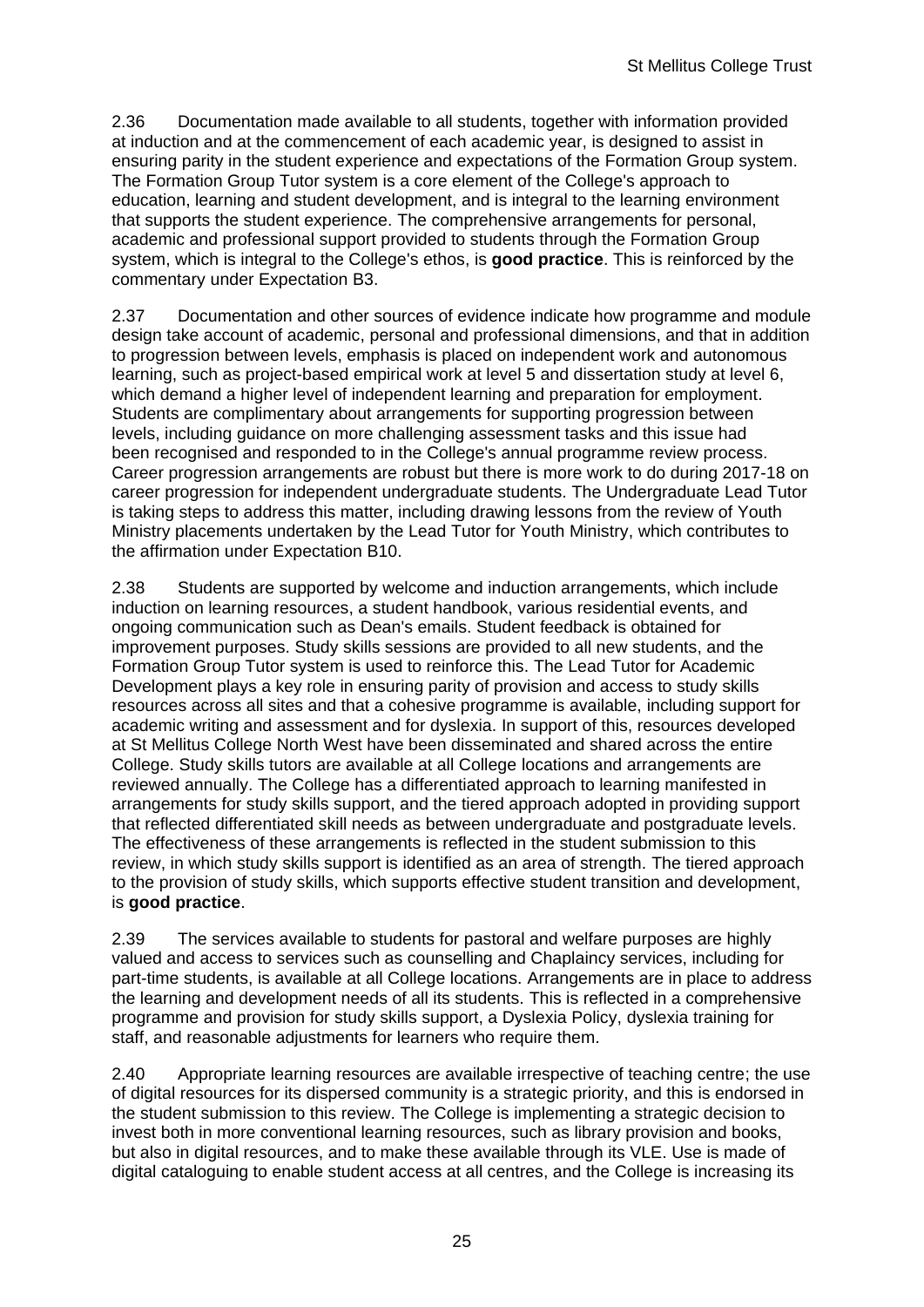digital holdings. To support this, a Learning Resources Strategy has been developed. Additional staff appointments have also been made, including the position of Lead Tutor for Learning Resources, with oversight of physical and digital resources. Common Awards students can access Durham University's provision, while students confirm that they make use of the SCONUL facility to access provision at a local university. Students are positive about the steps being taken by the College to continually improve provision. The College makes use of student feedback in assessing provision of learning resources, and in monitoring access to resources it can filter by site and location.

2.41 For monitoring and evaluating student achievement and development the College uses data such as student surveys, student representatives' feedback and the annual programme review procedure. Data on student performance and retention are returned annually to partner universities following discussion by the management team and at the Board of Studies and Management Committee respectively, each of which has student representation, and at the Academic Working Group. These monitoring arrangements are understood by College staff and awarding body representatives. Staff teams of those services directly involved in student support and development work closely together in the annual programme review meeting, during residential weeks, at administrative staff meetings, and at the national staff meetings, which have been introduced during the 2017-18 academic session. These arrangements provide a sound basis upon which the effectiveness of the various services is evaluated.

2.42 The College has in place arrangements, practices and resources for students to develop their academic, personal, and professional potential; these are subject to monitoring and evaluation. The review team concludes that the Expectation is met and the associated level of risk is low.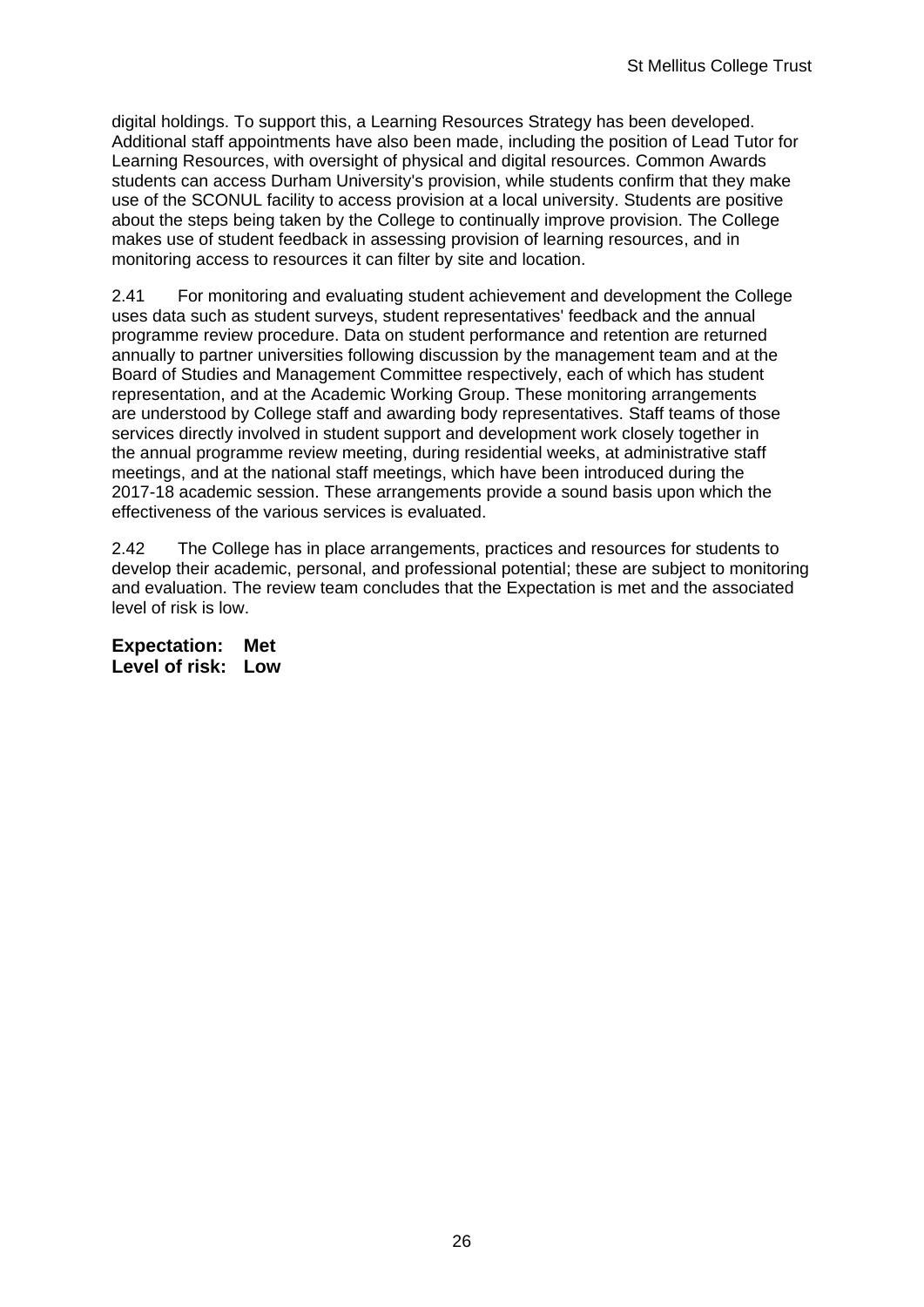**Expectation (B5): Higher education providers take deliberate steps to engage all students, individually and collectively, as partners in the assurance and enhancement of their educational experience.**

### **Quality Code,** *Chapter B5: Student Engagement*

### **Findings**

2.43 The College has a number of mechanisms for engaging students in the quality assurance and enhancement process, which can be found in the Student Voice section of the Handbook on the VLE. The College seeks feedback from students in a range of forums. They have a representation structure including Senior Students, who represent their cohorts, and Student Voice Leaders, who represent their respective centres to the management team. Student representatives on the Board of Studies are nominated by the Formation Group Tutor and appointed by the Academic Director. All student representatives receive training for their role.

2.44 The College uses a number of surveys, including module surveys, the end-of-year survey and the new student survey, to gather feedback; since 2017, the College has also used the National Student Survey (NSS). These surveys are analysed at the Board of Studies and Management Committee.

2.45 Student-staff committee agendas have been utilised to ensure the discussion of quality processes such as module feedback and the NSS, and that students have input. The College has also recently instituted an annual programme review including student participation. Students are invited to take part in the recruitment process of new staff. The student engagement mechanisms and structures the College has in place would enable the Expectation to be met.

2.46 To test the Expectation, the review team examined the minutes of meetings, reviewed the results of the surveys, and met staff, students and student representatives to discuss the effectiveness of the system.

2.47 The VLE is used to circulate the minutes of the Management Committee and the Board of Studies. This enables all students across all centres to view them should they wish. The Management Committee minutes show that action points are identified and then executed by the staff team. An example of this effective response would be the increase in the number of Senior Students for certain cohorts, and changes to curriculum.

2.48 Students informed the review team of issues that had been raised with the College that had been effectively addressed. For example, students had raised the issue of the length of time it took to receive formal feedback on work and the disparity between tutors in providing the feedback. As a result, staff now have a five-week deadline for returning feedback, and the date such feedback will be released is published before the work is undertaken by the students. The NSS response rate was low in 2017, which the College identified as an issue with the database. However, overall satisfaction is good at 87 per cent.

2.49 Developments in student engagement were identified as part of the College's own monitoring and self-reflection process. The College undertakes a formal review of student participation, which has shown a decline in student engagement at senior meetings. The College acknowledged that engagement at official meetings has declined but this is hopefully only a short-term problem. Students acknowledge that this is sometimes due to the students themselves not taking the role seriously enough, as opposed to any issue with the College's structure. A suggestion was made that the management committee (as proscribed by the Durham University regulations) is staff heavy and therefore may be less engaging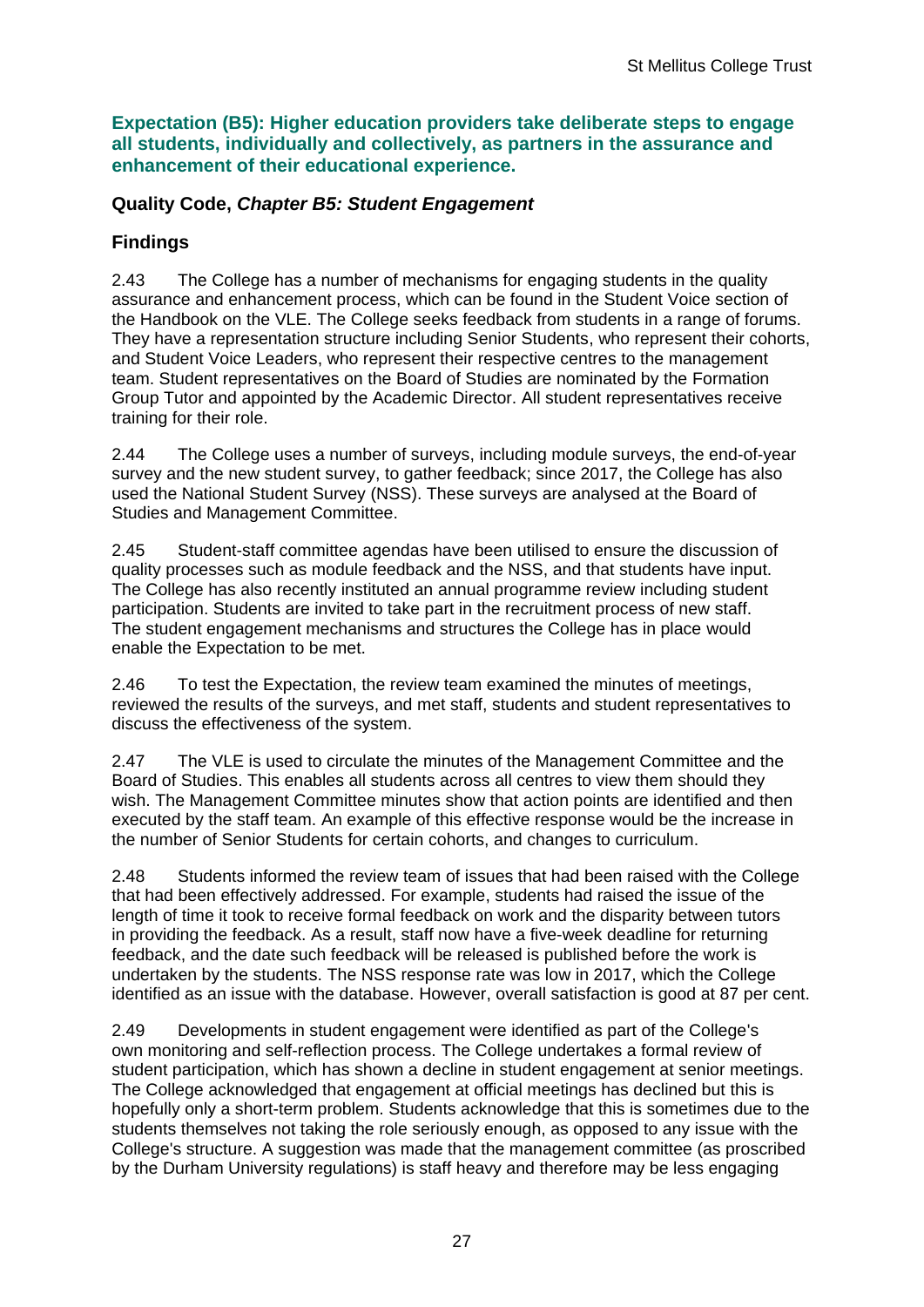for students.

2.50 Staff acknowledged that there might also be repetition in the meeting agendas, which students may feel is less valuable. Nevertheless, the College is clearly aware of this issue and is taking steps to address it. Both staff and students comment that the main source of discussion and student engagement is found in Formation Groups. The Formation Groups provide a more informal forum in which to discuss any problems students are facing at the College and for staff to keep in contact with students. Students state that this informal approach works very well and therefore do not necessarily feel the need to officially engage at higher levels.

2.51 Students are aware of what is going on at the College and how to make contact with the various members of staff, should they wish to make changes about any aspect of their educational experience. Therefore, official engagement levels do not present as a particular concern for the College given the level of feedback gained in informal forums. However, this may be difficult to maintain as the College continues to grow and should be monitored accordingly.

2.52 The College's relational atmosphere and ethos, combined with the very effective informal student engagement opportunities, and supported by formal processes, demonstrates an effective system of student engagement. The review team concludes that the Expectation is met and the associated level of risk is low.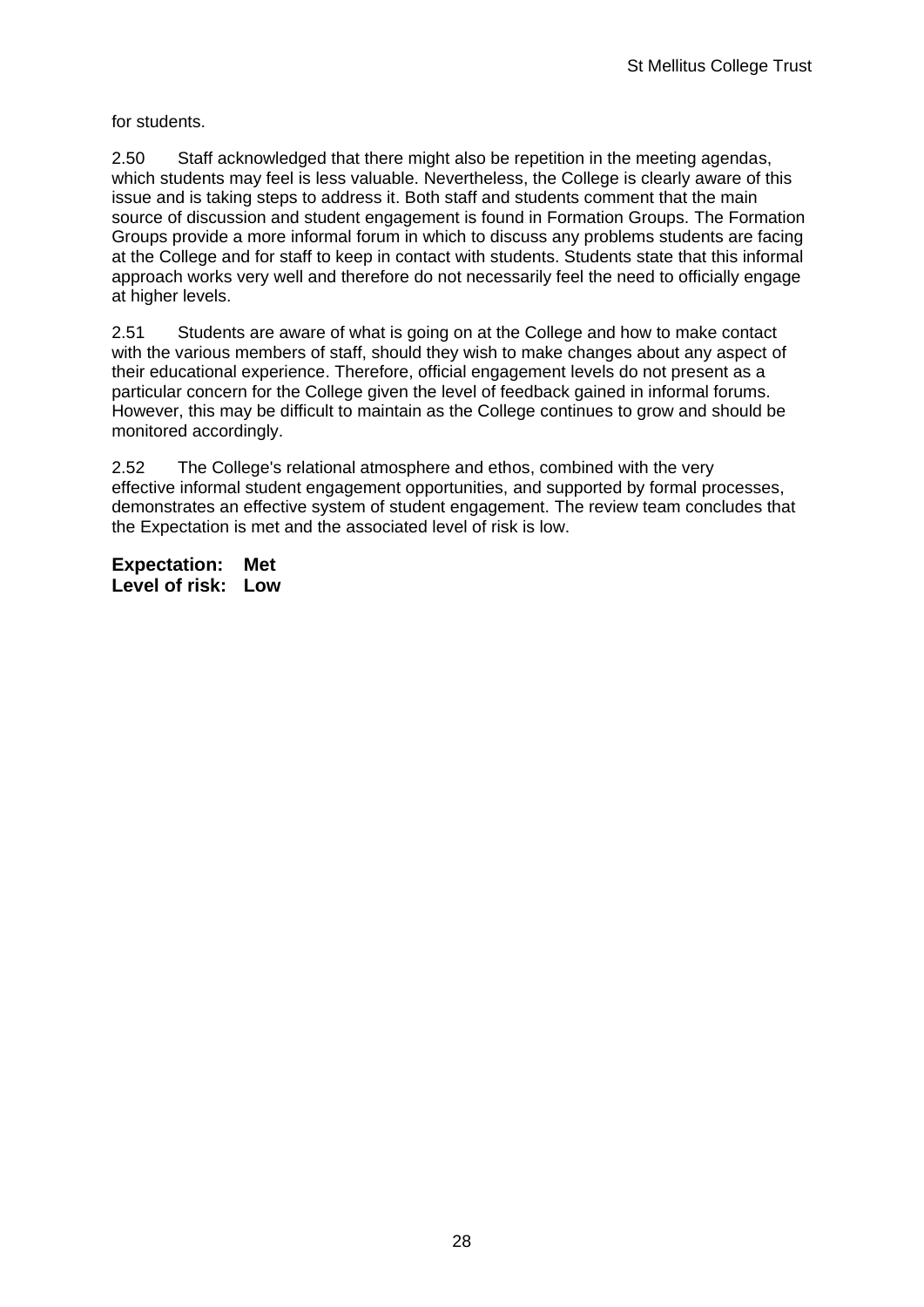**Expectation (B6): Higher education providers operate equitable, valid and reliable processes of assessment, including for the recognition of prior learning, which enable every student to demonstrate the extent to which they have achieved the intended learning outcomes for the credit or qualification being sought.**

### **Quality Code,** *Chapter B6: Assessment of Students and the Recognition of Prior Learning*

## **Findings**

2.53 The College follows the validating universities' requirements for assessment, including their respective academic regulations. There are links to university policy and regulations on the VLE and these can be easily accessed by staff and students. The modules that form part of the programmes/pathways on the Durham University Common Awards are pre-determined, however assessment is selected from a list of possible options.

2.54 The method of assessment for the Middlesex University programmes is approved during validation of the programme, and any changes are submitted to the University for approval and also approved by the external examiner. The assessment is set by module leaders, with oversight by the newly formed Academic Working Group (AWG) to ensure consistency and appropriateness. The College has determined that coursework is the most appropriate method of assessment for its programmes. There is prescribed guidance on word limits, penalties and deadlines. The College has adopted the policies of the more prescriptive institution to ensure consistency and clarity.

2.55 Students are supported through the assessment process by tutors and Formation Group Tutors. There are sessions in induction on assessment and there are study skills sessions on assessment, writing and interpreting feedback. Past essays are available on the VLE. However, students have raised issues about the timing of feedback and the bunching of assessments, which the College is addressing.

2.56 The generic assessment criteria are set by each awarding body and are available to staff and students on the College's VLE. The College does not currently set specific assessment criteria linked to the module learning outcomes for each piece of assessed work. However, it may wish to consider implementing this, so that there is increased transparency for students in the assessment process. The awarding bodies also set the requirements for moderation, second marking and academic malpractice. Students receive support and guidance on avoiding academic dishonesty through the study skills programme, the Learning Tutor for Assessment and Formation Group Tutor.

2.57 The recognition of prior learning is governed by policies of the validating university, but managed by the College as part of the admissions process for the Common Awards. Students discuss their application with the Academic Coordinator and it is then referred to the Academic Director and the Management Committee. For the Middlesex University programme, the recognition of prior learning process may exempt students from assessment and accredit prior learning. The processes described above would enable the Expectation to be met.

2.58 The review team reviewed a range of documentation, including the assessment board minutes, external examiner reports, assessment briefs, module guides and academic regulations. The team held meetings with staff to gain further understanding of the assessment process.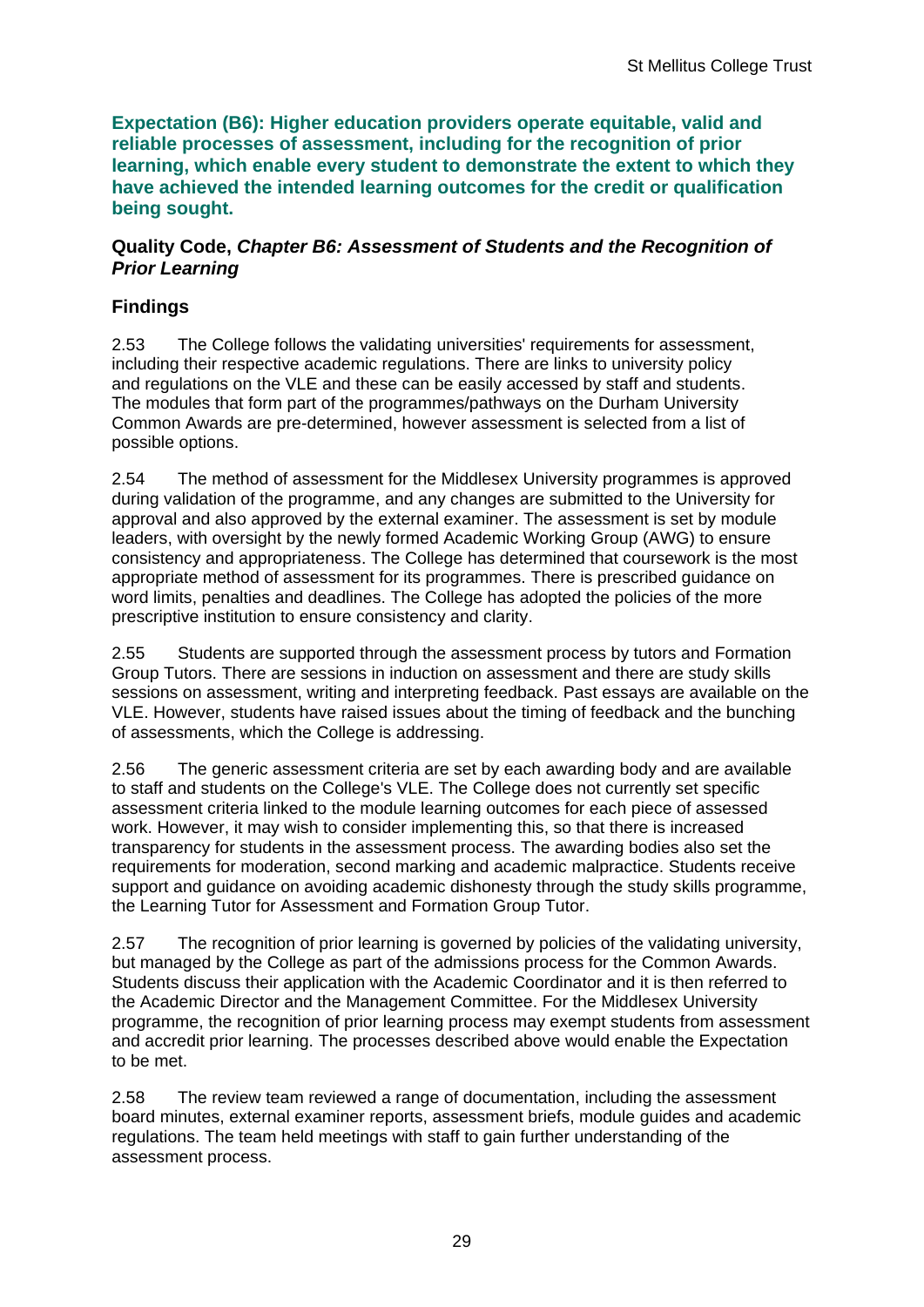2.59 The College has recently appointed a Lead Tutor for Assessment (LTfA), who maintains oversight of the assessment process. The LTfA supports tutors new to marking, through the provision of sessions on assessment during induction and ensuring markers remain competent by other training sessions. This role of the LTfA is supported by the Assessment Coordinator and the Academic Coordinator.

2.60 Under the programme regulations for the Common Awards, assessment is selected from a pre-determined list and approved for the next academic year by the LTfA and the Academic Director. Assessment briefs are included in the module handbook. External examiners confirm in their reports that learning outcomes are being met.

2.61 To ensure consistency across centres, assessments are centrally administered. Marking is anonymised and allocated to markers across the whole College rather than across centres. Staff training on assessment is provided across the College. The LTfA creates an annual marking schedule. Module leaders undertake moderation and identify any disparities. All marking of assignments is online. Academic staff are fully conversant with the marking procedures.

2.62 The College is addressing the issues raised by students relating to the bunching of assignments and the timing of feedback. It has recently introduced a five-week turnaround time for the return of assessments, and the AWG is due to undertake a review of assessments and the assessment process as part of its work. Students are aware of the action taken by the College in respect of the issues raised regarding bunching and the timing of feedback. The review team **affirms** the measures being taken by the College to ensure consistency in the marking and moderation process and to improve the timing and effectiveness of feedback.

2.63 The awarding bodies operate different types of examining board. Middlesex University operates a two-tier system, and Durham University operates a Board of Examiners. The conduct of the boards is the responsibility of the College. However, the process and board membership are prescribed by the awarding bodies. It is expected that Liaison and Link Tutors will attend the respective boards. External examiners attend the board, and provide an oral and written report, which is considered by the Board of Studies and Management Committee respectively, along with the College's draft response. The report is made available to all students on the VLE and informs the annual monitoring process.

2.64 The policy and procedures for requesting extensions, submitting assessments, late submissions, and word counts are all available to staff and students on the VLE, with links to the respective awarding body information. The framework, policies and practice for the assessment of students, including marking, moderation and examination boards, are comprehensively followed. The review team concludes that the Expectation is met and the associated level of risk is low.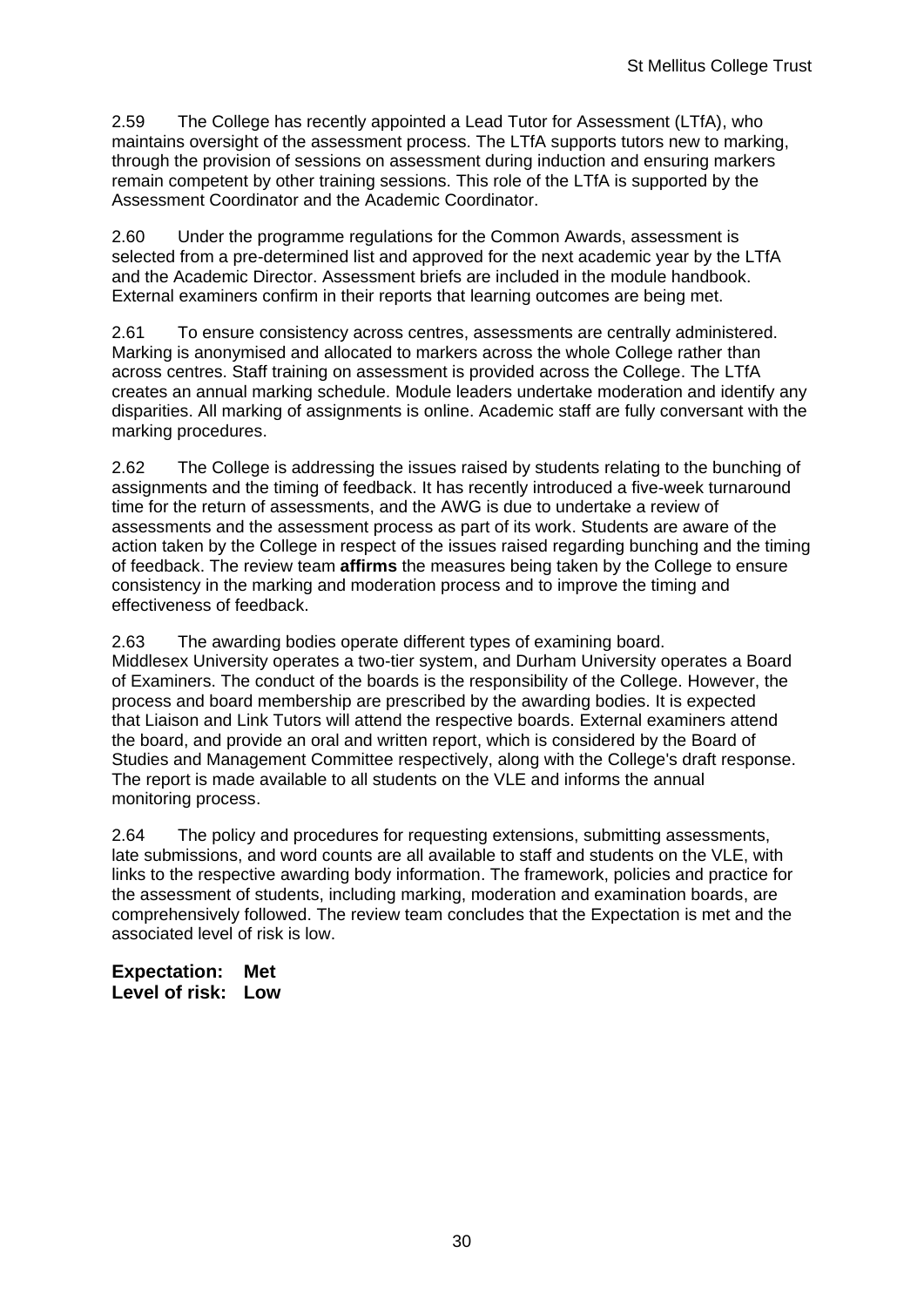#### **Expectation (B7): Higher education providers make scrupulous use of external examiners.**

### **Quality Code,** *Chapter B7: External Examining*

### **Findings**

2.65 In its use of external examiners, the College adheres to the policies and regulatory requirements of its awarding bodies. The qualifications, expectations and responsibilities for the role are set out in the relevant awarding body documentation. For Durham University Common Awards, the same external examiner covers two TEIs simultaneously. For Durham and Middlesex University awards the College is informally involved in the appointment process at the nomination stage. The awarding bodies stipulate the induction processes, although Middlesex devolves more to the College than Durham in relation to the induction of the external examiner.

2.66 In accordance with awarding body policies, the responsibilities of external examiners include reviewing assessments, marking and moderation at module and programme level, and checking consistency of marking and calibration against assessment frameworks and external reference points. External examiners attend the examination boards of the respective awarding body and their oral reports feed into a written report, to which the College is required to respond using a template provided by the respective awarding body. The College uses the regulatory guidance and processes of its awarding bodies to ensure that scrupulous use is made of external examiners. This would enable the Expectation to be met.

2.67 The review team examined a range of documentation to ascertain how the College makes use of external examiners to assure and enhance the academic quality of its provision. To assist its enquiries, the team also met senior managers, teaching and support staff, and students.

2.68 In regard to the appointment and induction of external examiners, Middlesex University has primary responsibility for induction through a briefing, and the College supplements this process. Induction covers University assessment policy and practice requirements, including assessment criteria, and the operation of assessment boards. Documentation and awarding body regulatory information, including the external examiner report template, is made available to external examiners by the University and enhanced by the College. In contrast, for Durham University the awarding body provides an online briefing and an external examiner handbook. Newly appointed external examiners are invited to visit the College to attend a teaching day and to meet with the Academic Director, as the senior manager responsible for external examining matters, and with the Academic Coordinator, who ensures access to the College's VLE and who has administrative responsibilities in supporting the work of external examiners through providing programme specific information.

2.69 External examiners undertake moderation of assessment briefs and examination questions, and of assessed work through the academic year, and attend the examination and assessment boards for Middlesex and Durham awards. External examiners are also consulted on programme development where relevant. Agendas for the boards are stipulated by the awarding bodies and there are variations between the awarding bodies in terms of the powers of the boards and the external examiners. For Durham University Common Awards, the external examiner covers two TEIs, and the TEI Board of Examiners can only confirm module marks, as classification is under the responsibility of an overarching board for all TEIs delivering Common Awards.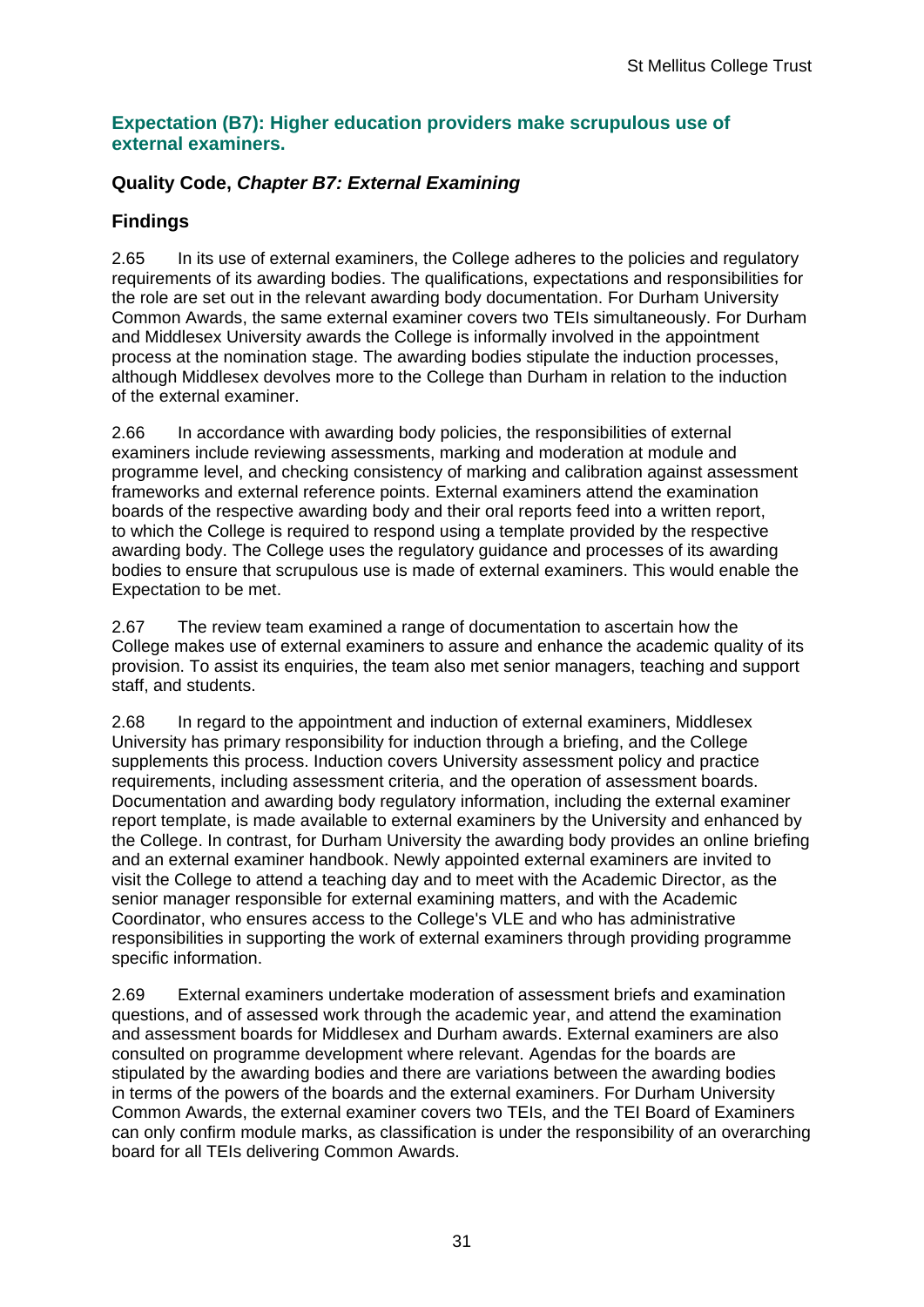2.70 External examiners present an oral report at the end of each meeting, and this is followed by a written report. These reports comment on methods and standards of assessment and marking, effectiveness of procedures and student attainment. They also endorse the outcomes of the assessment processes for academic progression, including exit awards for Middlesex University programmes. The Link Tutor and Liaison Officer, respectively, for each awarding body is in attendance at board meetings.

2.71 Oral reports feed into the external examiner's written report, completed on a template provided by the awarding body, to which the College is required to respond, indicating any actions to be taken. External examiner reports confirm compliance with external reference points and the relevant benchmark, and that programmes are taught to an appropriate level, and that teaching, learning and assessment at module level allow learning outcomes to be met. Responsibility for oversight of reports and responses to external examiners is held by the Academic Working Group, with responses being drafted by the Academic Coordinator. Following consideration by that body, external examiner reports and the College's draft responses are discussed at the Board of Studies and Management Committee for Middlesex and Durham awards, respectively, to enable wider discussion of learning, teaching, and assessment matters. Reports and responses are uploaded to the VLE, where they are available to staff and students. Issues raised by external examiners, and the College's responses, form a key component of annual programme monitoring in relation to respective awarding body requirements. Proceedings and arrangements for boards and for receiving and responding to external examiner reports are understood by College staff and are fully embedded.

2.72 The College has taken steps to address a recommendation from the 2013 review that it should make external examiner reports available to students. Students confirm that information on the external examiner for their programme of study is provided to them via the College's VLE and in the assessment section of the relevant handbook. They also confirm that external examiner reports and College responses are accessible through the VLE and that student representatives participate in discussion of responses to these reports at meetings of the Board of Studies and Management Committee, respectively. Students are also made aware of the availability of external examiner reports through email communication from the Dean.

2.73 The College makes systematic and effective use of the regulatory guidance and processes of its awarding bodies to ensure that scrupulous use is made of external examiners. The review team concludes that the Expectation is met and the associated level of risk is low.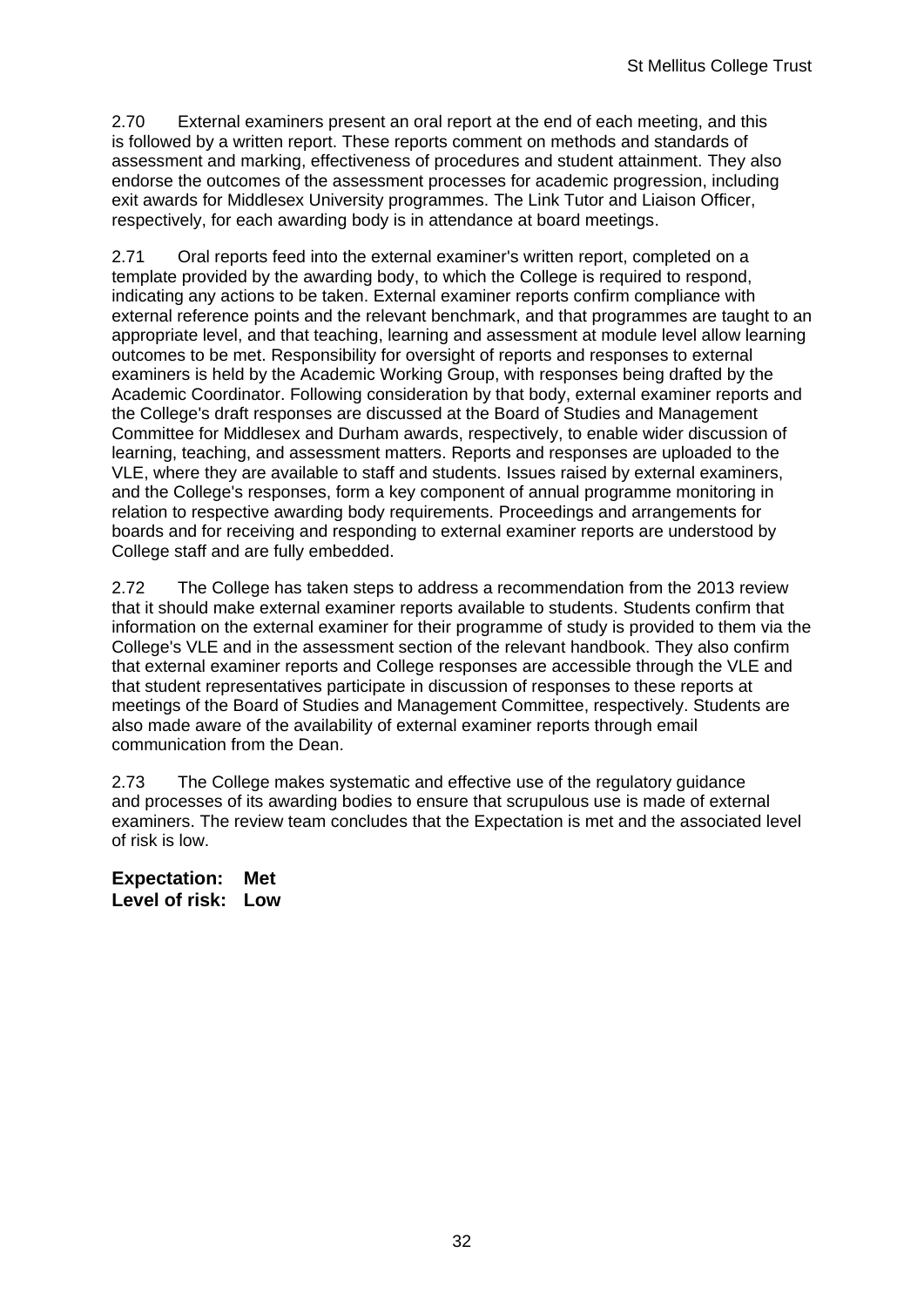**Expectation (B8): Higher education providers, in discharging their responsibilities for setting and maintaining academic standards and assuring and enhancing the quality of learning opportunities, operate effective, regular and systematic processes for monitoring and for review of programmes.**

### **Quality Code,** *Chapter B8: Programme Monitoring and Review*

## **Findings**

2.74 The College implements the policies and process for monitoring and review as laid down by its validating universities. It submits an annual monitoring report to Middlesex University, which is seen by the Link Tutor prior to submission. The report is informed by feedback from students on the Board of Studies, student surveys, module evaluations and external examiner reports. An action plan is developed, which is monitored at the Board of Studies. Information about the monitoring and review process is available in the Middlesex University quality handbook. Actions from the process inform the Academic Working Group action plan. Data on student performance, including retention and progression, is reported to the awarding bodies in the annual review and is monitored by Formation Group Tutors. The College's Monday afternoon programme is also reviewed annually, with feedback analysed by the Director of Education.

2.75 Middlesex University programmes are reviewed and revalidated every six years. The College is required to undertake a self-critical review and meet an external panel appointed by the University. The College has recently been through a successful revalidation undertaken by Middlesex University.

2.76 Programme monitoring and review of the Common Awards is undertaken through the termly meetings of the Management Committee, which considers student feedback, module feedback and external examiner reports. The College is required to submit an annual self-evaluation, with Section A (governance) being submitted to the Ministry Division of the Church of England, and Section B (quality) submitted to Durham University and the Ministry, with an action plan that is monitored by the Management Committee. The University produces an overview report that highlights key issues, good practice and enhancement for consideration by the Management Board.

2.77 Periodic review is undertaken by the Ministry every six years, and Durham University undertakes revalidation of the Common Awards every six years. As part of periodic external review, the College undertakes a SWOT analysis and is visited by representatives of the Ministry, who meet staff, students and external stakeholders.

2.78 The College also has its own process for monitoring and review based on student feedback and surveys. Outcomes are considered at key committees, including the Management Committee and Board of Studies, and by the Director of Studies and have led to a number of changes, including the scheduling of assessments, timing of Moodle training for students, and timetabling of Monday afternoon sessions. These processes would enable the Expectation to be met.

2.79 The review team reviewed a range of documentation, including the self-critical review documentation, annual monitoring reports of the respective awarding bodies, and minutes of the Board of Studies and Management Committee at the College. The team held meetings with staff to gain further understanding of the annual monitoring and review process.

2.80 The Link Tutor for Middlesex University supports the authoring of the annual monitoring report. On submission to the University, it is evaluated by the Link Tutor and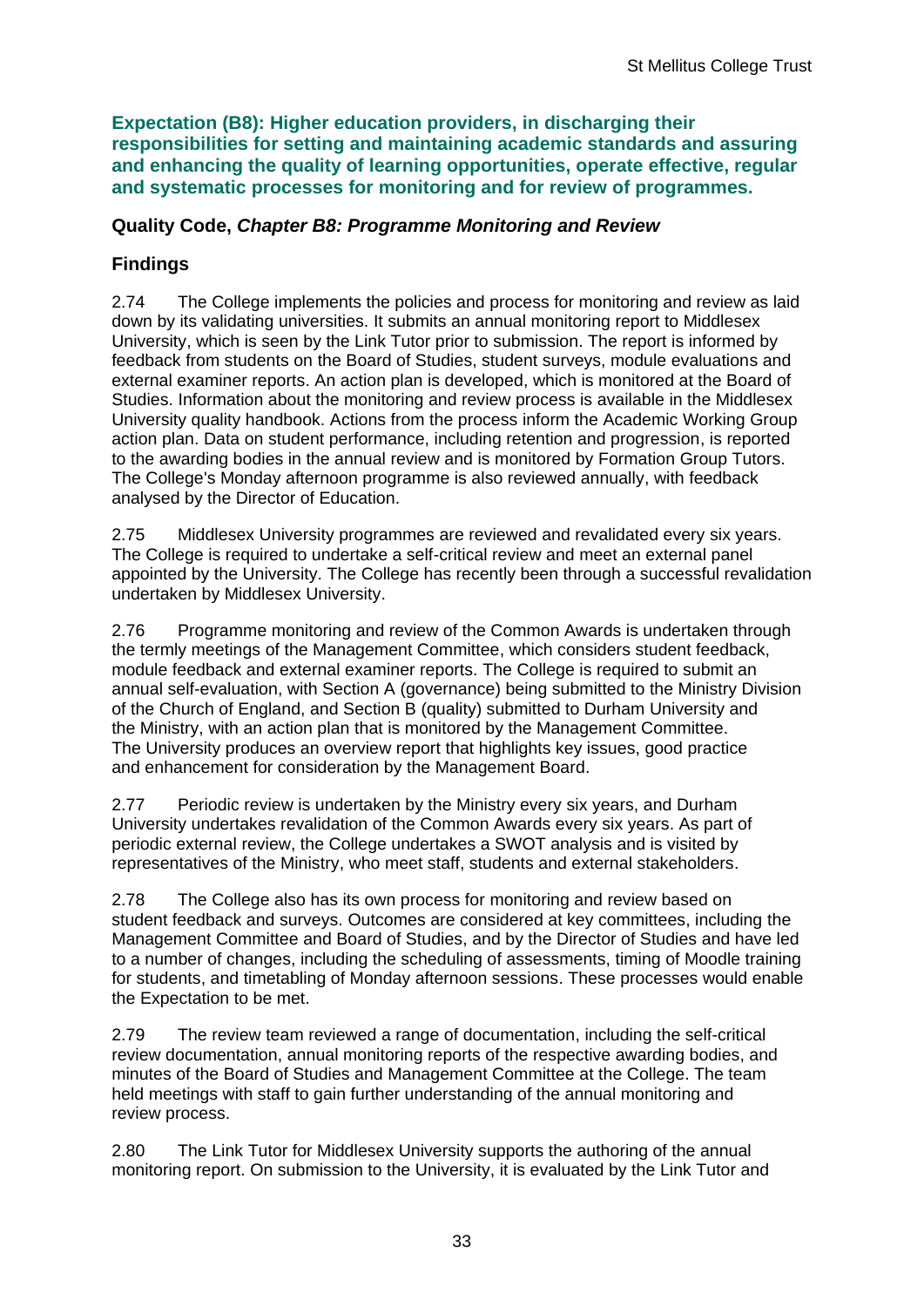Deputy Dean of the responsible department, to assess the effectiveness of the provision and any risks to academic standards and/or the quality of education provided to the students. Any significant issues or risks are addressed within the department's action plan. Annual monitoring reports are considered within the College committee structure before being submitted to Middlesex University.

2.81 The College has undertaken reviews of its own policies and practice against the Quality Code. This is reported to the National Staff Meeting. There is now a master review cycle. In addition, the College holds an Annual Staff Review event, where all aspects of College life are discussed; this has led to the establishment of monthly National Staff Meetings. There is also an annual programme review led by the Director of Studies, involving staff and student representatives, with findings discussed by the academic staff team and by the Board of Studies and Management Committee. Staff understand the annual monitoring process for the respective validating bodies. The process is evidence based, informed by student performance data, evaluation, surveys and external examiner reports. It is effective in identifying issues to be addressed in the action plan. The reports also contain a review of the previous years' actions. Reports are discussed within the College by staff and student panels, with good practice being identified and shared, before being forwarded to the awarding body. The action plans are monitored by the management team.

2.82 Students use a range of formal and informal feedback mechanisms, including module feedback forms. Students also complete an end-of-year survey and this informs the report considered by the College. Students are aware of actions being taken by the College through representation on the Board of Studies and Management Committee.

2.83 As part of the Middlesex University revalidation process, the College utilised staff and student focus groups to obtain feedback. The review and revalidation of the programmes validated by the University has provided the College with an opportunity to redesign elements of the MA programme. The revalidation event was successfully completed in November. The College is due to undergo a periodic external review by the Ministry Division shortly.

2.84 The policies and processes for programme monitoring and review as implemented by the College are aligned with the requirements of its respective awarding bodies and are effective. The review team conclude that the Expectation is met and the associated level of risk is low.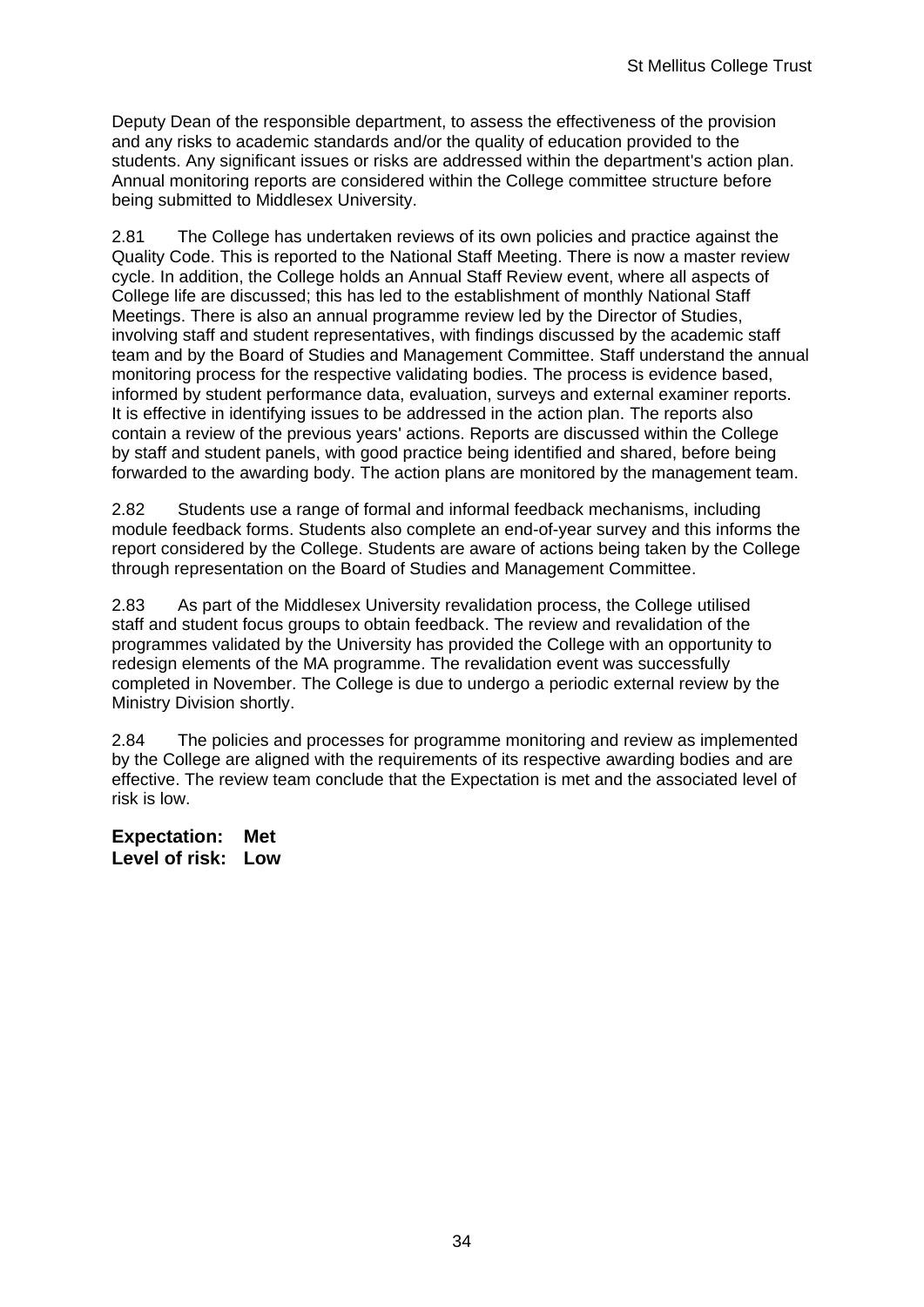**Expectation (B9): Higher education providers have procedures for handling academic appeals and student complaints about the quality of learning opportunities; these procedures are fair, accessible and timely, and enable enhancement.** 

### **Quality Code,** *Chapter B9: Academic Appeals and Student Complaints*

## **Findings**

2.85 The procedure for complaints applies to students on both Middlesex and Durham awards. The procedure is set out in a formalised policy, which has several levels and can be escalated as necessary. The policy also sets out necessary definitions and has website links to the relevant University procedures should students wish to escalate a complaint or appeal to the awarding body. The policy also suggests routes to take depending on the type of complaint and sets out a timetable for the handling of complaints. The policy is available on the VLE. Academic appeals are dealt with by the relevant awarding body according to its procedures. Links are provided within the complaints procedure to the relevant appeal regulations.

2.86 The handling of admissions complaints is dealt with under a separate policy, which is made available on the website (see Expectation B2). The College encourages informal resolution of all complaints where possible, which is often dealt with through Formation Group Tutor meetings. The centrality of the Formation Group Tutor system is further discussed under Expectation B5. Formal complaints are reviewed by the management team and the Board of Trustees. Furthermore, the policy and processes adopted by the College align with Durham University's complaints procedure. The complaints and appeals procedure and policy would enable the Expectation to be met.

2.87 The review team analysed the procedure and policy itself, examined the redacted records of a recent complaint and other documentation, and spoke with staff and students about their experience and understanding of the system.

2.88 Having examined the policy the review team noted that it was straightforward to follow and provided clear procedures for students wishing to make a complaint. The procedure allows for the early and informal resolution of any complaints, and students are encouraged to raise any concerns as soon as possible with Formation Group Tutors. The policy is accessible and widely available to students and staff and can be found on the VLE. Students the review team met were aware of where to look should they need to, or who to speak to if they were unsure. The College provided evidence of a complaint regarding dissertation supervision as an example of the complaints procedure in action. The students the review team spoke with are content with the outcome and confirmed that the complaint had been dealt with satisfactorily.

2.89 The College also provided the record of another complaint regarding several different incidents for the same student, which had been escalated according to the complaints procedure. The review team confirmed with the College that the record provided is the official recording of the complaint and how it was dealt with. There are no concerns regarding the handling of the complaint itself but the document is not robust and did not reference the complaints policy in any detail. The document is a stream of text, firstly of the complaint from the student, and then a response from the College, and finally from the Dean. The evidence does demonstrate that the College has conformed to the policy and procedure, however it is not mapped against the policy. The document also contains an email stream between the Dean and the student, which has been copied and pasted into the document as an official recording of the complaint being satisfactorily dealt with. If this complaint was to be taken beyond the College to either the awarding body or the Office of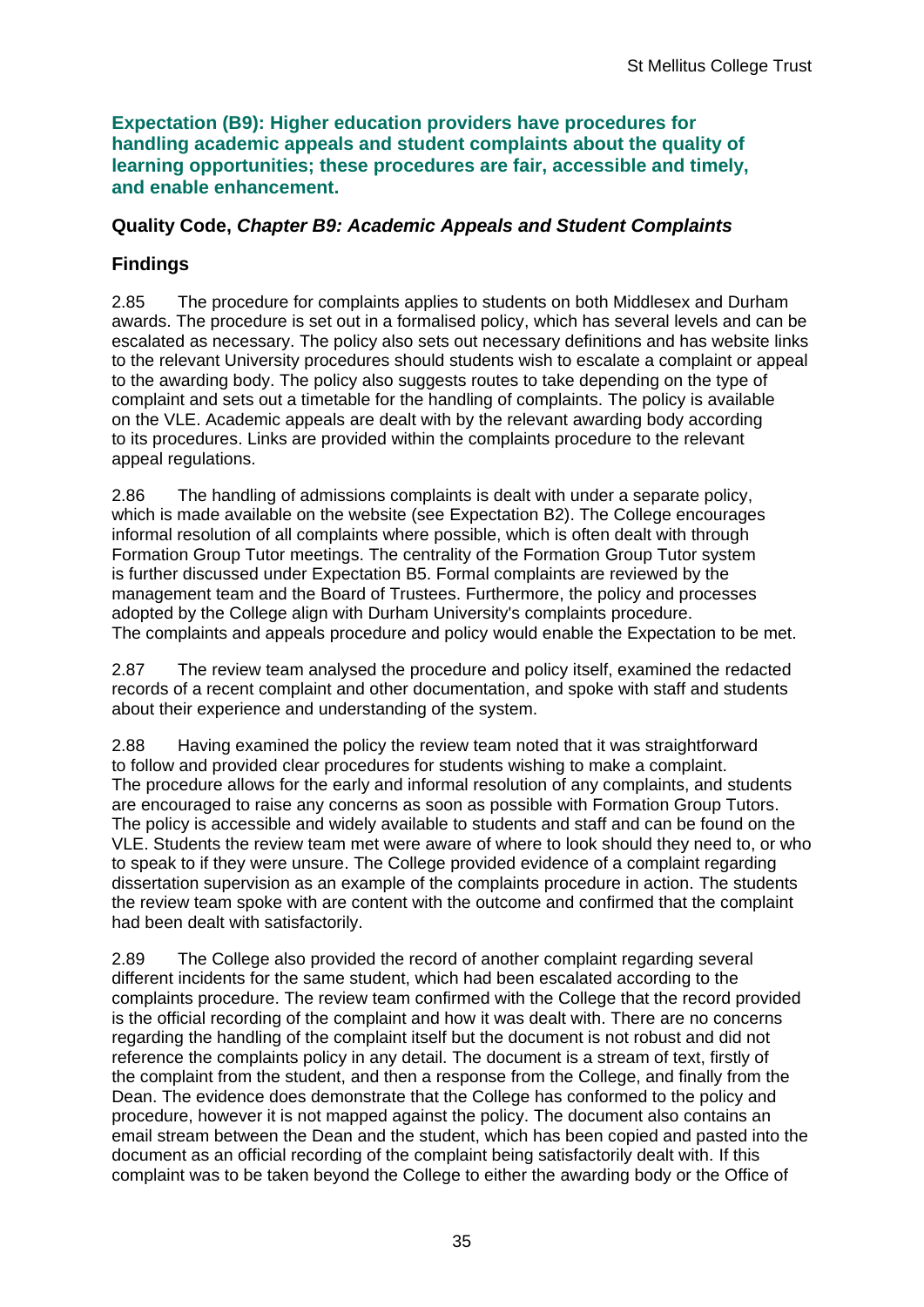the Independent Adjudicator, the review team concludes that it would not be clear whether the policy was adhered to, nor would it be clear who had been supplied with what information, and the reliability of the evidence could be easily questioned. This is of particular concern given the growth plans for the College. The review team **recommends** that the College implement a robust system for the recording of student complaints to ensure transparency for all stakeholders.

2.90 The College have not made direct reference to sources of support and advice for students making complaints and appeals in the self-evaluation document. The partnership agreements with the awarding bodies state that students do not have access to the relevant awarding body's students' union, and therefore the respective students' union cannot provide a formal source of advice for students. However, students state they would go to their Formation Group Tutor, who would provide the information and assistance required. For academic appeals, which are dealt with directly by the awarding body, the Lead Tutor for Assessment and the Academic Director would become involved in the process and provide assistance to the student in the forming, submission and process of the appeal. The College relies on informal systems for support and advice for students who are complaining or appealing. As the College continues to expand, this may become problematic and the College may wish to consider ways in which it can provide independent advice services for students.

2.91 The complaints process and policy aligns with Durham University's complaints procedure. The College have stated that the single procedure has been approved by Middlesex University at revalidation. Upon inspection of the revalidation documents, the review team noted that Middlesex University has acknowledged the difference in procedure for academic misconduct cases, and has requested that it be submitted for approval as part of the revalidation processes, but has not yet given official approval by the University Registrar. Nevertheless, if it is not approved, the College will be obliged to comply with Middlesex University regulations and will be subject to significant oversight by the Link Tutor to ensure compliance.

2.92 The complaints policy was most recently reviewed in light of a recent complaint. This has led to the editing of the policy and re-approval. The College knows that the policy is working from the evidence of the complaint being handled and dealt with to the satisfaction of the student complaining. As the relevant awarding body deals with formal academic appeals, the College relies on the awarding body's quality assurance processes to ensure that the procedure and policy for making such appeals is up to standard.

2.93 While the review team recommends that the College implement a robust system of recording complaints, the team is satisfied that complaints are being handled appropriately and in line with the policy. The review team concludes that the Expectation is met and the associated level of risk is low.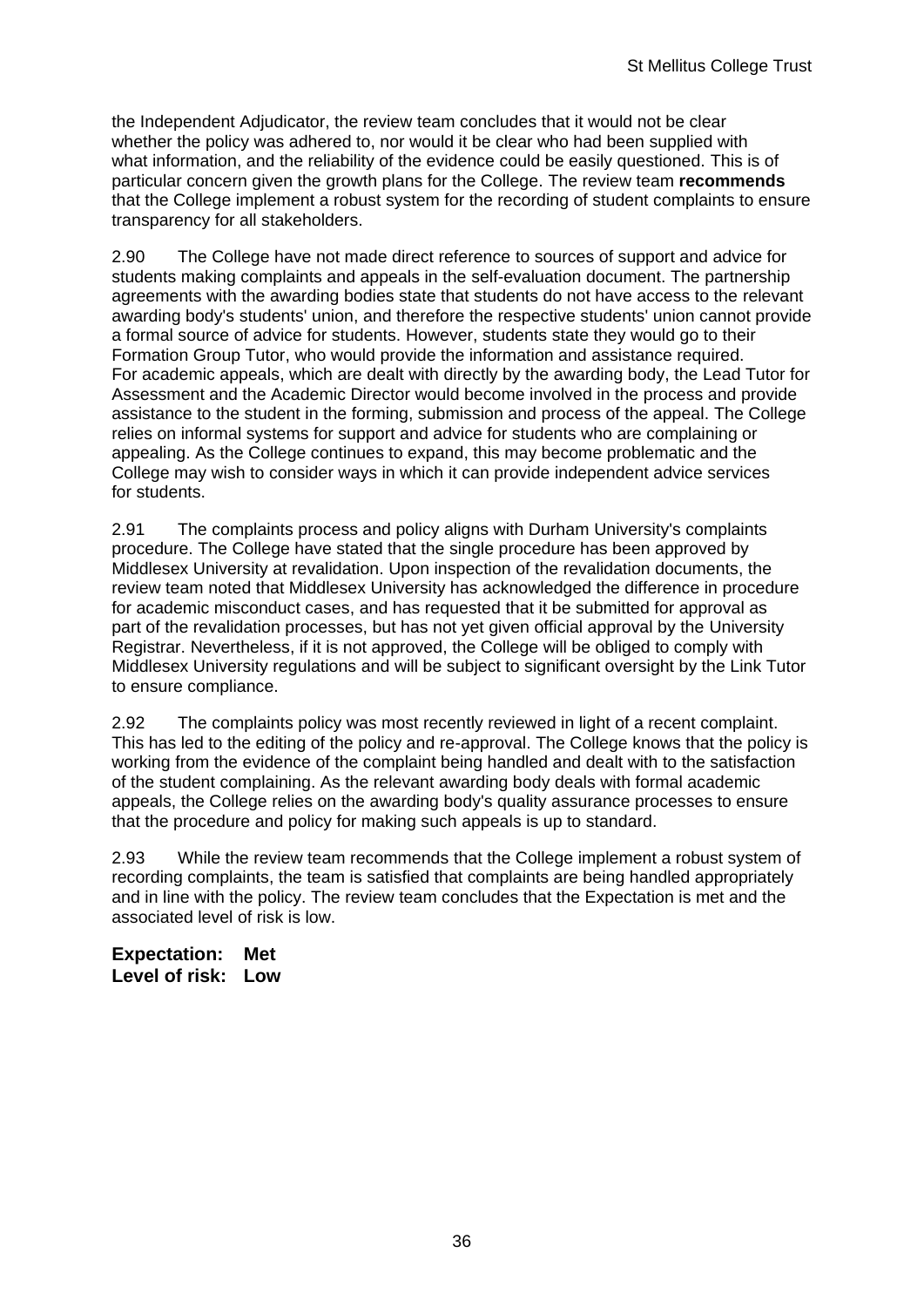**Expectation (B10): Degree-awarding bodies take ultimate responsibility for academic standards and the quality of learning opportunities, irrespective of where these are delivered or who provides them. Arrangements for delivering learning opportunities with organisations other than the degree-awarding body are implemented securely and managed effectively.**

### **Quality Code,** *Chapter B10: Managing Higher Education Provision with Others*

## **Findings**

2.94 The College works with its awarding bodies and with the Church of England Ministry Division, and the dioceses of Chelmsford and London, as partner organisations. The College's placement arrangements are expected to take account of the Church of England's requirements for theological training. In working with others in the provision of placement learning, these arrangements apply to two programmes: the BA Theology, Ministry and Mission (Durham University) and a BA Theology and Youth Ministry (Middlesex University). Although there is no documented College policy for working with others in the provision of placement learning opportunities, the College's Vision and Strategy 2016-20 acknowledges the strategic importance of the College's partnership arrangements in support of training and placement learning. For quality assurance oversight of its placement locations, the College has formal working agreements with each of its partners. Risk assessments are undertaken and safeguarding arrangements are in place. Management oversight of placement activity is shared between an Assistant Dean, youth ministry tutors, the Director of Studies, and the Director of St Mellitus College Chelmsford. The College issues guidance for students and for placement supervisors and placement churches. The College has processes designed to ensure that arrangements for delivering learning opportunities with partner organisations and placement providers are managed effectively; this would enable the Expectation to be met. The team examined a range of documentation to test these arrangements. To assist its enquiries, the team also met senior managers, teaching and support staff, students, and placement providers and supervisors.

2.95 There are effective mechanisms in place for the management and deliberative oversight of placement arrangements. This is exercised by the Management Committee and Centres Working Group and through the annual programme review process. Management arrangements are shared by several core staff. An Assistant Dean oversees placements for ordinands, and processes for initiating such placements, while the youth ministry tutors oversee placements for youth ministry. The Director of Studies oversees training provision for London Diocese LLM students, while this Director, together with the Director of St Mellitus College Chelmsford, oversees training for Diocese of Chelmsford LLM students. Meetings with key staff, placement providers and students confirm that these arrangements are fully embedded and are understood by all parties.

2.96 The integration of placement supervisors in enhancing student learning opportunities was viewed as good practice in the 2013 QAA review, and the College has sought to build on this in various ways, including the introduction of an annual training event; the use of working agreements and role specifications; and an annual review visit by the personal tutor, which includes three-way discussion between student, supervisor and tutor. College tutors and placement supervisors understand these arrangements, and the frequency of both formal and informal visits, and contact throughout the duration of a placement. Extensive documentation and information is used in the preparation, delivery and management of placement opportunities and handbooks, and working agreements are customised for different types of student and placement context. Information for supervisors, placement providers and students is comprehensive. Placements are arranged in consultation with the student, and, in the case of ordinands, their diocese. This may be in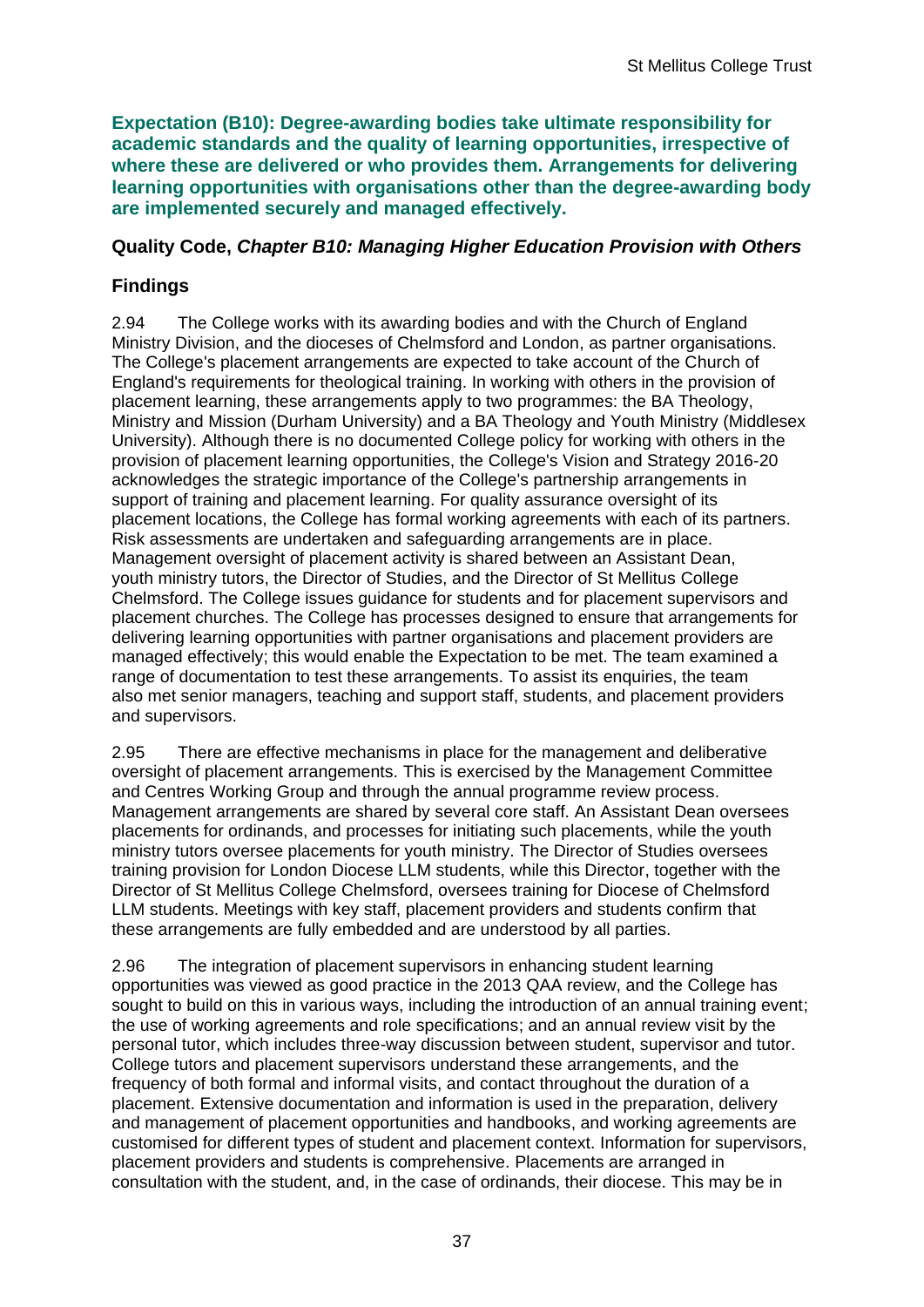their current church context, if appropriate, or through the College placement matching process. Outside agencies (churches, charities and other organisations) apply to the College directly, and are vetted and matched to any students requiring a placement. Once agreed, the student and supervisor jointly sign the Placement Working Agreement. Information for students is comprehensive and provides for mapping against a student's development and formational needs. Placement supervisors confirm that information and guidance provided to them is impressive, that routine contact with formation group tutors is readily available, that training events to support their work as supervisors are valuable for sharing good practice, and that networking takes place amongst the community of supervisors.

2.97 There are procedures for assessing risk, and for safeguarding, and these are fit for purpose. To mitigate risk, placement handbooks contain criteria that each placement must meet; the London and Chelmsford academic staff meetings enable student placement issues to be raised; and diocesan staff are involved in risk assessment procedures. Safeguarding procedures are also in place and working agreements enable supervisor involvement in quality monitoring. In the event of a serious issue arising during a placement, whether it was prompted by relational or student development factors, arrangements are in place for changing a placement or a supervisor, and for the involvement of the Safeguarding Officer. The oversight and vetting exercised by senior managers and tutors enables the suitability of each placement to be closely monitored. Placements are tailored to students' needs, which may differ. Monitoring oversight is reinforced by quality monitoring visits, which involves discussion with student and supervisor and through meetings held under the Formation Group system.

2.98 Supervisors are reviewed, along with students, at an annual review visit undertaken by Formation Group Tutors. Use is made of a standard pro forma, which the tutor completes and adds to the student's file. These reports are reviewed by the Assistant Dean (for ordinands) and by youth ministry staff (for youth ministry students). This is supplemented by an annual supervisor day/evening, where placements are reviewed. Placement supervisors confirm that the College welcomes feedback as part of this process, and that relations with formation tutors are excellent.

2.99 In 2016, acting on behalf of the College management team, the then recently appointed Lead Tutor for Youth Ministry and other youth ministry staff undertook a review of arrangements for placements and placement supervision by reflecting on how procedures for ordinand placements could be contextualised for youth ministry students. The outcomes of this internal review included a revised handbook and other documentation, changes to the placement application process, new employment guidelines, an internal process chart, and help for prospective students to match with the best placement and to liaise with potential placements. This review process and outcomes ensure that learning in the work setting is appropriate and focuses appropriately on relevant skill needs, and that this has the potential to enhance career and employment opportunities for independent students, thereby addressing the concerns raised in Expectation B4. The review team **affirms** the steps being taken to implement the revised arrangements for the management of youth ministry placements and the support provided to students and supervisors.

2.100 The College has processes in place to ensure that arrangements for delivering learning opportunities with partner organisations and placement providers are managed effectively. The review team concludes that the Expectation is met and the associated level of risk is low.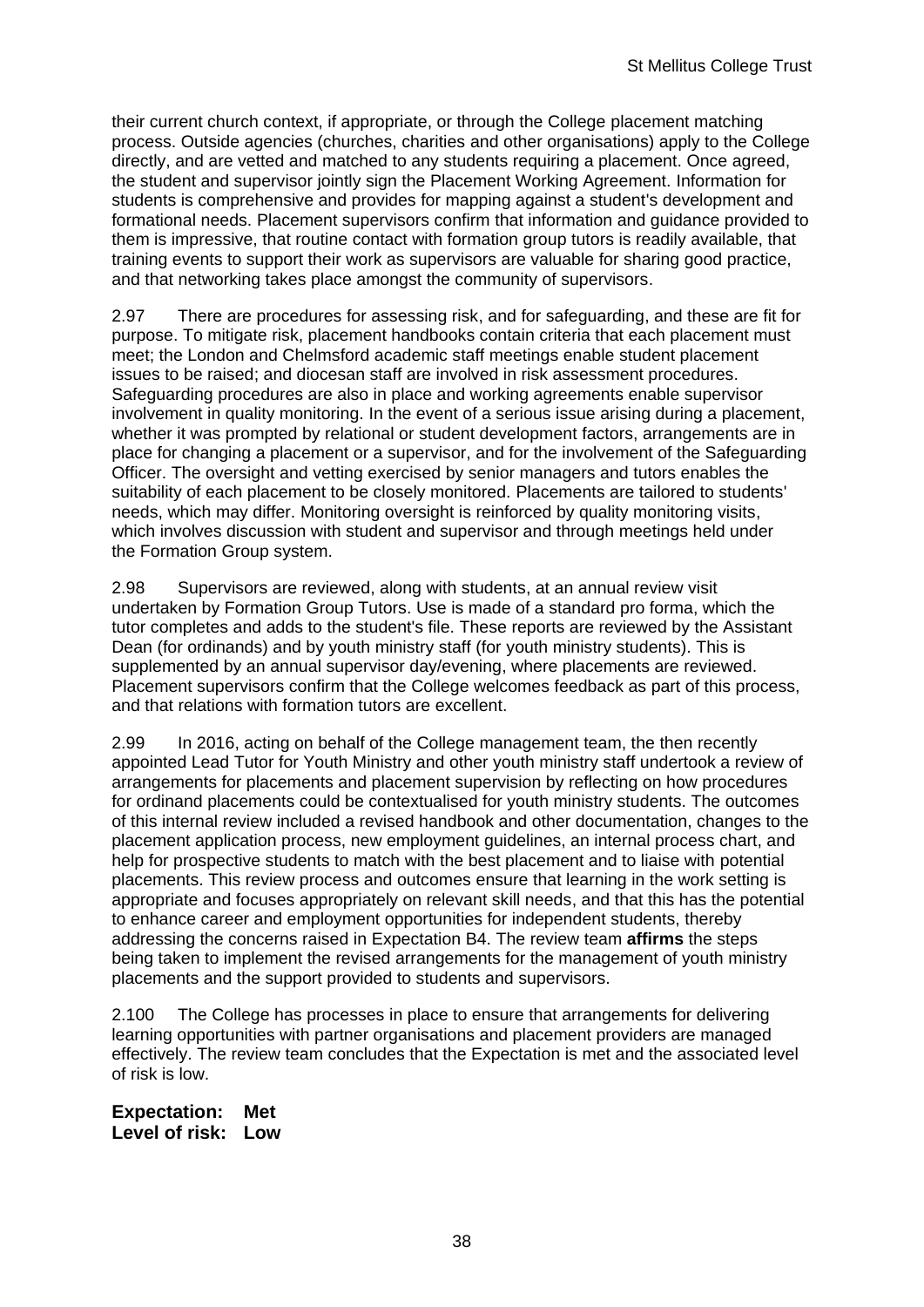**Expectation (B11): Research degrees are awarded in a research environment that provides secure academic standards for doing research and learning about research approaches, methods, procedures and protocols. This environment offers students quality of opportunities and the support they need to achieve successful academic, personal and professional outcomes from their research degrees.**

### **Quality Code,** *Chapter B11: Research Degrees*

### **Findings**

2.101 The College does not offer research degrees; therefore, this Expectation does not apply.

**Expectation: Not applicable Level of risk: Not applicable**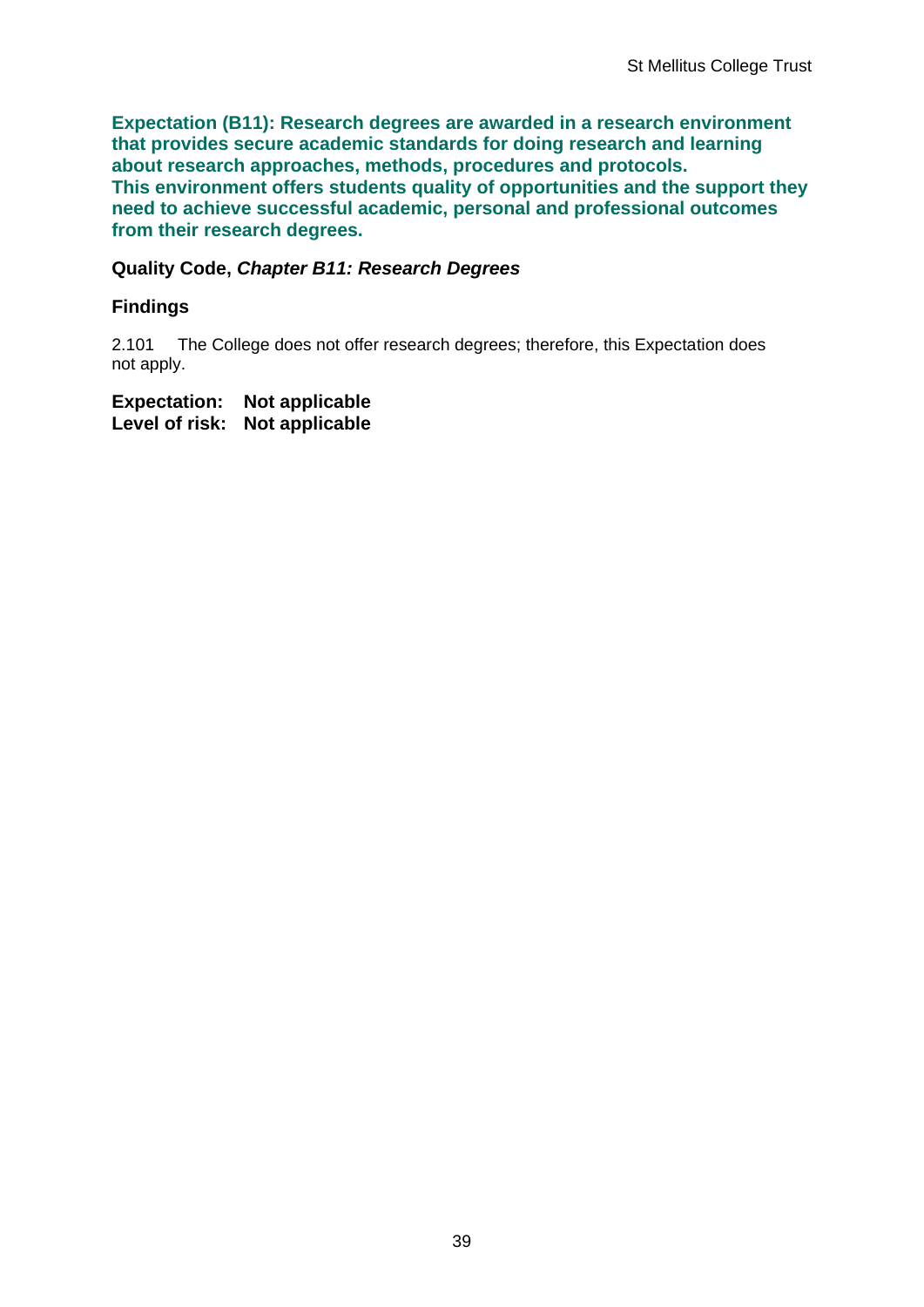## **The quality of student learning opportunities: Summary of findings**

2.102 In reaching its judgement, the review team matched its findings against the criteria specified in Annex 2 of the published handbook.

2.103 All of the Expectations relating to the College's quality of student learning opportunities are met, with low risk. The review team makes two recommendations in this section relating to putting in place mechanisms and measurable targets, with timescales, to facilitate implementation of the recently developed College Learning and Teaching Strategy, and also to implement a robust system for the recording of student complaints to ensure transparency for all stakeholders.

2.104 The review team identified two affirmations relating to the measures being taken by the College to ensure consistency in the marking and moderation process, and to improve the timing and effectiveness of feedback, and the steps being taken to implement the revised arrangements for the management of youth ministry placements and the support provided to students and supervisors.

2.105 There are two features of good practice relating to the comprehensive arrangements for personal, academic and professional support provided to students through the Formation Group system, which is integral to the College's ethos, and the tiered approach to the provision of study skills, which supports effective student transition and development.

2.106 The review team concludes that the quality of student learning opportunities at the College **meets** UK expectations.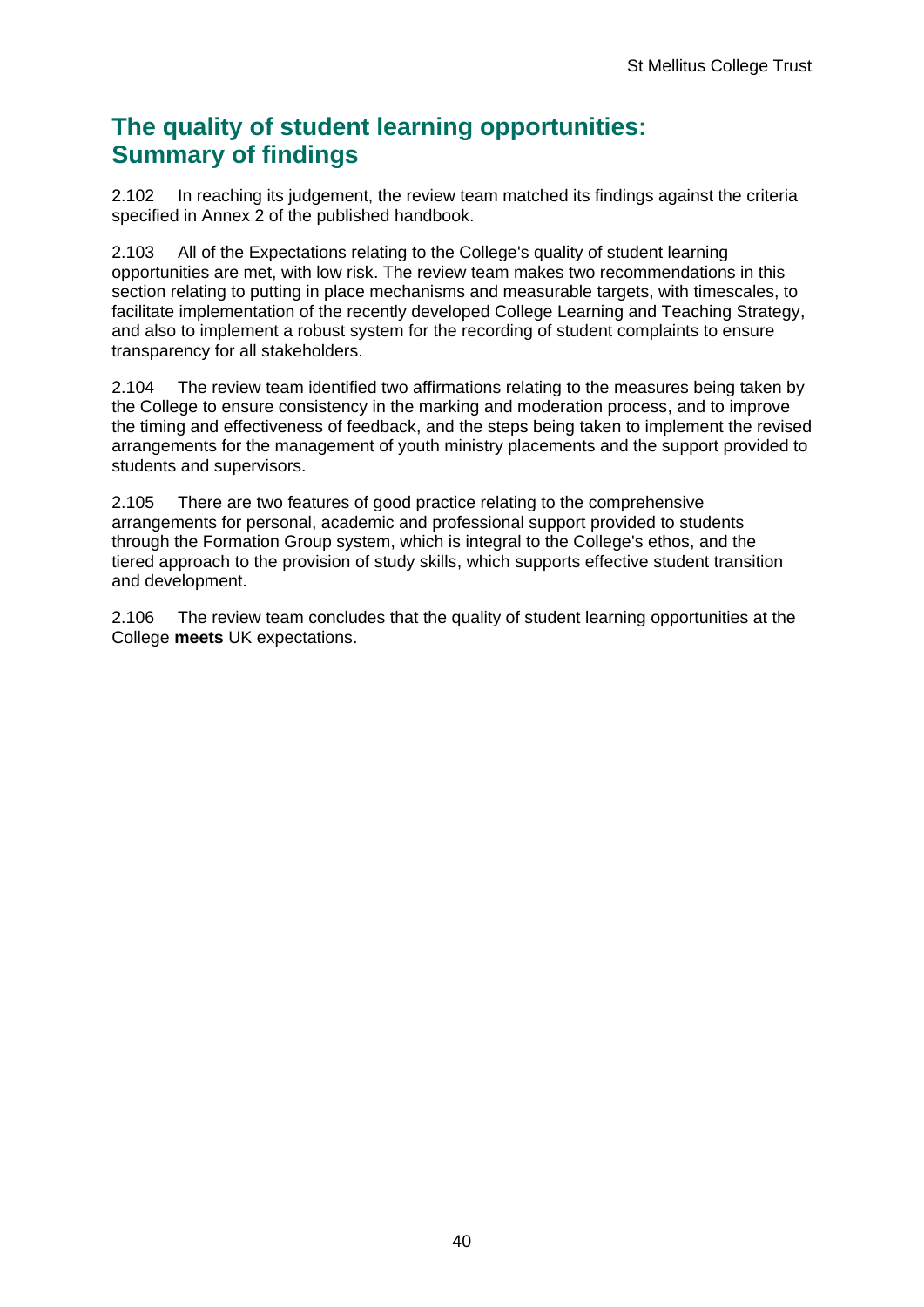## <span id="page-41-0"></span>**3 Judgement: The quality of the information about learning opportunities**

**Expectation (C): UK higher education providers produce information for their intended audiences about the higher education they offer that is fit for purpose, accessible and trustworthy.**

### **Quality Code, Part C: Information about Higher Education Provision**

## **Findings**

3.1 The College has an information policy, which sets out the processes for amendments to public information and publishing new information. The Communications Manager is responsible for ensuring such information is accessible, fit for purpose and trustworthy. Information on the website and prospectus is sent to the relevant awarding body prior to publishing and is checked against the definitive record of programmes and modules held by the College by the Communications Manager. The College also has a Data Protection Policy in place.

3.2 Strategy and vision information is available on the College website and Facebook pages, and in the prospectus. The values are also used in a number of other promotional materials and form part of job description templates. The College have also taken the decision to re-commence publishing an annual report each year to be made available on the website.

3.3 The College uses a range of sources of information for prospective, current and past students as well as staff, including the website, prospectus, VLE, Facebook, Twitter and promotional material.

3.4 The website contains useful information that a prospective student may need when making decisions about applications, including the ability to see the admission policy and complaints procedure, course information, information about fees, and the prospectus.

3.5 Students currently studying at the College also have access to the College's VLE. The VLE contains the vast majority of information for students, including the definitive record of programmes and modules, course handbooks, assessment information and timetables, learning resources, and the College's policy and procedures. The module leader is responsible for ensuring that the information on Moodle regarding their course is accessible, fit for purpose and trustworthy.

3.6 Transcripts and degree certificates are held and produced by the awarding body. The College retains a copy of the student's transcript, which is stored on the College's shared drive. The College produces interim transcripts for students based upon the information held in the VLE. General information for alumni can be found on the 'alumni' section of the website, and alumni receive a termly email from the College with news and alumni event details. The College acknowledge that there is room for improvement in this area and has identified it as an area of focus in the College's Digital Project.

3.7 Information is provided to all stakeholders in an accessible manner, having considered factors such as dyslexia.

3.8 The process for the development, checking and disseminating information would enable the Expectation to be met.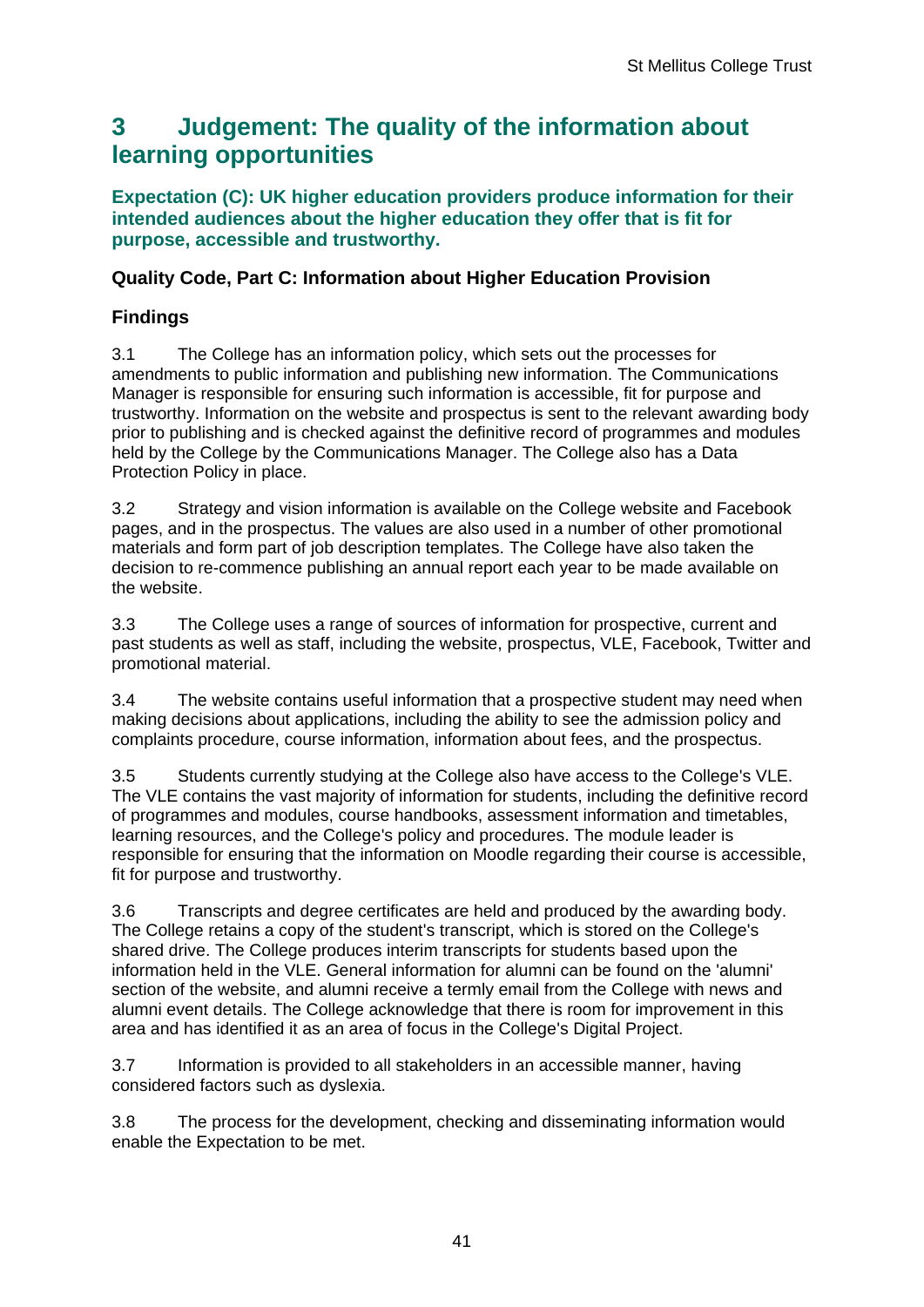3.9 The review team scrutinised the College website pages, including course pages, programme specifications and the prospectus. The team also analysed the relevant policies and documents, and met staff and students to ascertain their experience of information provision at the College.

3.10 The College has addressed the recommendations of the 2013 review by developing a Public Information Policy, which has been recently reviewed. The review led to the appointment of a Director of College Operations and a Media and Communication Manager. The Policy clearly identifies that the Media and Communication Manager is responsible for the College's communication plan and ensuring information is fit for purpose, accessible and trustworthy. Furthermore, the use of awarding bodies to double check public information ensures that it is accessible, fit for purpose and trustworthy. This results in a comprehensive system for the publishing and reviewing of information.

3.11 Students report that they could find all the information they needed prior to applying to the College, and that the use of open days was really helpful. They state that they find it easy to ask for information and know whom to approach should they need more information.

3.12 The College has acknowledged that some information regarding course costs has not been included explicitly and this is being addressed for the next admission cycle. There has been a review of the website, involving consultation with staff, students and external stakeholders, to ensure that it is fit for purpose and accessible.

3.13 The VLE contains vast amounts of the information that students can access. This includes assessment information, module information, contact hours and reading lists. The VLE also contains a large amount of the learning resources that students would need for carrying out their study. Students report that the VLE is excellent and works well. They know where to find most of the information they need on the VLE and report it as accurate and consistent.

3.14 Staff also find the VLE easy to use and contains all the information they need. The VLE is described as 'terrific' and 'excellent'. The review team notes that the College has made significant and deliberative steps to improve information provision for all staff and students across the College since the 2013 review. The College recognises the importance of the VLE, as the provision of teaching and learning is spread across a number of centres. The comprehensive and systematic use made of the virtual learning environment to ensure highly effective College-wide access to institutional information is **good practice**.

3.15 A significant amount of the academic standards and quality information framework is based on the processes of the degree-awarding bodies, for example the Common Awards system for Durham-validated degrees. The College reviews such standards and quality on a regular basis. Moreover, the Link Tutor for Middlesex-validated programmes and the University Liaison Officer for Durham-validated programmes provide oversight and checking of academic standards and quality information.

3.16 Information is extensive, comprehensive, consistent and accessible across all centres. There are also systems in place to ensure it is fit for purpose. Furthermore, it is reviewed to ensure it remains fit for purpose and trustworthy. The review team concludes that the Expectation is met and the associated level of risk is low.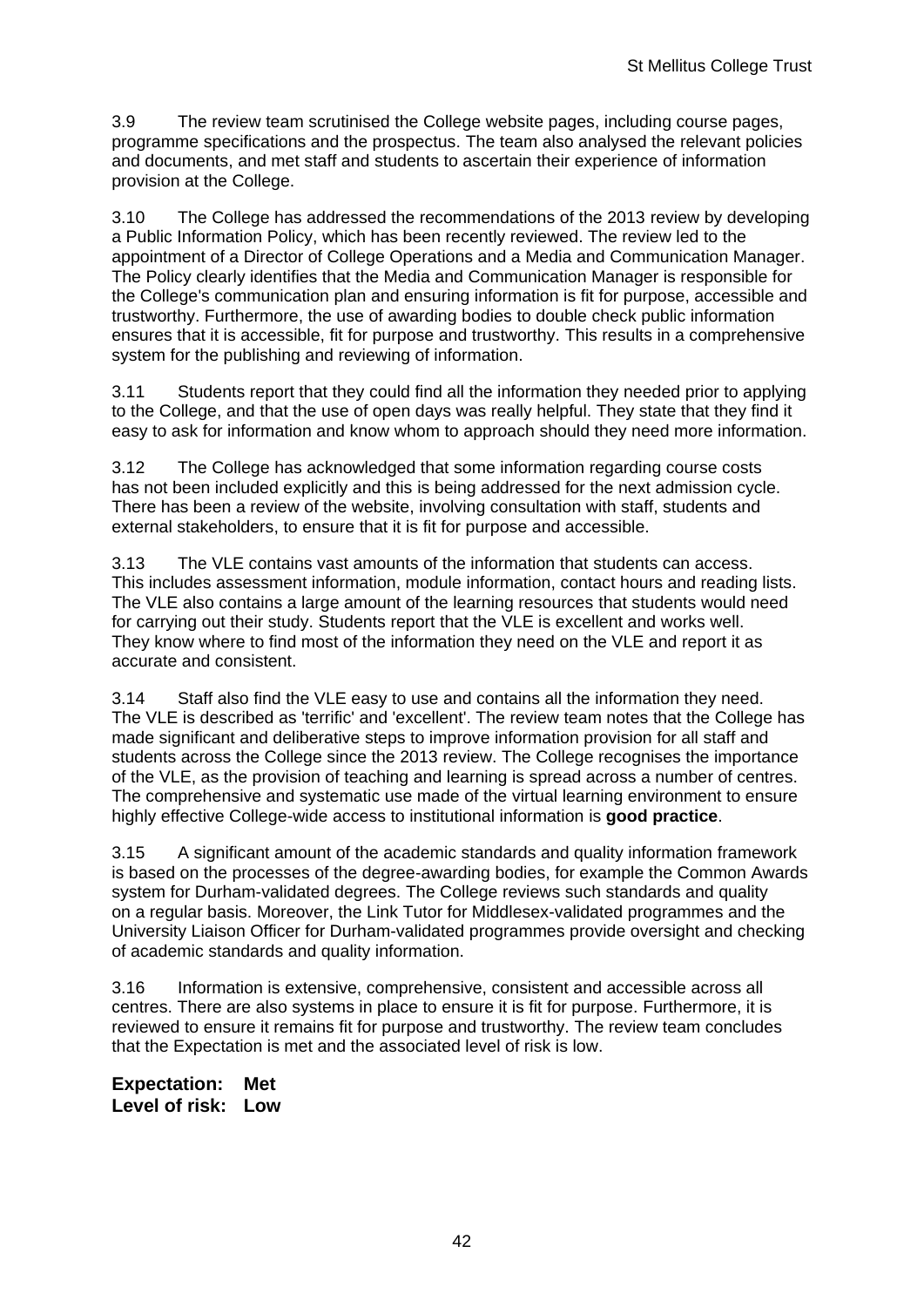## **The quality of the information about learning opportunities: Summary of findings**

3.17 In reaching its judgement, the review team matched its findings against the criteria specified in Annex 2 of the published handbook.

3.18 The Expectation for this judgement area is commended and the associated level of risk is low.

3.19 There is one area of good practice relating to the comprehensive and systematic use made of the virtual learning environment to ensure highly effective College-wide access to institutional information.

3.20 The review team concludes that the quality of the information about learning opportunities at the College is **commended**.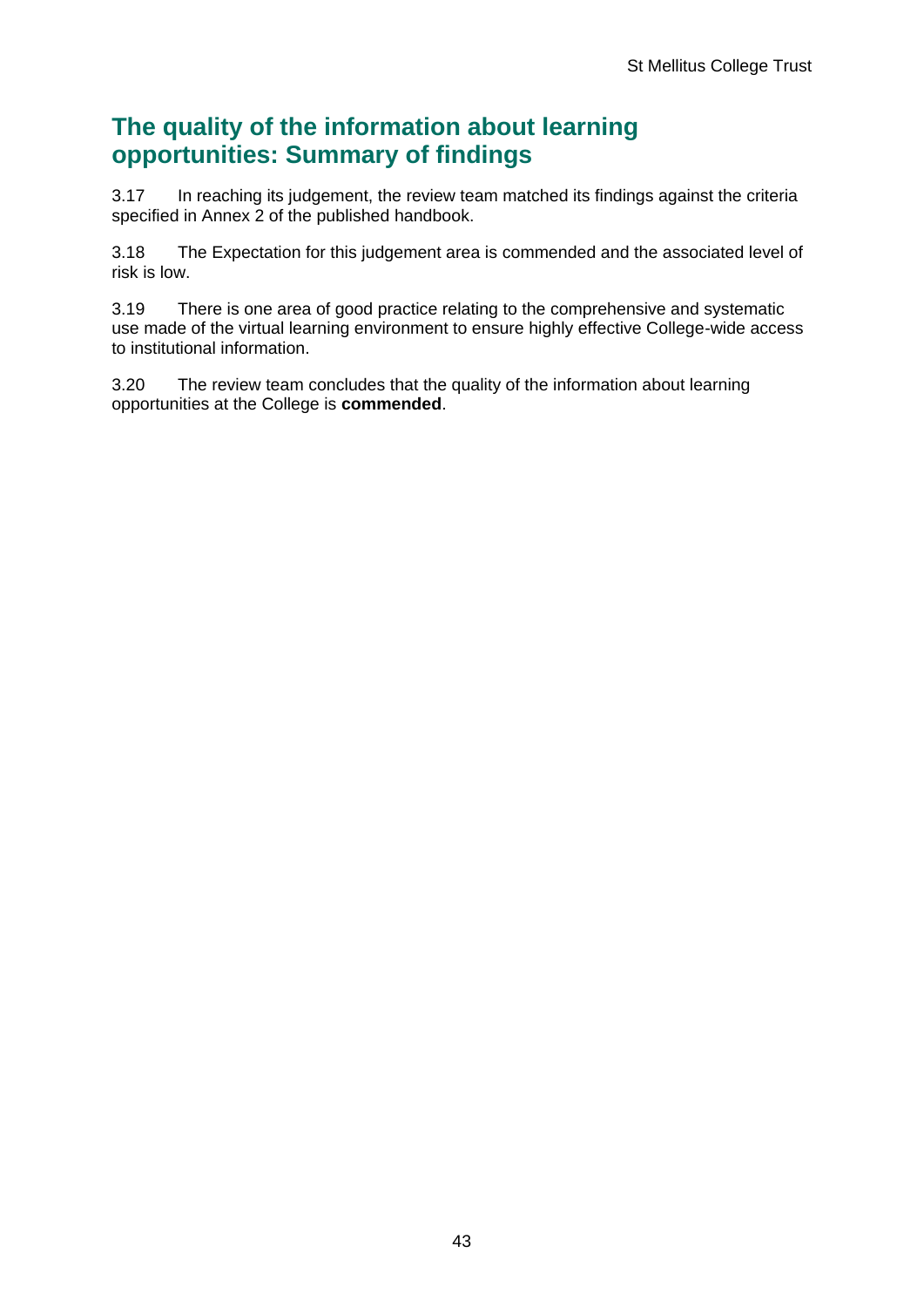## <span id="page-44-0"></span>**4 Judgement: The enhancement of student learning opportunities**

### **Expectation (Enhancement): Deliberate steps are being taken at provider level to improve the quality of students' learning opportunities.**

## **Findings**

4.1 The ethos of the College, which underpins its programmes and the student experience, is the formational approach to ministry. The College has developed a strategic plan underpinned by an action plan. The action plan articulates its commitment to enhancing its programmes and student learning opportunities. However, the strategy and its plan lack any specific reference to enhancement initiatives, although it emphasises the importance of student feedback and external review.

4.2 To enable it to expedite progress on some aspects of its action plan, the College has recognised the need to establish new, key roles. As a result, it has recently appointed a Director of Education and Senior Quality Coordinator, who maintain oversight of quality assurance policies and procedures, and ensure that feedback from students feeds into quality assurance and enhancement. The Director of Education has led on the development of the plan to review policies and the mapping of policies undertaken against the Quality Code, which is now complete. There are some examples of where quality assurance processes, such as module evaluation and annual monitoring have led to change and enhancement. However, this approach tends to be reactive rather than deliberative.

4.3 Gaps in the governance structure have been identified by the College. This led to the creation of two new bodies from 2017, namely the Academic Working Group (AWG) and the Centres Working Group, with both groups playing a role in enhancement. The AWG maintains oversight and monitors actions arising from monitoring and review through its own action plan. The introduction of national staff meetings has led to improved staff engagement and communication. There have also been some key appointments, such as the Lead Tutor for Academic Development, the Director of Studies and the Academic Director, which are intended to enhance the quality assurance processes and the student experience. These processes would enable the Expectation to be met.

4.4 The review team met a range of staff and students and considered evidence, including minutes of meetings and policy documents, to determine the approach taken to enhance the quality of students' learning opportunities.

4.5 Mechanisms for identifying areas for enhancement include staff meetings, management team discussions, student feedback, internal surveys, the NSS, peer review and the minutes of key committees, such as the Board of Studies and Management Committee. There are also clear links between quality assurance processes, such as review and annual monitoring and enhancement.

4.6 The College has recently developed a Learning and Teaching Strategy, which has key themes that are intended to facilitate the enhancement of student learning opportunities. This Strategy was developed by the AWG and approved by the management team. The Strategy recognises areas for enhancement, such as providing learning resources to serve a dispersed learning community; supporting student learning and well-being; developing staff research and its links to modules; increasing employability of students; and developing transferable skills. As yet, the Strategy is not supported by an action plan or key performance indicators.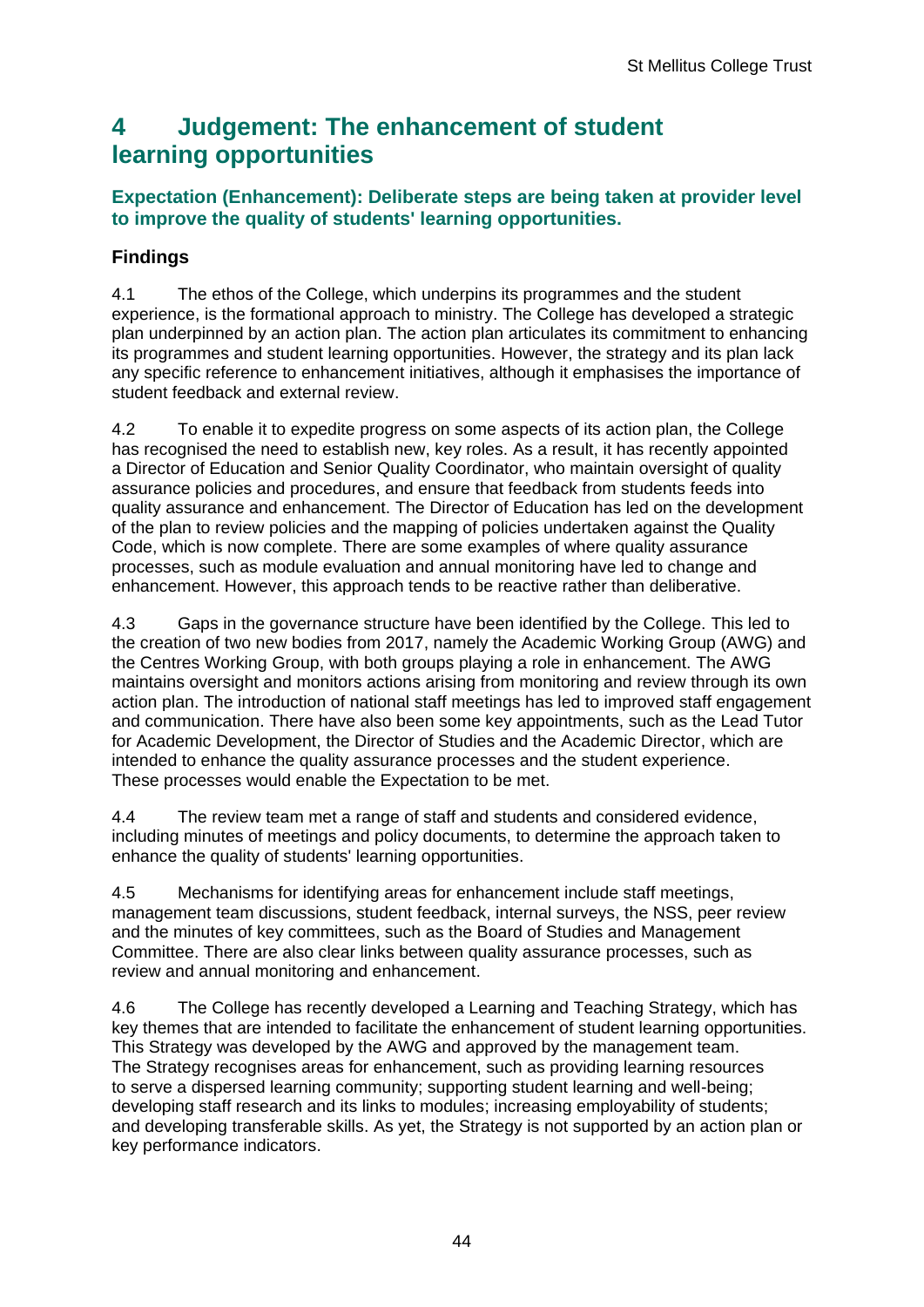4.7 There are a number of initiatives that have enhanced, or will enhance, the student experience. These include the development of tiered study skills support that recognises the different needs of students at each level of study; the provision of a study skills tutor at each centre; the digital project, which is enabling the College to move away from a traditional library to more online resources, enabling improved accessibility to resources by students; the development by the North West centre of support for dyslexic students, which has been rolled out across the College; access to DULTA, Durham's teaching award by College staff; the development of the VLE, which has enhanced the access of programme, module and College information for staff and students; and the review of placements for youth ministry students. Good practice in learning and teaching is identified through peer observation of teaching and student feedback.

4.8 The College recognises that at this stage in its development its approach to the enhancement of student learning opportunities is not fully embedded. While the review team acknowledges examples of enhancement linked to the College's quality assurance processes and student feedback, it **recommends** that the College develop further a more strategic and deliberate approach to enhancement through clearly articulated links to initiatives in support of student learning opportunities.

4.9 Although the College should develop a more deliberate approach to improving the quality of student learning opportunities, there is good evidence of enhancement taking place through quality assurance processes. The review team concludes that the Expectation is met and the associated level of risk is low.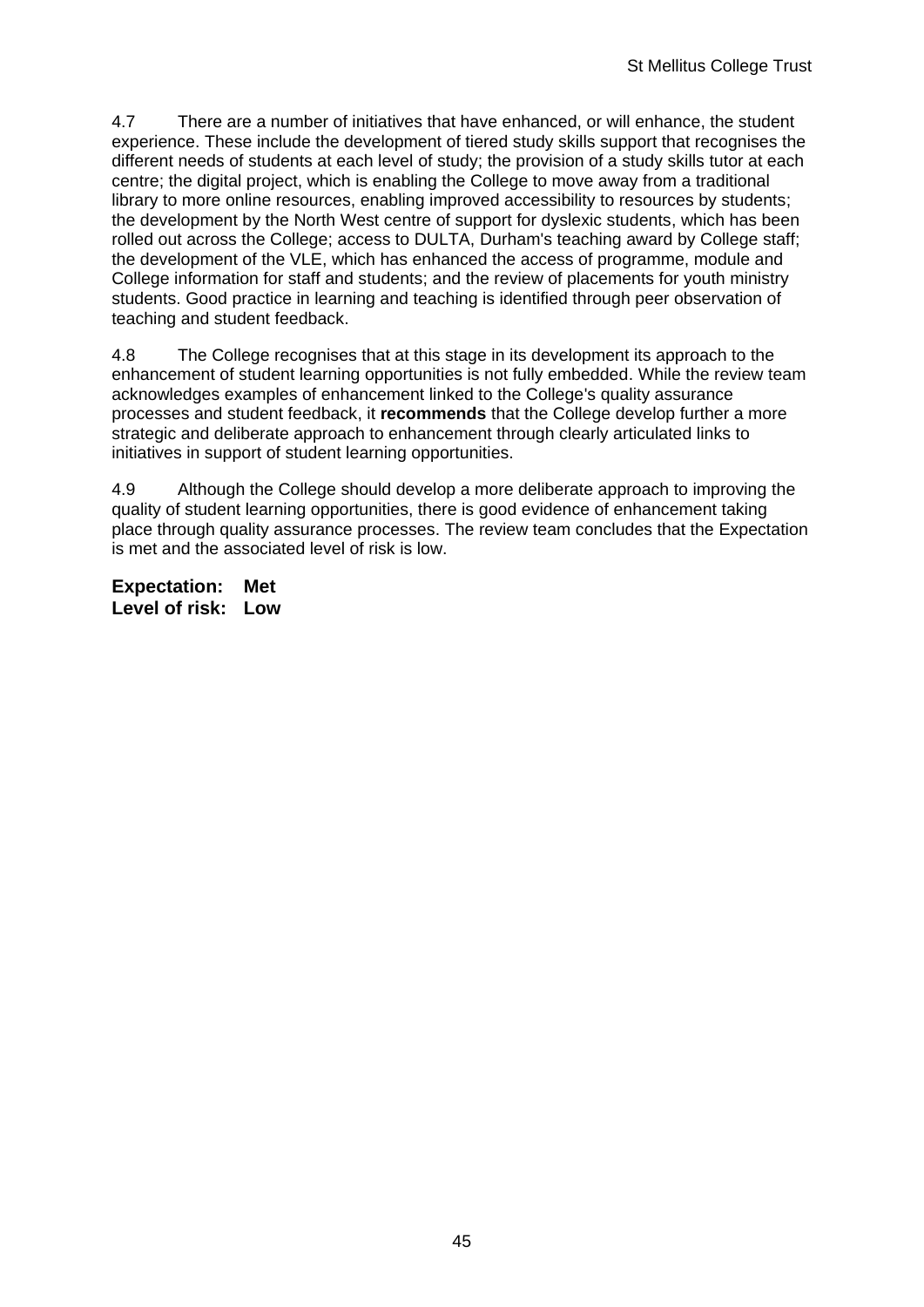## **The enhancement of student learning opportunities: Summary of findings**

4.10 In reaching its judgement, the review team matched its findings against the criteria specified in Annex 2 of the published handbook.

4.11 The Expectation for this judgement area is met and the associated level of risk is low. There is one recommendation relating to developing further a more strategic and deliberate approach to enhancement through clearly articulated links to initiatives in support of student learning opportunities.

4.12 The review team concludes that the enhancement of student learning opportunities at the College **meets** UK expectations.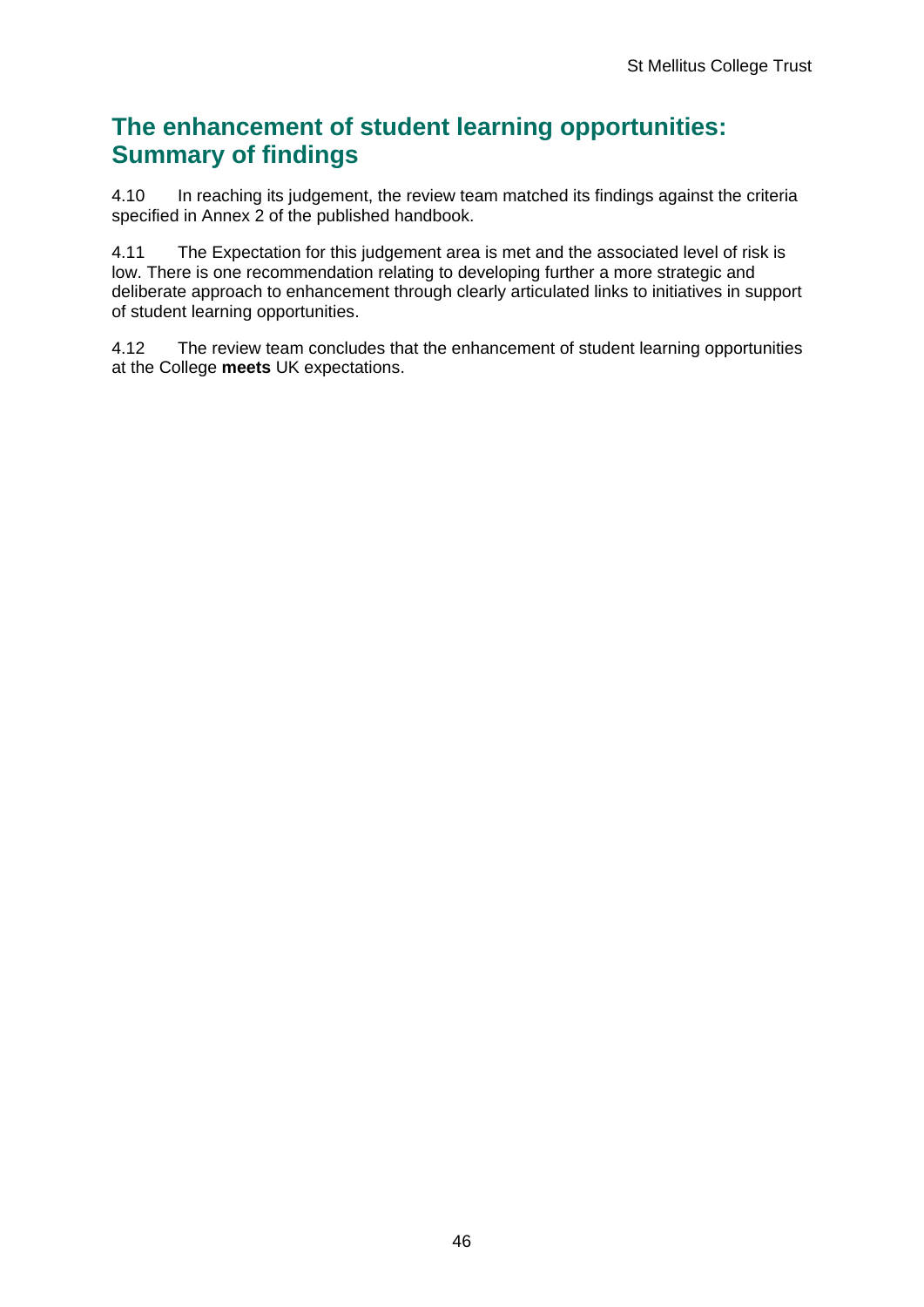## <span id="page-47-0"></span>**Glossary**

This glossary is a quick-reference guide to terms in this report that may be unfamiliar to some readers. Definitions of key operational terms are also given on pages 21-24 of the [Higher Education Review \(Alternative Providers\) handbook.](http://www.qaa.ac.uk/publications/information-and-guidance/publication/?PubID=3094)

If you require formal definitions of other terms please refer to the section on assuring standards and quality: [www.qaa.ac.uk/assuring-standards-and-quality.](www.qaa.ac.uk/assuring-standards-and-quality)

User-friendly explanations of a wide range of terms can be found in the longer Glossary on the QAA website: [www.qaa.ac.uk/Pages/GlossaryEN.aspx.](http://www.qaa.ac.uk/Pages/GlossaryEN.aspx)

#### **Academic standards**

The standards set by **degree-awarding bodies** for their courses (programmes and modules) and expected for their awards. See also **threshold academic standard**.

#### **Award**

A qualification, or academic credit, conferred in formal recognition that a student has achieved the intended **learning outcomes** and passed the assessments required to meet the academic standards set for a **programme** or unit of study.

#### **Awarding organisation**

An organisation authorised to award a particular qualification; an organisation recognised by Ofqual to award Ofqual-regulated qualifications.

#### **Blended learning**

Learning delivered by a number of different methods, usually including face-to-face and e-learning (see **technology enhanced or enabled learning**).

#### **Credit(s)**

A means of quantifying and recognising learning, used by most institutions that provide higher education **programmes of study**, expressed as numbers of credits at a specific level.

#### **Degree-awarding body**

A UK higher education provider (typically a university) with the power to award degrees, conferred by Royal Charter, or under Section 76 of the Further and Higher Education Act 1992, or under Section 48 of the Further and Higher Education (Scotland) Act 1992, or by Papal Bull, or, since 1999, granted by the Privy Council on advice from QAA (in response to applications for taught degree awarding powers, research degree awarding powers or university title).

#### **Distance learning**

A course of study that does not involve face-to-face contact between students and tutors but instead uses technology such as the internet, intranets, broadcast media, CD-ROM and video, or traditional methods of correspondence - learning 'at a distance'. See also **blended learning**.

#### **Dual award or double award**

The granting of separate awards (and certificates) for the same **programme** by two **degree-awarding bodies** who have jointly delivered the programme of study leading to them. See also **multiple award**.

#### **e-learning**

See technology enhanced or enabled learning.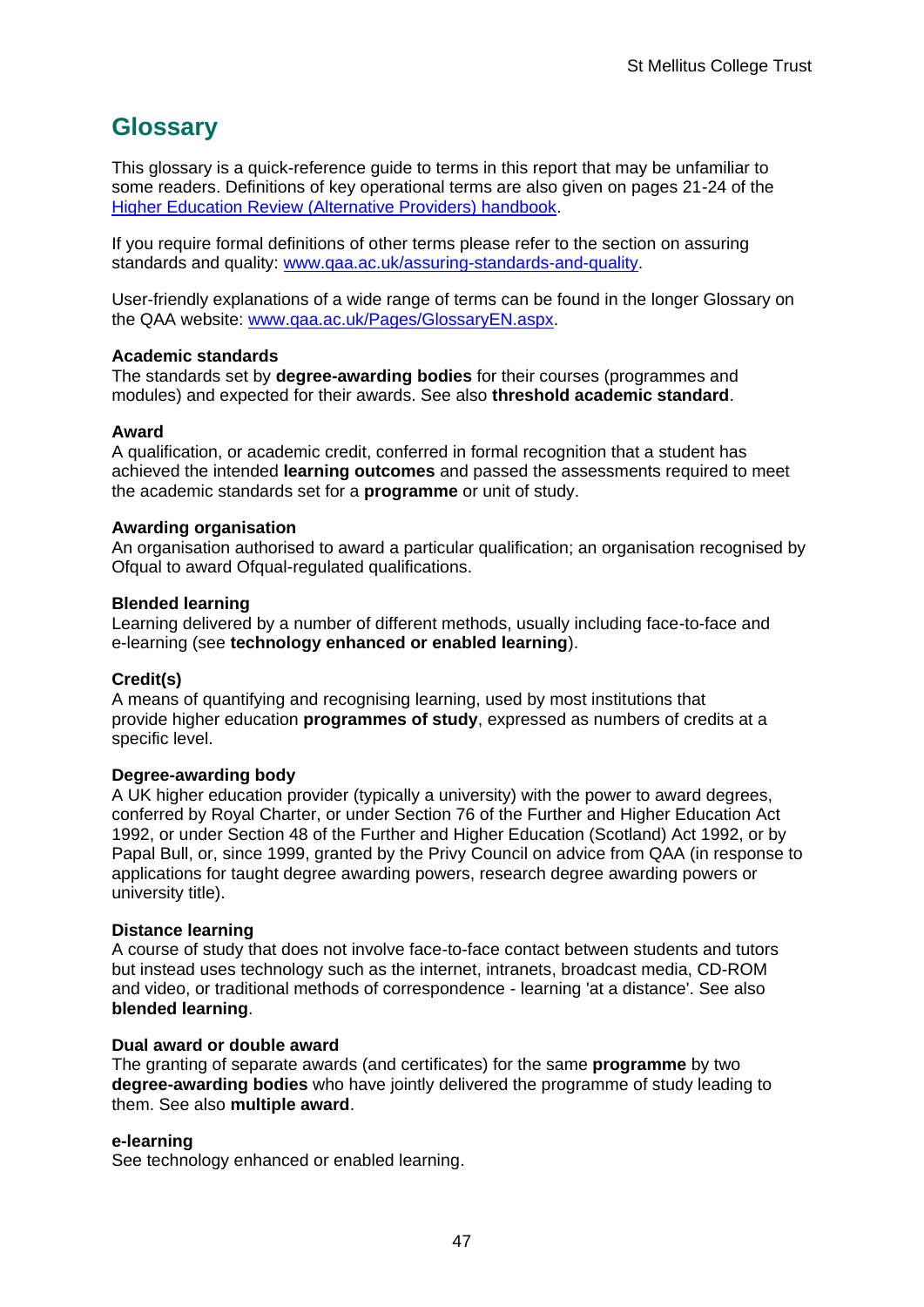#### **Enhancement**

The process by which higher education providers systematically improve the quality of provision and the ways in which students' learning is supported. It is used as a technical term in our review processes.

#### **Expectations**

Statements in the **Quality Code** that set out what all UK higher education providers expect of themselves and each other, and what the general public can therefore expect of them.

#### **Flexible and distributed learning**

A programme or module that does not require the student to attend classes or events at particular times and locations. See also **distance learning**.

#### **Framework**

A published formal structure. See also **framework for higher education qualifications**.

#### **Framework for higher education qualifications**

A published formal structure that identifies a hierarchy of national qualification levels and describes the general achievement expected of holders of the main qualification types at each level, thus assisting higher education providers in maintaining academic standards. QAA publishes the following frameworks: *The Framework for Higher Education Qualifications in England, Wales and Northern Ireland* (FHEQ) and *The Framework for Qualifications of Higher Education Institutions in Scotland* (FQHEIS).

#### **Good practice**

A process or way of working that, in the view of a QAA review team, makes a particularly positive contribution to a higher education provider's management of academic standards and the quality of its educational provision. It is used as a technical term in QAA's audit and review processes.

#### **Learning opportunities**

The provision made for students' learning, including planned study, teaching, assessment, academic and personal support, and resources (such as libraries and information systems, laboratories or studios).

#### **Learning outcomes**

What a learner is expected to know, understand and/or be able to demonstrate after completing a process of learning.

#### **Multiple awards**

An arrangement where three or more **degree-awarding bodies** together provide a single jointly delivered **programme** (or programmes) leading to a separate **award** (and separate certification) of each awarding body. The arrangement is the same as for **dual/double awards**, but with three or more awarding bodies being involved.

#### **Operational definition**

A formal definition of a term, establishing exactly what QAA means when using it in reviews and reports.

#### **Programme (of study)**

An approved course of study that provides a coherent learning experience and normally leads to a qualification.